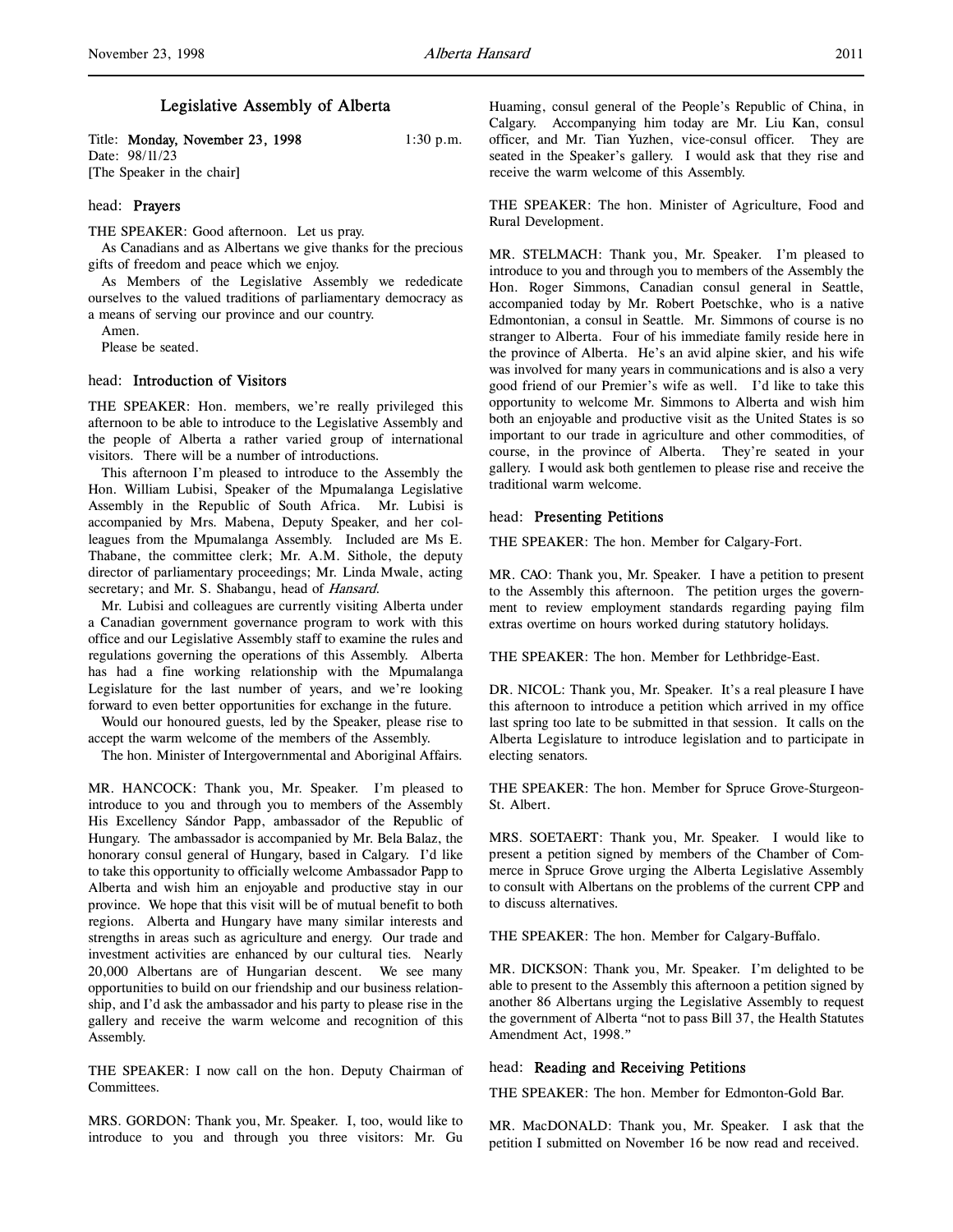### THE CLERK:

We the undersigned residents of Alberta petition the Legislative Assembly to urge the Government of Alberta not to pass Bill 37, the Health Statutes Amendment Act, 1998.

THE SPEAKER: The hon. Member for Edmonton-Highlands.

MS BARRETT: Thank you, Mr. Speaker. I'd ask that the petition I introduced November 17 be now read and received.

#### THE CLERK:

We the undersigned residents of Alberta petition the Legislative Assembly to urge the Government of Alberta to examine and amend the Workers Compensation Board Act to provide appropriate benefits to those Albertans whose spouses died in work-related accidents, and who subsequently lost their benefits due to remarriage.

## head: Notices of Motions

THE SPEAKER: The hon. Member for Edmonton-Strathcona.

DR. PANNU: Thank you, Mr. Speaker. I rise to give notice of a motion concerning the assassination of Mr. Tara Singh Hayer, the editor of Indo Canadian Times. The motion reads as follows:

Be it resolved that the Legislative Assembly condemns the assassination of Tara Singh Hayer and extends its condolences to his family.

### head: Tabling Returns and Reports

MR. JONSON: Mr. Speaker, I am pleased to table with the Assembly four copies of each of the following annual reports: the Alberta Registered Dieticians Association for the year ended March 31, 1998; the Alberta Health Facilities Review Committee for the year ended March 31, 1997; the Alberta Association of Registered Nurses for the year ended September 30, 1997; the College of Physical Therapists of Alberta for the year ended February 28, 1998. Copies of these annual reports will be distributed to all Members of the Legislative Assembly.

Thank you.

MR. DAY: Mr. Speaker, I am pleased to table a report from Standard and Poor's, a major credit-rating agency. Standard and Poor's reaffirms the province's credit rating at double A plus, the best of any province in Canada. I might add that visitors in your gallery are affected directly or indirectly by this. Alberta has been selected to work with the Mpumalanga delegation on their finance issues, and that's partly a reflection of our good rating. To the Hungarian delegation: a member of the Bank of Hungary attended our investors session in London, and they very astutely quickly picked up \$50 million of a \$500 million Alberta bond issue. I congratulate them for that.

### 1:40

MRS. McCLELLAN: Mr. Speaker, I'm pleased to file with the Assembly copies of a letter I sent earlier today to Mr. Sig Gutsche, owner of the Calgary Stampeders Football Club. This letter congratulates him and his team for their thrilling victory in yesterday's 86th Grey Cup game in Winnipeg and for bringing the Grey Cup back to Alberta.

Mr. Speaker, I also wish to file copies of a letter I have sent on behalf of the government and people of Alberta to the family and colleagues of the late Tara Singh Hayer. Mr. Hayer, who was killed last week in British Columbia, was a tireless advocate for

human rights and peace, and his loss has been felt deeply across Canada.

THE SPEAKER: The hon. Minister of Labour.

MR. SMITH: Thank you, Mr. Speaker. I am tabling two reports today. One is the 1997 Workers' Compensation Board annual report and, secondly, four copies of the freedom of information and protection of privacy report.

THE SPEAKER: The hon. Member for Lethbridge-East.

DR. NICOL: Thank you, Mr. Speaker. I'd like to table five copies of two different documents relating to the Al-Pac loans.

THE SPEAKER: The hon. Member for Calgary-Buffalo.

MR. DICKSON: Thank you, Mr. Speaker. I have but three tablings this afternoon. The first one is copies of correspondence from a woman in Lethbridge, Alberta, to the hon. Minister of Health indicating her displeasure with Bill 37, further correspondence from an individual in Leduc to the hon. Member for Highwood expressing her concern with respect to Bill 37, and then, finally, the annual report for CASA, the Child and Adolescent Services Association, advocates for child and adolescent mental health.

Thanks very much.

THE SPEAKER: The hon. Member for Edmonton-Ellerslie.

MS CARLSON: Thank you, Mr. Speaker. I have two tablings today. The first one is once again from the parents of Meyokumin school. I have another 19 letters expressing their disappointment with the unfavourable way the Alberta government is funding public education, five for the House and the original to go to the appropriate minister.

The second tabling is to the Premier, to the Member for Little Bow, a copy of a petition signed by 237 ranchers and farmers who are concerned with the outcome of the agricultural lease review.

THE SPEAKER: The hon. Member for Spruce Grove-Sturgeon-St. Albert.

MRS. SOETAERT: Thank you very much, Mr. Speaker. I have two tablings today. The first is a copy of a letter signed by four hog producers in my constituency that are asking the government for help because of the disastrous hog prices right now.

The other one is five copies of 500 postcards sent urging people to not support Bill 219.

THE SPEAKER: The hon. Member for Edmonton-Gold Bar.

MR. MacDONALD: Thank you, Mr. Speaker. I have copies of Construction Alberta News to table this afternoon. This is a document that was presented at the 90th annual fall convention of the Alberta Association of Municipal Districts and Counties, and it is worthwhile reading for all members of this Assembly.

Thank you.

THE SPEAKER: The hon. Member for Edmonton-Glenora.

MR. SAPERS: Thanks, Mr. Speaker. I'd like to table the appropriate number of copies with the Assembly of the October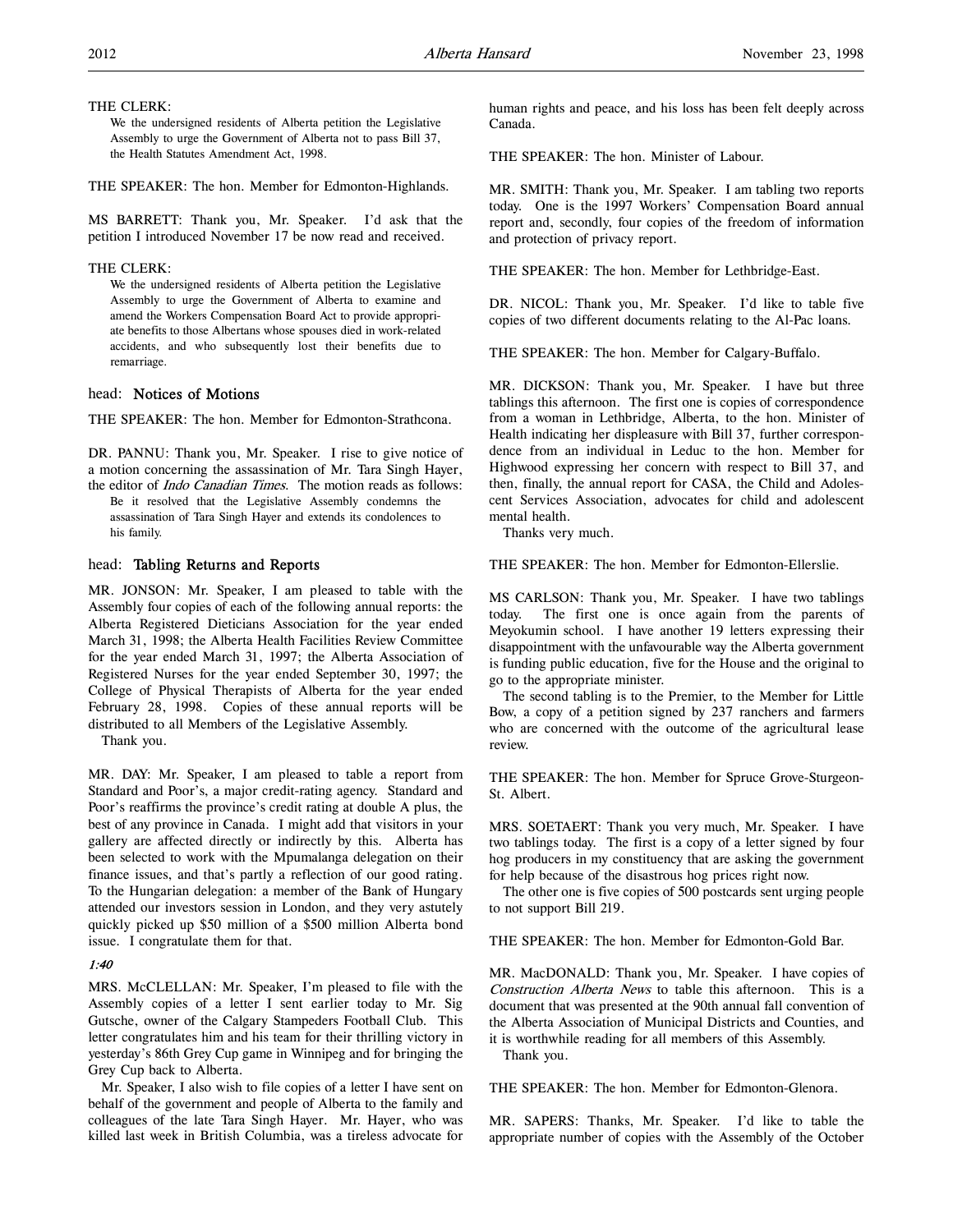16, 1998, complaint investigation review from the office of the Information and Privacy Commissioner looking into Executive Council's failure to be responsive to an information request.

## head: Introduction of Guests

THE SPEAKER: The hon. Member for Edmonton-Norwood.

MS OLSEN: Thank you, Mr. Speaker. I'd like to introduce to the Assembly the Norwood school grade 5 and 6 class, their teacher, Mrs. Windwick, and parent helpers Mrs. McMullen, Mrs. Knight, and Mrs. Pichach. I would ask that the students and their teachers please rise and accept the warm welcome of the Assembly.

THE SPEAKER: The hon. Minister of Intergovernmental and Aboriginal Affairs.

MR. HANCOCK: Thank you, Mr. Speaker. It's my pleasure today to introduce to you and through you to members of this Assembly 59 students from Earl Buxton school in the Edmonton-Whitemud constituency accompanied by two of their teachers, Ms Karen Patterson and Ms Margo Cahn, and four parents: Mrs. Samycia, Mrs. Schmidt, Mr. Steinhauer, and I draw particular attention to the last parent, Mrs. Steinbring, who taught with my wife for many years at the Ellerslie school. I'd like them to rise and receive the warm welcome of the House.

THE SPEAKER: The hon. Member for Edmonton-Highlands.

MS BARRETT: Mr. Speaker, thank you. I have two sets of introductions. First, in the public gallery are seated 20 students from McCauley elementary school from the riding of Edmonton-Highlands. They're accompanied by Nancy Weber and Karen Paterson, and I'd ask these bright students and their teachers to rise and receive the warm welcome of the Assembly.

Secondly, Mr. Speaker, I have three other people to introduce, all of them here in opposition to Bill 37. They are Anne Wilson from Canmore and Laura Dunham from Calgary and as well Ron Lévesque from the Canadian Union of Public Employees. I'd ask these people to rise and receive the warm welcome of the Assembly.

THE SPEAKER: The hon. Member for Edmonton-Castle Downs.

MS PAUL: Thank you, Mr. Speaker. I would like to introduce to you and through you to all members of this Assembly three wonderful people from the constituency of Edmonton-Castle Downs who are also family members of our Liberal caucus receptionist, Mrs. Shirley Birtch. Shirley's mother, Helen, is here with her husband, Bill Repka, and also Andy Zotek, who is Shirley's uncle. I would like every member of this Assembly to give them a warm welcome. Please stand.

THE SPEAKER: The hon. Member for Edmonton-Riverview.

MRS. SLOAN: Thank you, Mr. Speaker. I am pleased this afternoon to introduce to you and through you Kumi Moriyama, a university student studying at the University of Alberta who is visiting from Japan, and José-Alberto Santillán-Zamora, a student from the University of Mexico taking business courses at the University of Alberta in my constituency. I would ask them to rise and receive the warm welcome of this Assembly.

## head: Oral Question Period

## West Edmonton Mall Refinancing

MRS. MacBETH: Mr. Speaker, the Premier claims that he's not going to keep secrets on the West Edmonton Mall refinancing. We've certainly heard these claims before. For example, when asked on November 28, 1997, whether he was personally involved in the Al-Pac deal he said, and I quote: you won't see my signature on the documents. My questions today are to the Premier: why does the Premier's signature appear on a June 29, 1990, document setting out government financing for the Al-Pac project when he said it didn't?

MR. KLEIN: Mr. Speaker, during the period we were discussing Al-Pac and negotiating, as the hon. member well knows because this was a matter that eventually went to Treasury, there were aspects of that agreement that dealt with the environment and required me to sign off on them.

MRS. MacBETH: Mr. Speaker, this document speaks to the financing of the deal, and the question is: why was the Premier's involvement in the financing of the Al-Pac agreement hidden from Albertans?

MR. KLEIN: Mr. Speaker, nothing relative to the Al-Pac situation has been hidden from anyone. As far as I know, all that information has been made available. Now, the Al-Pac deal, as this hon. member well knows, went to the heart of environmental concerns especially as it related to the discharge of chlorinated organics. Part of the terms of the agreement as it related to the financing also related to this particular company meeting certain environmental standards.

### 1:50

MRS. MacBETH: Well, Mr. Speaker, given that the Premier's action on Al-Pac -- signing the document -- and his words have been contradicted, the question that Albertans have is: why should they believe him now when he says that he gave no inappropriate direction on West Edmonton Mall?

MR. KLEIN: I'm sorry, Mr. Speaker. I was trying very quickly to go through the document the opposition just gave me.

Mr. Speaker, I'll just read from paragraph 4. I mean, I haven't . . . You know, I could certainly get this document.

It is the intention of this letter of understanding that upon receipt by the Minister of Environment of the report from the scientific review panel indicating that the improved wood-pulping process will meet reduced emission levels represented by Alberta-Pacific to the Minister of Environment all necessary provincial permits under the Clean Air and Clean Water Acts will be issued in a timely fashion. The Government of Alberta gives its assurance that it will use all reasonable efforts to provide for the prompt processing, subject to the applicable laws, of these permit applications, such that these permits will be available for issue no later than October 15, 1990.

It seems to me that had something to do with the environment.

THE SPEAKER: Hon. Leader of the Official Opposition, I 'll be very, very happy to recognize you for your second main question if you can just simply ask the hon. Member for Edmonton-Glenora and the hon. Member for Spruce Grove-Sturgeon-St. Alberta to hold it.

The hon. Leader of the Official Opposition.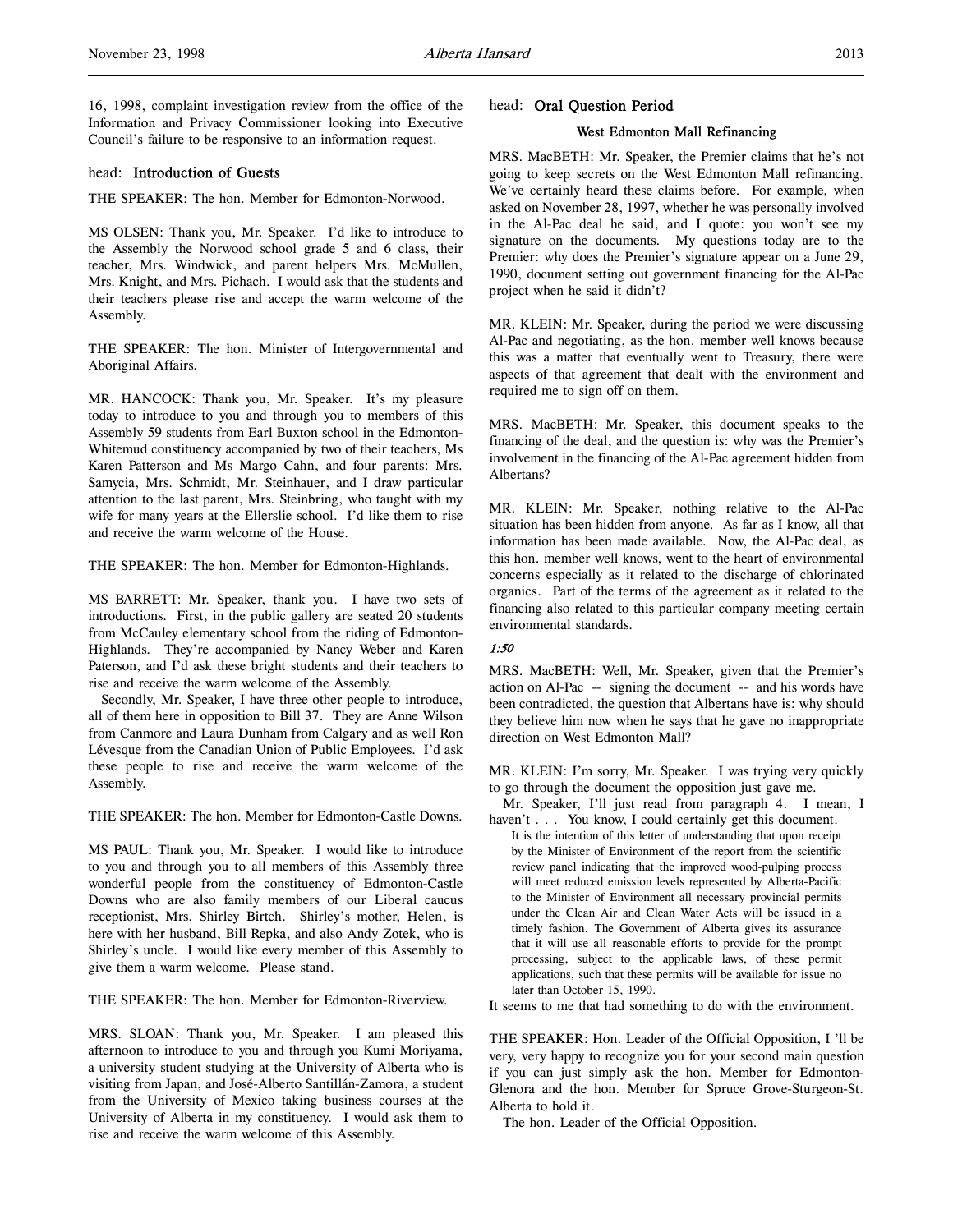MRS. MacBETH: Mr. Speaker, my second question is also to the Premier. While the Premier promised openness and accountability in the past, his record is clearly one of secrecy and concealment. For example, on a request from the Official Opposition for documents from the Premier's office on his involvement in the West Edmonton Mall refinancing, we were told that the documents did not exist. That, of course, is untrue. The Privacy Commissioner has just investigated that untruth. My first question is to the Premier. Who made the decision either to not look for or to suppress documents?

MR. KLEIN: Mr. Speaker, no one made the decision, and if the hon. member will read fully the report of the Privacy Commissioner, she will find that there was no deliberate attempt to conceal documents. What he said was that some of the procedures relative to processing applications for examination or the receipt of documents needs to be tightened up. I've discussed this with the Deputy Minister of Executive Council and all of the recommendations that have been set down by the Privacy Commissioner are now being addressed.

MRS. MacBETH: Well, Mr. Speaker, it's interesting because the question really is: how can Albertans be sure that documents on the West Edmonton Mall refinancing haven't also been secretly stashed or, worse, shredded?

MR. KLEIN: Mr. Speaker, the Auditor General has everything that was in the files in my office, and I assume that he has all the information that was contained in the files of other ministers, former ministers who were involved with this particular matter. I've sent over everything that I have.

MRS. MacBETH: Yes, Mr. Speaker, but given the pattern of secrecy and denial of the truth that's gone on in the past, when will a public inquiry be held so that all the documents are out in the open and all the witnesses are under oath?

MR. KLEIN: I've said before and said quite publicly that we'll await the outcome of the report of the Auditor General. Mr. Speaker, the Auditor General is an officer of this Legislature. He was appointed with the concurrence of the Liberal Opposition. Are they saying now that they have no faith in the Auditor General?

THE SPEAKER: Third opposition main question, the hon. Leader of the Official Opposition.

## Health Care System

MRS. MacBETH: Thank you, Mr. Speaker. Bill 37 is not on the Order Paper for debate. My question to the Premier is: has the Premier agreed to let Bill 37 die?

MR. KLEIN: The answer is no.

MRS. MacBETH: Mr. Speaker, when will this Premier start listening to Albertans, who clearly do not want this bill? Name five who can and do want it.

MR. KLEIN: Well, Mr. Speaker, Bill 37 is before the Legislature at this particular time. I have said publicly -- and I think it was reported by the media -- that this is not the hill to die on, but there are some fundamental principles that are not being explained properly, obviously for political reasons, by the opposition. This

bill -- and I'll have the hon. Minister of Health supplement -is not to go into a so-called, to use a Liberal expression, Americanized, two-tiered health care system. This bill is to protect public health. To protect public health.

There's been a tremendous amount of misinformation relative to this issue, and most of that misinformation comes from the opposition parties. Mr. Speaker, the best explanation of the issue was contained in a letter to the editor. The one that I read was in either the Calgary Sun or the Edmonton Sun or perhaps both. I'll have the hon. minister respond once again and reiterate for the edification of all involved, including those who are in the gallery, what Bill 37 is all about.

MR. JONSON: Mr. Speaker, yes, I would be pleased to supplement. If the members across the way, not all of them of course but those directly across, were to remember the debate and the questions raised for instance in the spring session of this year, they were very concerned that we did not have the specific legislative clout in this province to deal with the possibility that there would be inappropriate expansion of private health care in this province. This legislation, Bill 37, was introduced during that spring session to show that we were very serious about protecting the public health care system of this province, and that is the whole purpose and thrust of this particular bill.

Just one other thing, Mr. Speaker. The Premier, I think, quite correctly identifies the misinformation that is part of this overall issue. Recently, over this past couple of days, one of the people that was very much involved with the NAFTA agreement, which has been brought into this whole debate, made, I think, a very good statement. It's been claimed by the opposition members opposite that somehow Bill 37 has some relationship to making NAFTA more applicable to the health care system, which is clearly not the case. For instance, Gordon Ritchie, an Ottawa trade consultant who helped draft the original Canadian/U.S. trade deal in 1988, said: there is nothing in the treaty that would compel Alberta to open its hospitals to private-sector involvement. So that issue is there, and that is certainly an important fact and something that should not be dragged into the debate over Bill 37.

MRS. MacBETH: Well, Mr. Speaker, my question is back to the Premier. When is he going to admit that the only business they've gotten out of is the business of providing excellent public health care in this province?

MR. KLEIN: On that point I will agree. It is the business of this government to ensure that quality health care is delivered in this province, that people who suffer heart attacks have treatment when it's needed, people who get banged up in car accidents have treatment when it's needed, people who are suffering from serious disease have treatment when they need it. Not only treatment but first-class treatment. That is our commitment, and, Mr. Speaker, I will reiterate that we are fully committed to the fundamental principles of the Canada Health Act.

MS BARRETT: Mr. Speaker, Albertans by the thousands continue to speak out against this government's plans to make Alberta the home of Canada's first for-profit hospital, and I've been asked by at least 1,500 signatories of cards addressed to the Premier to provide their opposition directly to the Premier. My question to the Premier today is: will he confirm that an owner of a private, for-profit hospital would be allowed to access, to get their hands on public health care dollars by leasing beds from a closed down formerly provincially owned hospital to a regional health authority. Yes or no?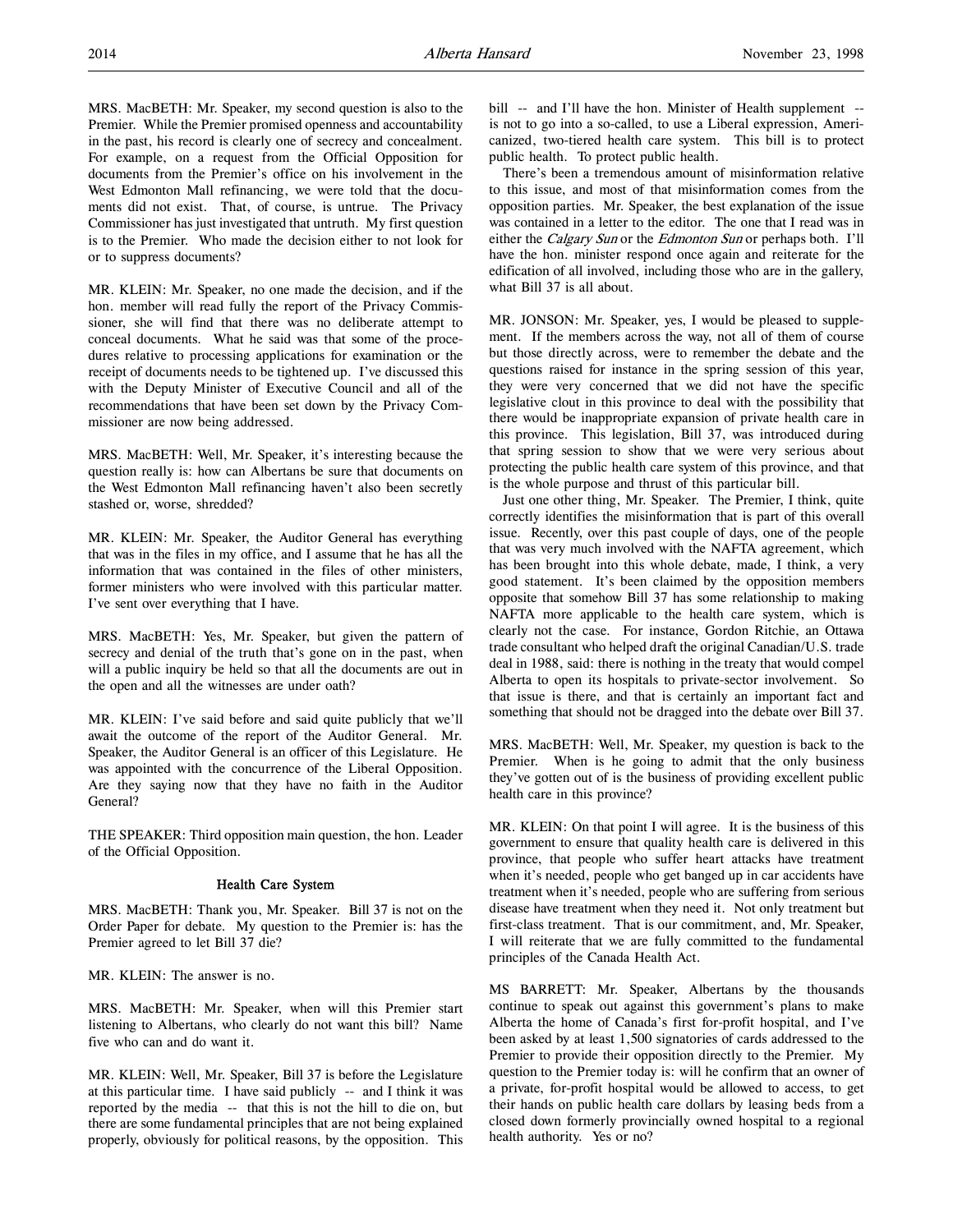## 2:00

MR. KLEIN: I don't know. Mr. Speaker, certainly regional health authorities have contracted services to health care providers. Those services are publicly funded, but nonetheless they are contracted. As long as the service meets the criteria of the Canada Health Act, then I would assume it would be okay. If there is a challenge, then I think that would have to be adjudicated through the act.

I'll have the hon. minister supplement.

MR. JONSON: Mr. Speaker, as I think the leader of the third party well knows, Bill 37 with the proposed amendments makes it very clear that we have a publicly administered system, that insured services for insured people, who are the vast, vast majority of every single Canadian in Canada, will be provided through that public health system in a manner which adheres to the Canada Health Act. Now, to bring in the business about leasing or that sort of thing I think is really missing the whole point, because we are focusing on providing that public health care service in this province.

Mr. Speaker, we have facilities in this province, particularly in the long-term care area, which are under joint agreements or under operating agreements with regional health authorities in this province, which do happen to be privately owned. That is the physical facility we're talking about. That's been the case in this province as long as I can remember.

MS BARRETT: Mr. Speaker, why won't the Premier admit that under the provisions of Bill 37 there is absolutely nothing to prevent private hospital owners, people who own hospitals that used to belong to the public, from supplementing their revenues by leasing acute care beds to the public health system and thereby getting access to taxpayers' dollars?

MR. KLEIN: Well, Mr. Speaker, I can't figure out how this can be done. I can see how it . . .

MRS. SLOAN: Through the regulations.

MR. KLEIN: Well, Mr. Speaker, someone said: through the regulations. But it can't be done if it contravenes the Canada Health Act. It's as simple as that.

MS BARRETT: Well, Mr. Speaker, now that developers are building schools in Calgary -- Calgary: remember; where this hospital got blown up? -- and leasing them to school boards, what assurances can the Premier give the people of Alberta that the same thing won't happen once private, for-profit hospitals are established?

MR. KLEIN: Mr. Speaker, no one in this government is talking about private, for-profit hospitals. A hospital is where you go when you're really banged up in a car accident. A hospital is a place where you go when you're sick. A hospital, to me, is the Royal Alex hospital in Edmonton, the Foothills hospital in Calgary, the Children's hospital in Calgary, the Sturgeon hospital in St. Albert. Those are hospitals, and those are where people go when they are sick and they need the services and the help of doctors and nurses and other health care providers. Those are institutions where people go when they need medical help which is publicly funded. Those are hospitals.

THE SPEAKER: The hon. Member for Olds-Didsbury-Three Hills, followed by the hon. Member for Edmonton-Riverview.

### Teen Pregnancy Rate

MR. MARZ: Thank you, Mr. Speaker. Canada's teen pregnancy rate currently ranks seventh lowest in the world, behind Japan, the Netherlands, Denmark, Finland, Sweden, and Norway. Alberta ranks eighth highest, however, in Canada at 54.2 per thousand, above the national average of 48.8, which compares to the world's lowest rate of 11 per thousand. My question to the Minister of Health: what has this government done to date to address this issue of teen pregnancy rates in Alberta?

MR. JONSON: Mr. Speaker, as part of our overall effort in health promotion and the whole area of providing for a better and more responsible approach to health in Alberta, we have worked with other departments to develop education materials. We have, in our overall information that is provided through the public health sector and our regional health authorities, provided information with respect to this particular issue. I think that it is always, of course, a combination of the efforts of the public overall and particularly of families. While there was an increase in these rates between 1985 and 1990, the rate of unwanted pregnancies has declined, and I think we are making progress in this whole regard.

MR. MARZ: To the same minister: has the minister investigated what's been done in other jurisdictions and countries that have lower rates than Alberta?

MR. JONSON: Yes, Mr. Speaker, we certainly have. We've worked particularly with other provinces in Canada, and we are always looking for success stories and lessons that can be learned from health programs which are successful in other places.

Mr. Speaker, it might also be worth adding that we have worked particularly with Alberta Education, because they have the vehicle, through the curriculum of the schools, to deliver this information. If the Minister of Education would care to comment, I would so invite by way of supplementary.

MR. MARZ: Thank you. Mr. Speaker, to the Minister of Education for my second supplementary: does the minister's department monitor sex education programs for outcomes, and if so, what have those outcomes indicated in recent years?

MR. MAR: Mr. Speaker, the health program of studies is currently under review in the province. It will be outcomes based, and it will outline what students are expected to know at each grade level upon completion of the course. It will be implemented by September of the year 2000.

Mr. Speaker, in grades 4 through 9 human sexuality is part of the health curriculum and also part of the high school curriculum in the career and life management 20 program. The content of sexuality education will reflect the age and maturity level of students in each grade level. We do require schools to keep parents informed of what's being taught in the health program, and we recommend that they involve parents in a review of the concepts and resources. Parents also have a choice as to whether their child will participate in sexuality education classes.

Mr. Speaker, teenage pregnancy rates seem to be fairly stable over the last few years, but it would strike me that the use of teenage pregnancy rates as an outcome would not, in my opinion, be appropriate. The issue of teen pregnancy is a complicated one, but making sure that we have a good curriculum to deal with this is only one part of the puzzle in dealing with the issue.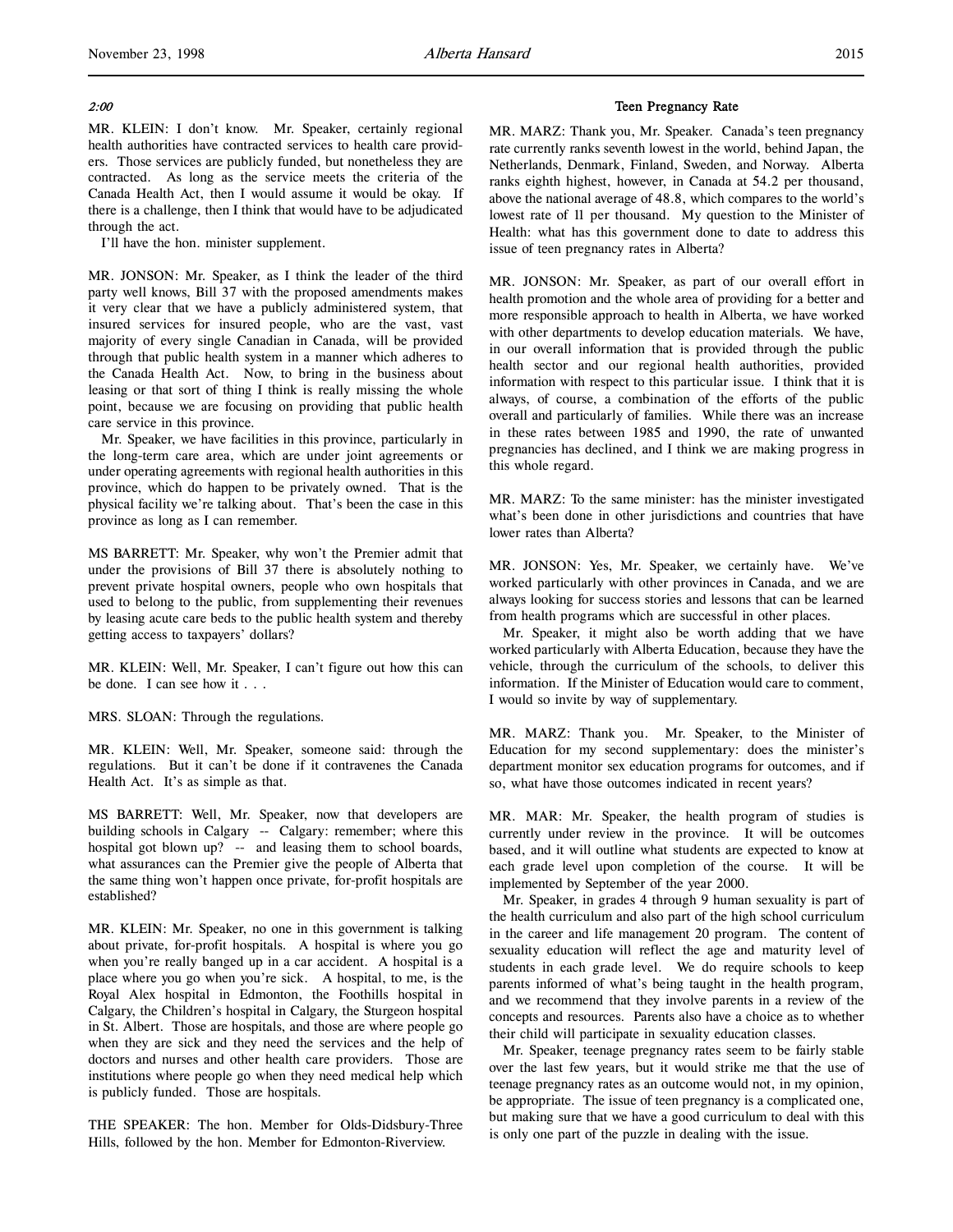THE SPEAKER: The hon. Member for Edmonton-Riverview, followed by the hon. Member for St. Albert.

## Developmental Disabilities Board

MRS. SLOAN: Thank you, Mr. Speaker. My questions today are for the Minister of Family and Social Services. How long will the minister require all motions made by the provincial developmental disabilities board to be approved by him?

DR. OBERG: Mr. Speaker, I believe that what the hon. member is alluding to is four motions that were put forward before the provincial PDD board dealing with the future of Michener Centre. These motions were done without adequate consultation with the people of Alberta. I have given instructions to the provincial board that I will not be approving these motions, that the motions need to be changed in order to protect the people that are at Michener Centre.

MRS. SLOAN: Thank you, Mr. Speaker. My question actually was about motions back to July.

 Given that the minister has raised Michener Centre, though, who will make the ultimate decision on that facility's redevelopment, the minister and resident MLA or the provincial developmental disabilities board?

## 2:10

DR. OBERG: Mr. Speaker, what will be happening is that the Persons with Developmental Disabilities Provincial Board will be making that decision in consultation with Michener Centre, in consultation with myself.

Mr. Speaker, the population of Michener Centre is changing. The Michener Centre board has come forward with some very interesting proposals on how to make Michener Centre a better place while preserving the people that are already there. That's a very vulnerable population. We cannot risk anything that will change that, anything that will cause concern so that these families will be wondering about where their children will be going. Some of these people have been living there for 30 years. They're very content there. This government will not kick them out and slam the door shut on Michener Centre.

THE SPEAKER: The hon. Member for St. Albert, followed by the hon. Member for Edmonton-Gold Bar.

## Maclean's Magazine Universities Survey

MRS. O'NEILL: Thank you, Mr. Speaker. The 1998 special edition of Canada's eastern-based Maclean's magazine has just issued its eighth annual ranking of universities. My question is to the minister of advanced education. Could he please tell us in his analysis why our Alberta universities are not ranked higher by Maclean's?

MR. DUNFORD: Well, Mr. Speaker, first we want to say about the Macleans's report that we do find something positive in it in the sense that anything that draws people's attention to the universities across this country and attempts to provide some information for young people to make choices I guess has to be congratulated.

The hon. member in her preamble did mention an eastern-based magazine. They don't have any research facility out here in the west that I'm aware of. I think it would be rather interesting if in the future perhaps representatives of Maclean's would come out and talk to presidents of the universities, talk to VPs of academics, talk to the students that are in the postsecondary system here in Alberta and get some of their views.

I think that basically what we're seeing in the analysis by this eastern-based publication is a lot of old, traditional thinking. I would like at this time to congratulate the words of Terrence White, president of the University of Calgary, when he said that he was glad they weren't ranked number 1 because they don't want to be seen as an old, stodgy, traditional university, and I agree with him a hundred percent.

THE SPEAKER: Hon. member, I believe you have an additional question to ask, but just to remind hon. members that Beauchesne 409(11) says that questions should not seek opinions.

Hon. member.

MRS. O'NEILL: Thank you, Mr. Speaker. Then my supplemental is to the minister of advanced education again, and that is: does the funding affect the standings in this analysis?

MR. DUNFORD: Yes, it does. As a matter of fact, Maclean's is very keen to look at public support for the universities across the country, but I'm afraid they stop there. They provide no recognition at all to the tremendous work that not only privatesector organizations provide to postsecondary education in this country but also the third sector as well. Research doesn't show up anywhere at all. As all of the members of this Legislature know, research excellence is not only one of the goals of the current department and how we view postsecondary education; we know that it is a key to the future and key as we move into knowledge-based industry. So to remove research dollars from an examination sort of baffles us.

But then maybe that's not surprising, Mr. Speaker, because once again Alberta leads the way in not only Canada but North America. We're the only jurisdiction that looks at the ability of universities to attract research money as being part of a performance-based evaluation that contributes directly to their funding. That's how important we think research is in Alberta.

THE SPEAKER: Hon. Member for St. Albert, did you have a second supplementary?

MRS. O'NEILL: No, Mr. Speaker.

THE SPEAKER: The hon. Member for Edmonton-Gold Bar, followed by the hon. Member for Calgary-North West.

## Pine Shake Roofing

MR. MacDONALD: Thank you, Mr. Speaker. My questions this afternoon are to the Minister of Labour. Why did his department wait a year after finding out that untreated pine shakes were rotting before outlawing them in the Alberta Building Code?

MR. SMITH: Mr. Speaker, the Department of Labour was first informed of the concern with untreated pine shakes in June 1997, as a matter of fact, from a phone call from a manufacturer. We can say the wheels of government often grind slowly, but they do grind ever so fine. In fact, that's what occurred. From then the department acted fairly swiftly. It verified concerns. It reviewed the product, notified manufacturers, municipalities, others, and the code was amended to remove untreated pine shakes in a ninemonth period.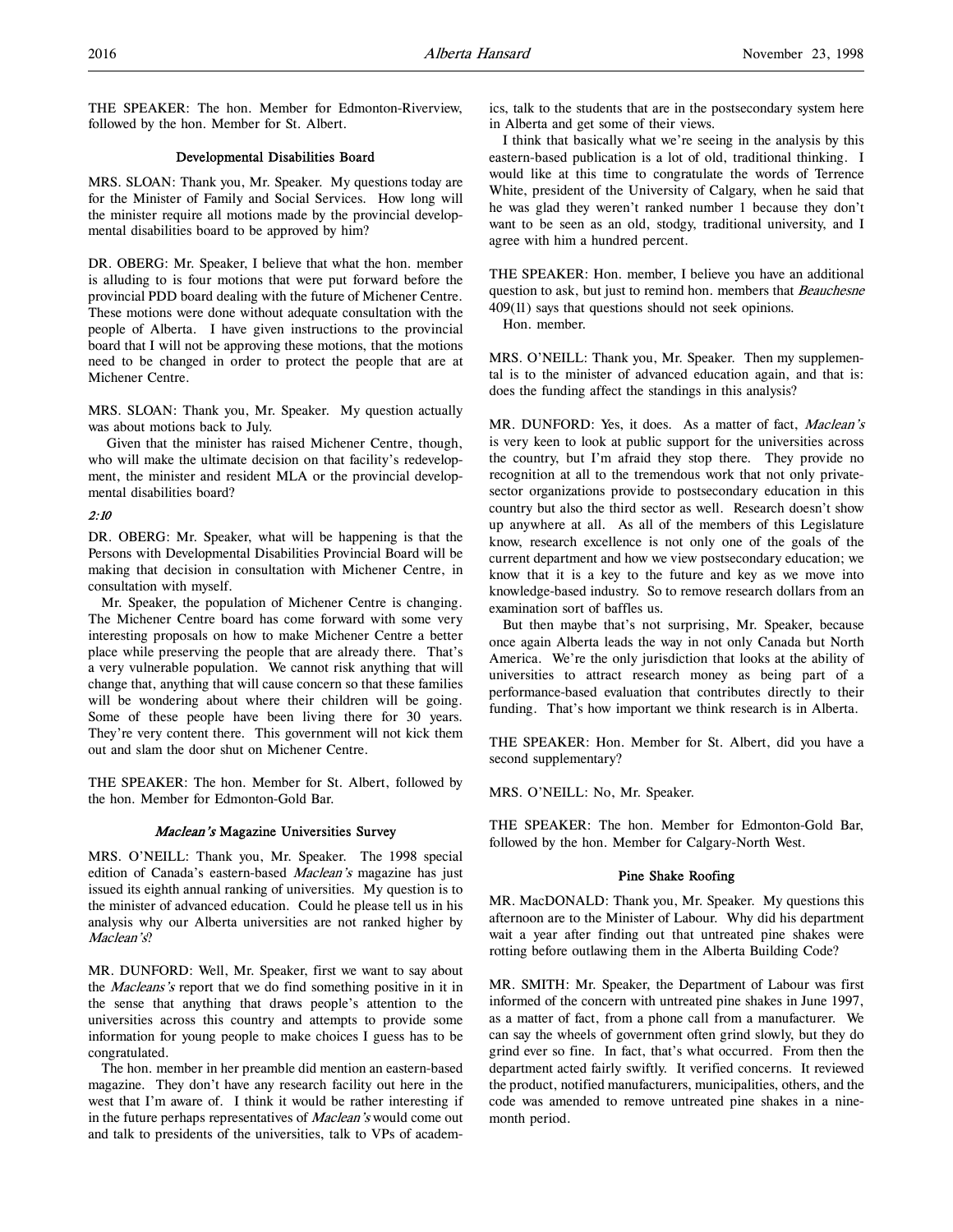MR. MacDONALD: Thank you, Mr. Speaker. My second question is also to the minister. What is the minister's estimate of how many homes were roofed with untreated pine shakes during the year his government dithered when they knew there was a problem?

MR. SMITH: Mr. Speaker, there is no estimate of homes. The Department of Labour does not keep track of that information.

MR. MacDONALD: Thank you, Mr. Speaker. My third question is also to the minister. How does the minister plan to deal with this major liability problem caused by his government's inaction?

MR. SMITH: Mr. Speaker, I can only refer the hon. member to his original question that talked about the swiftness of movement and being able to deal with the issue certainly by reviewing rigorously the information that resulted in the product being put under the code, as it goes through with any other of the 287 products that go to the code or in fact any of the other 20 roofing products that the code says may be used as a roofing material. So I think that the policy is indeed a matter of record.

THE SPEAKER: The hon. Member for Calgary-North West, followed by the hon. Member for Edmonton-Norwood.

### Provincial Credit Rating

MR. MELCHIN: Thank you, Mr. Speaker. At a recent Treasury Board meeting the issue of the province's credit rating was reviewed together with the government's performance measure to have the highest credit rating among all the provinces. The media reports of last week together with the Provincial Treasurer's tabling today of the Standard and Poor's report mention that the province's credit rating was raised to double A plus. My question today is also to the Provincial Treasurer. What factors are agencies such as Standard and Poor's relying upon to determine the province's credit rating?

MR. DAY: Mr. Speaker, the factors used are very instructive and should be for all governments. As a matter of fact the Dominion Bond Rating Service shows and actually publishes the factors that are used. It's very important, and it should cause us to reflect on our own policy. It's fascinating to see under rating considerations -- and I'll table this -- under strengths, when they're looking at any jurisdiction, be it municipal, provincial, or national, the number one that they evaluate, "political will to maintain fiscal discipline" is one of the prime considerations of a rating agency.

They go on to look in terms of challenges which would reflect on the negative side. They talk about "high tax burden," which has a negative effect when they're doing their ratings, and "exposure to financial markets due to high level" of debt, especially "foreign indebtedness." So things are reflected on, and to me it's just a sign back to us and to all governments in terms of how we should direct our policy, because when we're given a good credit rating, that also sends a signal to all investors, be it within the province or outside of the province, that this is a place to pursue your opportunities, right here in Alberta.

MR. MELCHIN: Thank you. Again to the Provincial Treasurer, Mr. Speaker. I appreciate the fact that we have now a rating of a double A plus by the credit agencies. Why do we not have a triple A?

MR. DAY: Well, we're doing our best. Actually the question is

an interesting one because, in fact, the policy of all these rating agencies is that you cannot indeed be rated higher than the sovereign -- that means the national -- government. So, for instance, whether it's the province of Alberta you're talking about, we cannot -- it's just a matter of policy. They won't give us a higher rating than the federal government.

Our good friends from the province of Mpumalanga would look at the same issue. They could get a good financial credit rating, but it can't be higher than the actual entire rating given for South Africa as a country, for instance. So we are inhibited only by that factor.

### $2.20$

MR. MELCHIN: Thank you again, Mr. Speaker. My final supplement is to the Provincial Treasurer. Can we not be at least equal in rating to the federal government? You'd mentioned that we can't be higher. Could we not be at least equal?

MR. WICKMAN: It's pretty hard to top the federal Libs.

MR. DAY: Unfortunately, as the Member for Edmonton-Rutherford has just said that it's pretty hard to talk to the federal Libs, and that's coming from a Liberal. So, Mr. Speaker, the problem is we have communicated to the federal Liberals, and we have communicated, number one, that they should have a legislated pay-down of their debt. They should have that. They should have three-year business plans, because when these international credit rating agencies look at any jurisdiction, in this case the federal government, they don't see a legislated debt pay-down. They see a horrendous level of debt, especially when you compare it to the ratio of GDP -- it's the worst of the G-7 countries - and they then put a restricted level at the rating of the federal government. We can't bump up over that.

I have met with the federal minister on this. I think that on some of the issues I raised with him, he's somewhat sensitive, but around his cabinet table he has Liberals, so to be able to practise restraint is something that is not common to that group. I would be happy at any time to see the provincial Liberals, even through their leader, admonish their federal cousins for not getting things under control so that we can get an even better credit rating. The only thing that limits us is the inability of the federal Liberals to control their own debt and spending.

THE SPEAKER: The hon. Member for Edmonton-Norwood, followed by the hon. Member for Red Deer-South.

### Sexual Harassment in the Workplace

MS OLSEN: Thank you, Mr. Speaker. For years the Department of Justice has ignored complaints of workplace sexual harassment. My questions are to the Minister of Justice: will the Minister of Justice table the report and recommendations from the court and prisoner services inquiry?

MR. HAVELOCK: Mr. Speaker, first I have to take exception with respect to the remark regarding this government's inaction pertaining to the issue. In fact, the hon. member is well aware that sometime -- I believe it was in early June or July -- I sat down and met with her, the Opposition House Leader, and members of our Justice staff and outlined for her what we were doing with respect to the issue. In fact, I followed that up with a letter dated July 20, 1998, of which I'd like to table five copies. In there I describe what is called a positive workplace program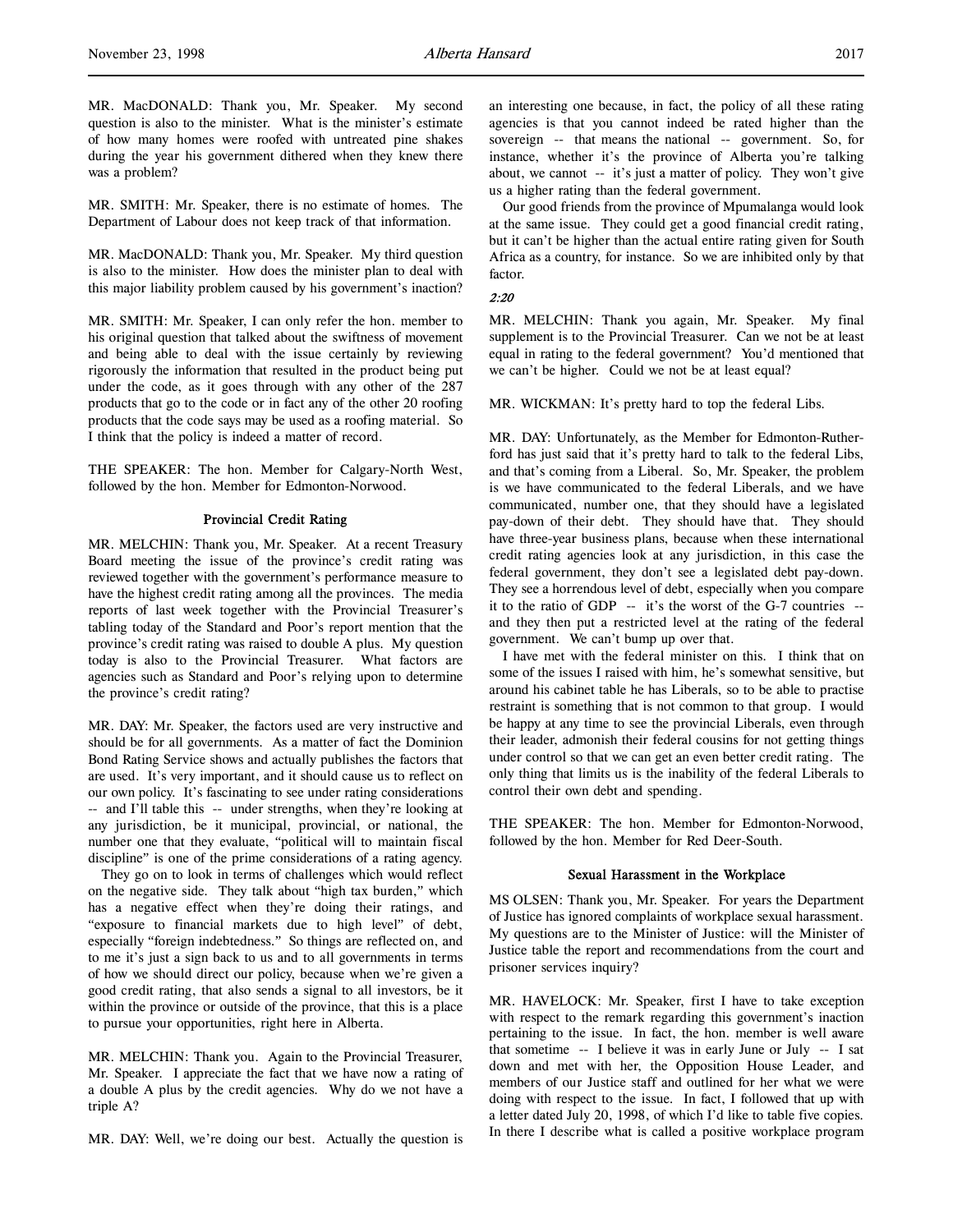MS OLSEN: Mr. Speaker, I'll try this question again. Will the Minister of Justice table the report and recommendations from the court and prisoner services inquiry?

MR. HAVELOCK: Mr. Speaker, I'll certainly consider that request.

MS OLSEN: Thank you. My final question is also to the Minister of Justice. Given that the department's internal inquiry apparently has confirmed the existence of systemic sexual harassment, what action has the government taken to help the victims?

MR. HAVELOCK: Well, again, Mr. Speaker, I just outlined what we're trying to do with respect to the positive workplace employment program. That program has four major components, and it includes workshops, information sessions, literature and training of advisers for employees to discuss workplace harassment issues. Also, through the department, through human resources, there are services available to those who have been subjected to such harassment. We offer them all the support and advice that we can.

Again, as I indicated, we view this very seriously. Our policy is zero tolerance, and if we do find instances of such harassment in government, actions can include changes to management, supervision, our policy and staffing, as well as internal discipline such as written reprimand, suspensions without pay, and terminations. This House has the assurance that not only in our department but governmentwide, again, we do all we can to ensure that this type of activity does not take place.

THE SPEAKER: The hon. Member for Red Deer-South, followed by the hon. Member for Spruce Grove-Sturgeon-St. Albert.

## Child and Family Services

MR. DOERKSEN: Mr. Speaker, my questions today are a result of a letter I received from region six, which is the Red Deer area of the child and family services authority. They have some questions about the budgetary process that's been used to determine the allocation of funding for those regions. To the Minister of Family and Social Services: what were the guiding principles used to make the funding allocations?

DR. OBERG: Thank you, Mr. Speaker. The funding model for children and family services was developed approximately a year ago. At that time the stakeholders went out and looked through research and looked through everything that was out there and decided what is the best way to reallocate the money that is existing in that department. What they came back with is a formula that looks at four variables. It looks at, first of all, the number of children, which only makes sense. The other thing it looks at, which is very important as well, is children in lowincome families. It's been shown that children in low-income families need more resources, and subsequently this was put in as a factor, as a variable. The third thing was single-parent families, and the fourth was aboriginal families.

Mr. Speaker, through all the research that is out there it has been shown that those three factors significantly increase the amount of money that should be going to the various authorities when it comes to dealing with children. Consequently that's why the formula has been built around that. It's actually been built around reasonably scientific data.

MR. DOERKSEN: Mr. Speaker, to the same minister: why, then, would the Red Deer region receive only 56 percent of their allocation when some of the regions are receiving upwards to 110 to 183 percent of those allocations?

DR. OBERG: Mr. Speaker, as I alluded to, this type of allocation system was not done in the past. What happened, quite frankly, is that some regions, as the hon. member alluded to, received 183 percent more than they're eligible for under this formula. We have a policy that you cannot receive less than what you already receive. For example, if you have programs out there, you cannot all of a sudden have a 20 percent hit or an 83 percent hit, as could quite easily be done, in the amount of money that will be going. So what we have done is increased disproportionately the amount of money that the Red Deer child and family services authority will be receiving, because they are by far underfunded according to this formula.

Just to give you an example, Mr. Speaker. Obviously the budget is coming before the Legislative Assembly early next year. If we were to receive a 2 percent increase, the percent allocation for the Red Deer area would go from 56 percent to 65 percent. So the Red Deer region will be receiving much more in the allocation model than any other region when it comes to new money being available.

MR. DOERKSEN: Mr. Speaker, to the same minister: what length of time, then, will it take for the regions to be equitably treated under this distribution formula?

DR. OBERG: Mr. Speaker, a lot of that is dependent upon this year's budget and subsequent budgets; for example, if we receive 4 percent or 2 percent or 6 percent. It's all contingent on that amount. What we will be doing is shifting the majority of funds to regions such as Red Deer which receive considerably less than they actually should under the allocation model.

Will it entirely be equitable and how soon? That's a very difficult question because as the hon. member has already stated, some regions are receiving 183 percent. So if we grandfather these regions in, it is going to take a considerable amount of time until that region gets what is equitably theirs. However, the important thing here is that regions that are below their allocation will be receiving significantly more money than other regions this year.

THE SPEAKER: The hon. Member for Spruce Grove-Sturgeon-St. Albert, followed by the hon. Member for Medicine Hat.

## Pork Industry

MRS. SOETAERT: Thank you, Mr. Speaker. Last week in Morinville 80 pork producers gathered to find out about the farm income disaster program and to discuss assistance for the hog industry. Many of the farmers will not qualify for FIDP, and as a result their farms cannot be sustained. I have questions to the Minister of Agriculture and Rural Development from these farmers. Given that this government actively encouraged farmers to expand into pork production yet didn't provide them with risk management tools, how can the minister now abandon them?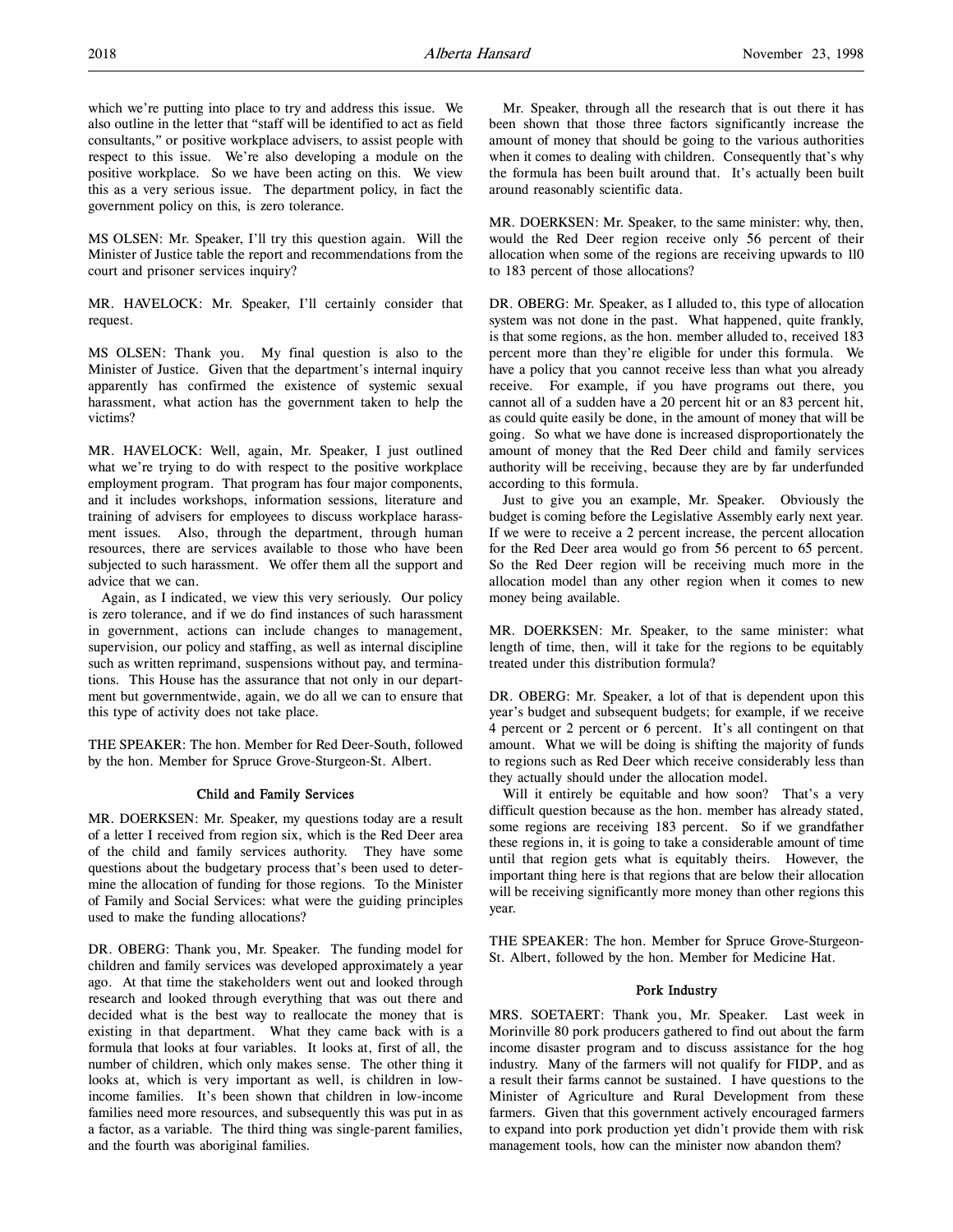# 2:30

MR. STELMACH: Mr. Speaker, the hog population in the province of Alberta, comparing '97 to 1995, is actually down 7 and a half percent. So this isn't an increase in hog population numbers in Alberta that has created this problem.

MRS. SOETAERT: My second question, Mr. Speaker: why is it, if FIDP is a disaster program, that it's not helping these farmers? They want to know.

MR. STELMACH: Mr. Speaker, we'll have to have a look at that particular area as to why these farmers wouldn't qualify for farm income disaster. The reason I say that is that in the previous two years the margins in hog production were actually pretty good. The prices were at least three times higher than they are today. So you drove a pretty good margin, which now you can carry over to this year. In all of the trials that we ran, quite frankly, in just straight hog production, hog producers looking at last year compared to this year and qualifying for FIDP, if they're just solely hog producers, no other income coming in from grain or cattle, depending on the previous year's margins and the efficiency, they'd qualify anywhere from \$22 to \$28. Now, we don't break it down on a per hog number. It's a whole farm insurance program. However, that's about the number we're looking at.

MRS. SOETAERT: Thank you, Mr. Speaker. Does the minister know what proportion of farmers in need your six-point plan will actual help? It's not going to help farmers who've been expanding as government wishes who are now in the worst position.

MR. STELMACH: Mr. Speaker, let's make one thing very clear. Part of the role of the department is to scan the environment, look at some of the market opportunities around the world, look at some of the changes that have occurred. Very clearly a significant change in government policy three years ago was the elimination of the Crow rate. All of sudden now the grain farmer has to pay the total cost of shipping that grain to port. Well, that has evaporated. I want to remind this Assembly, as well, that if we really want to get into some history, there was \$8 billion on the table at one time to compensate farmers for the elimination of the Crow rate. Well, isn't it funny that in just about two and a half years that has dwindled down to \$1.3 billion, a paltry payment to all western Canadians. They said: now you eat the rest.

THE SPEAKER: The hon. Member for Medicine Hat, followed by the hon. Member for Edmonton-Castle Downs.

### Allergy Hazards in Schools

MR. RENNER: Thank you, Mr. Speaker. During the last week in October I had the pleasure of attending a school in Medicine Hat and speaking with the class. We had a productive time, and since it was close to Halloween, at the conclusion of class, not unlike many classes, I'm sure, in the province, the teacher handed out Halloween cookies to all of the students. But before she did so, she had to ask if anyone had allergies to peanuts, if anyone had allergies to food colouring, and went through the whole list. It prompted me to get thinking about something. My question to the Minister of Education: had that teacher not been so vigilant to ask the students in advance these kinds of questions important in today's day and age, do we have a policy in place that will protect our children against potential life-threatening allergies?

MR. MAR: Well, Mr. Speaker, the issue of life-threatening allergies is a serious one for some children. What we do require is that school boards throughout the province have in place written procedures to provide health-related support services for students with such special needs. But it's clear that one size does not fit all with respect to children and allergies. Those children with allergies have very unique and special needs. The best party to put in place specific policies are local school boards. This is also recognized by the Canadian School Boards Association. So local school boards do have written policies in place to deal with situations like this, and that's why teachers do employ those policies to ensure the safety and safekeeping of those children.

MR. RENNER: I wonder if the minister might enlighten members of the House on what kinds of specific policies those local boards have in place?

MR. MAR: Well, Mr. Speaker, upon review of the policies of boards, what boards do is they have policies in place for the distribution, for example, of medicine in schools and dealing with medical emergencies. They work with individual parents to set up programs and an environment that's suitable for the needs of the particular student. As an example, in St. Albert they've held at Muriel Martin elementary school workshops on asthma and on allergies for the entire staff. They keep detailed medical records. They co-ordinate medical treatments with parents and physicians, and they review the student list to discuss those who are medically at risk.

There's been some suggestion, Mr. Speaker, that there should be a provincewide policy prohibiting, for example, peanuts in schools, but many people are strongly of the view that that would not be an appropriate policy to put in place because it would create a false sense of security for students who have such peanut allergies to come into the school, and it would be very, very difficult to ensure that a place was peanut free. Instead, the appropriate policy appears to be to make sure that staff and students are peanut aware rather than having a peanut-free environment.

MR. RENNER: Thank you, Mr. Speaker. My final question to the same minister. The minister mentioned that there have been pleas to ban peanuts. Is it within the jurisdiction of a board to go ahead so far as to ban peanuts from schools?

MR. MAR: Well, Mr. Speaker, that's an interesting question, and I'm not really certain. It strikes me that it probably is within their authority to do that, but that I am aware of, there is not any jurisdiction in the province that has gone the step of banning peanuts. It is a very serious issue in that children who suffer from allergies, whether it's peanuts or gluten or milk or any one of a number of other things -- those are very, very serious issues. But it's clear that we cannot prohibit all of those things because there are individual students who have very special medical needs. Instead we ensure that there are appropriate policies in place to deal with the individual needs of students on a case-by-case basis.

### Employment Training

MS PAUL: Mr. Speaker, my questions are to the Minister of Advanced Education and Career Development. Why is his department returning \$11 million of labour market development money to the federal government when there continue to be thousands of Albertans who are unemployed or underemployed?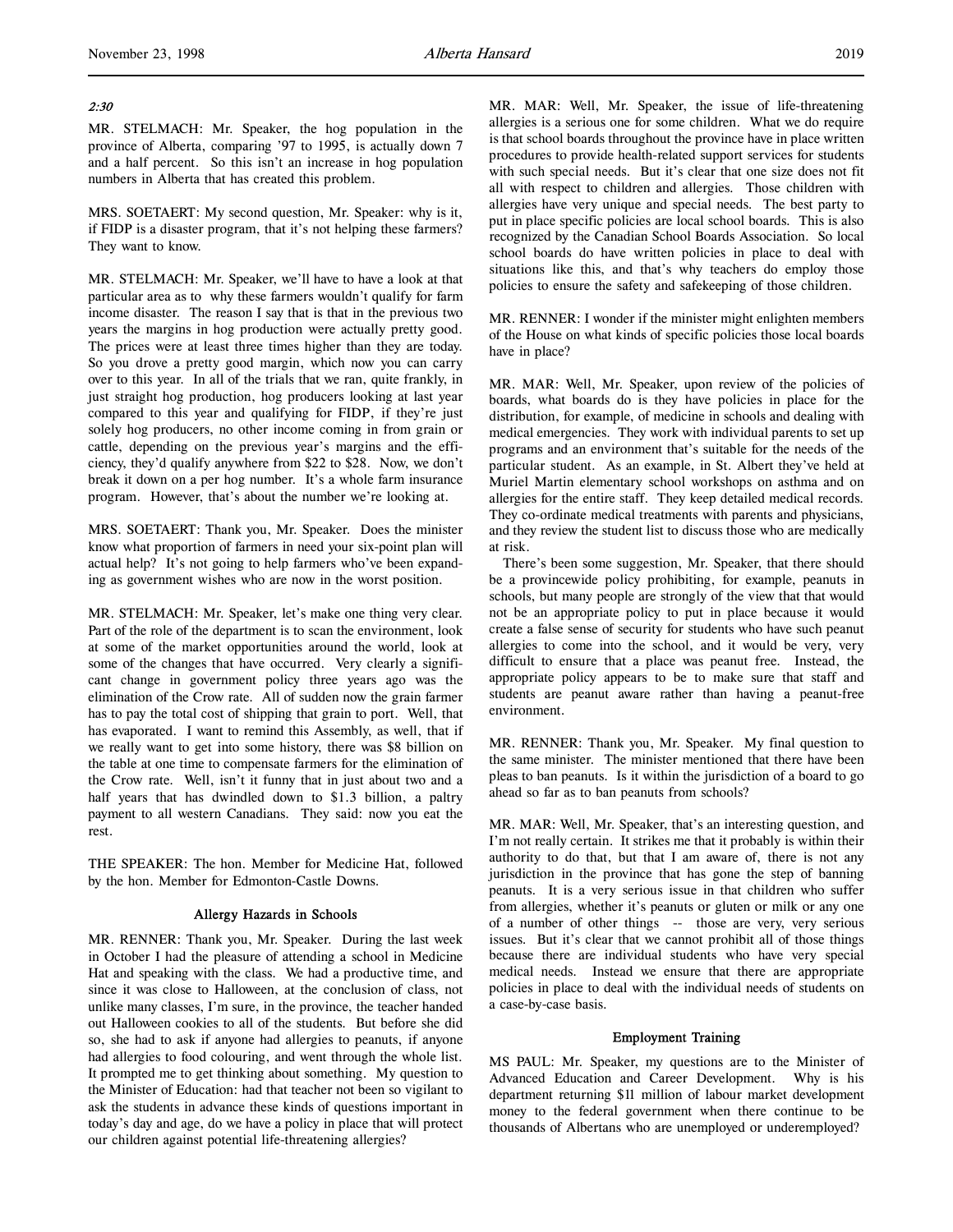MR. DUNFORD: Mr. Speaker, I think all of the Members of the Legislative Assembly are aware of what has been happening in Canada as it comes to labour market development. The federal government has been devolving itself of some of its interests and signing agreements with individual provinces. I'm pleased to announce that Alberta was the first province to sign such an agreement with the federal government.

But the important thing here, Mr. Speaker -- and I'll try to be brief -- is the fact that we now have a change in philosophy of labour market development. Where the federal Liberals were simply interested in input -- and that means simply bums in seats -- here in Alberta we're interested in outcomes, and we are interested in providing for those programs that provide for either employment or entry into postsecondary education. Because there is only one taxpayer in this province, if we are not using that money to meet the criteria that've been set up, we gladly return it to the federal government.

MS PAUL: It doesn't help the ones that are unemployed.

My second question, Mr. Speaker, is to the same minister. Why is this government repeatedly renewing private contracts? You're always renewing private contracts for employment services when actually you committed to tendering these contracts to the public.

MR. DUNFORD: Well, Mr. Speaker, the instructions to the department are -- and I believe that they are under way at this particular time -- that as new contracts come up for renewal, we have gone to a tendering process, and there have been no exceptions.

MRS. SOETAERT: No, you haven't. Do your homework.

MR. DUNFORD: Well, people are saying, "No, they haven't." So I would invite, then, the hon. member or any member of the Legislature to simply provide me with the instance, with the example, and I'll be more than happy to look into it.

## 2:40

MS PAUL: Mr. Speaker, my third question is to the same minister, and this is actually making reference to the first question. When is the minister going to get serious about monitoring the needs of unemployed Albertans? This is in reference to the \$11 million you gave back.

MR. DUNFORD: Mr. Speaker, I recognize the hon. member as a Liberal; it's tax and spend. So when you have a budget, you're supposed to spend it out; eh? That's what you'd have us do. Just put bums in seats is all they want to do. Put bums in seats to have the statistics look pretty good. When they're finished with the bums in seats there, then they want to put them in a training program in there, and then they put them back over here. That is the way that this has been done by Liberal administrations for -- how long? How long? Five years? Six years? Who's counting?

The point, Mr. Speaker, is that reasonable members on the other side of the House know and understand that we have to be outcome based and that we need to provide adequate training and proper counseling for people so that they can become employed or can get into the postsecondary education system.

### Speaker's Ruling Decorum

THE SPEAKER: It seems that although we have 50 minutes allocated for question period, every once in a while we come to where there are just a few seconds left and someone is recognized and then we go beyond the 50 minutes. Some people might refer to that as overtime and somehow think that the normal rules of decorum should be suspended during the overtime question. I would just like to advise all members that that's not the interpretation that this hon. member has with respect to it. Should we get into that situation, we should abide by the same rules of decorum as during the normal question period.

Now, the hon. Minister of Advanced Education and Career Development wishes to supplement an answer given earlier.

# Maclean's Magazine Universities Survey

(continued)

MR. DUNFORD: Mr. Speaker, in my second answer to the questions from St. Albert I made a mistake. I was trying to deal with the *Maclean's* method of evaluation in the sense that they do not count private-sector dollars. As I sat down, I realized that part of my answer had indicated that they didn't count research dollars, and that is the mistake. What actually happens is that they count research dollars that come from government-sponsored programs. They do not count research dollars that come from the private sector. The rest of my answer of course then stands.

## Recognitions

THE SPEAKER: Seven hon. members have advised that they wish to participate today in Recognitions, and we will begin 30 seconds after I give you the list in which we'll recognize the speakers. We'll go in this following order: the hon. Member for Calgary-Mountain View, followed by the hon. Member for Spruce Grove-Sturgeon-St. Albert, followed by the hon. Member for Edmonton-Mill Creek, then the hon. Member for Edmonton-Ellerslie, then the hon. Member for Calgary-West, then the hon. Member for Calgary-Buffalo, and finally the hon. Member for Lacombe-Stettler. In 30 seconds from now I'll call on the hon. Member for Calgary-Mountain View.

# Calgary Stampeders' Grey Cup Championship

MR. HLADY: Well, thank you, Mr. Speaker. What a great weekend for sports in Alberta. We learned late last week that Edmonton will be hosting the 2001 World Track and Field Championships. Calgary made a very strong presentation in its bid for the 2010 Winter Olympics, and the Calgary Stampeders brought the Grey Cup back to Alberta in a thrilling last-second victory over the Hamilton Tiger-Cats. The Grey Cup event is an event filled with tradition and pride for all Canadians, and the 1998 Grey Cup was no exception. With the lead switching hands several times throughout the second half, victory certainly did not come easily for the Stampeders; nonetheless, the Grey Cup win comes after a season in which they clearly marked themselves as the best team in the Canadian Football League.

I would like to send special congratulations to quarterback Jeff Garcia, who was named the game's most valuable player, and to receiver Vince Danielson, who was named the most outstanding Canadian. On behalf of my colleagues I congratulate the players, coaches, and staff of the Calgary Stampeders and Stampeders' owner, Sig Gutsche, on winning the 1998 Grey Cup. I know that I join my fellow Calgarians when I say that I'm already looking forward to another exciting football season next year.

THE SPEAKER: The hon. Member for Spruce Grove-Sturgeon-St. Albert.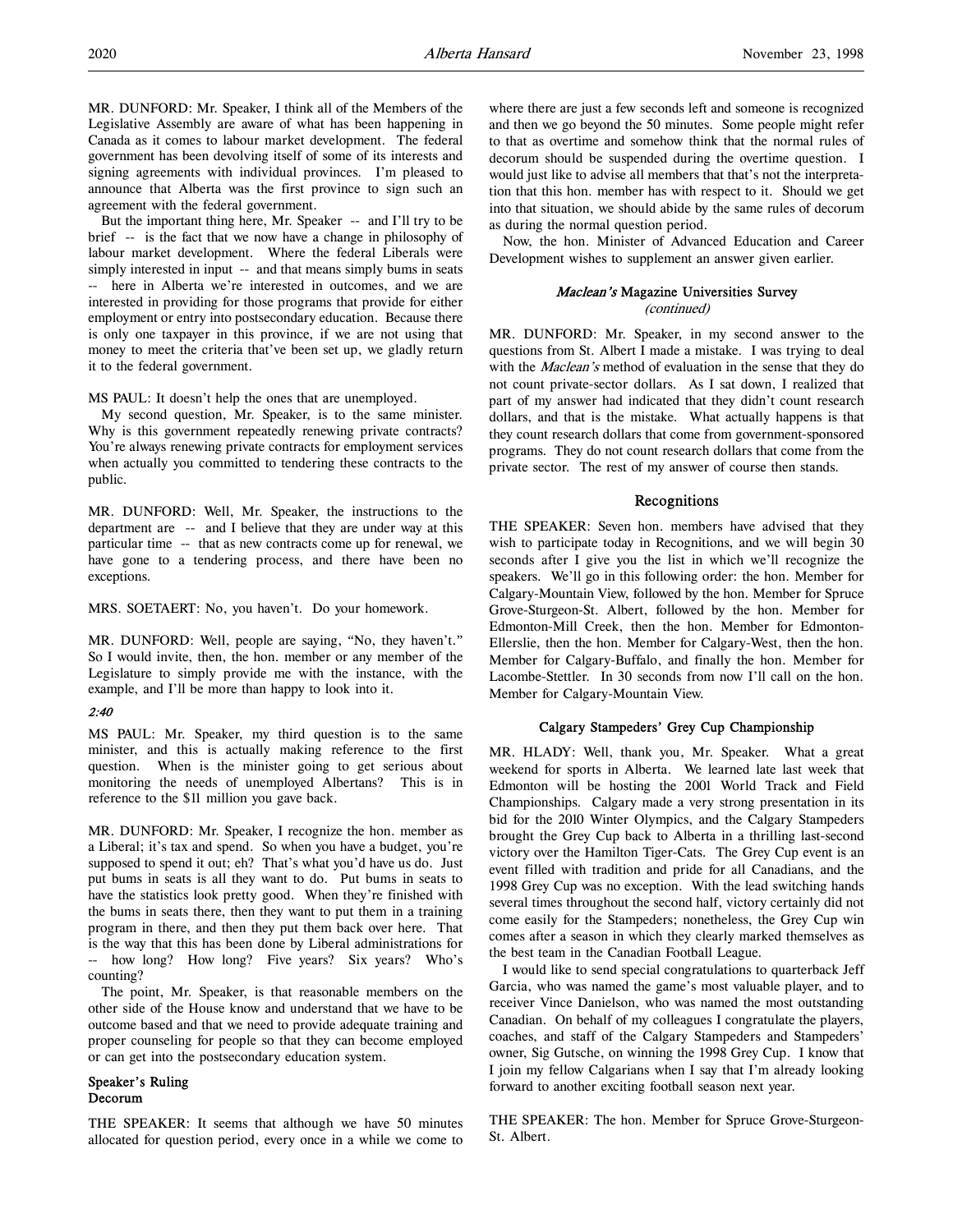### Spruce Grove Royal Canadian Legion

MRS. SOETAERT: Thank you very much, Mr. Speaker. It was my privilege and honour on Saturday night to be a part of the festivities at the Royal Canadian Legion in Spruce Grove. The Royal Canadian Legion branch 281 and the Royal Canadian Legion ladies auxiliary branch 281 in Spruce Grove celebrated 25 years of service to their community. These service groups have been an active and visible part of the Spruce Grove community. They have fund-raised for many different things, including the cadets, youth sports, seniors groups, hospital equipment, and countless other nonprofit projects.

I would like to recognize them especially for the work they do to keep our community from forgetting Remembrance Day. We can always be assured that the poppy campaign and the Remembrance Day ceremonies will be a great success. My congratulations to Mel Lee, president of the legion, and Maxine Glotziak, president of the ladies auxiliary, for continuing the tradition of service.

THE SPEAKER: The hon. Member for Edmonton-Mill Creek.

### 2001 World Track and Field Championships

MR. ZWOZDESKY: Thank you. Mr. Speaker, last Thursday, November 19, was an exceptionally proud day to be an Edmontonian and an Albertan as we and the entire world learned that Edmonton will host the 2001 World Track and Field Championships. The hon. Minister of Community Development spoke in this House last week about the tremendous work done by the Edmonton bid team and its supporters in making this dream a reality for our city. I note that hundreds of thousands of Edmontonians are extremely pleased and excited about this latest opportunity for us to show the world what Edmonton has to offer. Everywhere I went this weekend people were talking about the track and field championships and about Edmonton, the city of champions. The excitement and anticipation among Edmontonians is contagious and, indeed, is spreading throughout the entire province and across our country.

On behalf of all Edmontonians and as a producer and volunteer with Universiade and the Commonwealth Games I want to personally extend my heartfelt thanks and congratulations to the men and women of the Edmonton bid team and pledge them my personal support once again if they require it. I especially want to congratulate Mr. Jack Agrios, Dr. Bob Steadward, and Rick LeLacheur for their work along with our Premier, the mayor, and the Hon. Anne McLellan for their leadership as well.

Thank you.

THE SPEAKER: The hon. Member for Edmonton-Ellerslie.

# Cripple Creek

MS CARLSON: Mr. Speaker, I would like to recognize the Friends of the West Country, the Alberta Wilderness Association, and the Western Canada Wilderness Committee for drawing public attention to the government's plans to log old-growth forest in the Cripple Creek area.

Cripple Creek is a tributary of the North Saskatchewan River that flows under the forestry trunk road not far from Ram Falls. It drains an area about the size of 15 townships, an area of oldgrowth pine and spruce forests where 50 percent of the trees are older than 240 years and almost none of the forest is less than 120 years old. It's an area where watershed protection used to be the prime objective of land management. The environmental groups want Cripple Creek to be left in its natural state to protect the watersheds. Protecting watersheds, which means protecting the supply of high-quality water for downstream users, should also be the government's first priority. Too bad it isn't.

I applaud these groups for asking for a moratorium on logging the Cripple Creek area and hope the government will review its policy of logging all old-growth forests west of the forestry trunk road.

THE SPEAKER: The hon. Member for Calgary-West.

#### Swimming World Cup

MS KRYCZKA: Thank you, Mr. Speaker. This weekend Edmonton is host to the Speedo FINA World Cup. Approximately 300 of the best competitive swimmers in the world, representing 23 countries, 150 coaches and officials, and over 200 spectators, will be in Edmonton November 27 and 28 for this component of the world championship. The FINA World Cup is the first in a series of events of the 1999 Swimming World Cup championship. At each world cup event athletes will earn points through a series of competitions taking place in 11 countries. Under the leadership of co-chairs Cheryl Gibson and Jim Wheatley, their committee team, and many hardworking volunteers, the Swimming World Cup organizing committee successfully secured Edmonton's privilege to host a Swimming World Cup event for each of four years.

I am pleased to report that the Alberta government is providing assistance to this event. The community facilities enhancement program provided \$250,000 toward upgrades to the Kinsmen swimming pool. As well, a \$30,000 grant was awarded to the Swimming World Cup by the Alberta Sport, Recreation, Parks and Wildlife Foundation. I'm confident that the Edmonton organizing committee will strengthen its bid to host the 2002 Swimming World Cup championship by demonstrating its leadership, first-class facilities, and ability to efficiently manage an international championship event.

Thank you.

THE SPEAKER: The hon. Member for Calgary-Buffalo.

## 2:50 Calgary Stampeders' Grey Cup Championship

MR. DICKSON: Thank you very much, Mr. Speaker. On behalf of the Alberta Liberal caucus and as chairman of the Calgary Liberal caucus I am delighted to join with the government of the province of Alberta in extending our heartfelt congratulations to the Calgary Stampeders organization. What further words need be said to appreciate quarterback Jeff Garcia and kicker Mark McLoughlin for engineering the final drive and field goal attempt with only seconds to go. I suspect that many Albertans in all parts of the province were holding their collective breath, as I was, while we watched the snap, the kick, and that ball soaring through the goalposts.

Thanks to coach Wally Buono for building and molding this magnificent team, to Sig Gutsche for his commitment to the city of Calgary, and to every player on the best football team in the nation. Yesterday yet again showed us and demonstrated the durability and the excitement and the entertainment value of the Canadian Football League.

Finally, I want to thank the people of the city of Winnipeg who did such a magnificent job in hosting the Grey Cup, and thanks to the Minister of Labour for his kind invitation for me to be part of the official delegation.

Thank you, Mr. Speaker.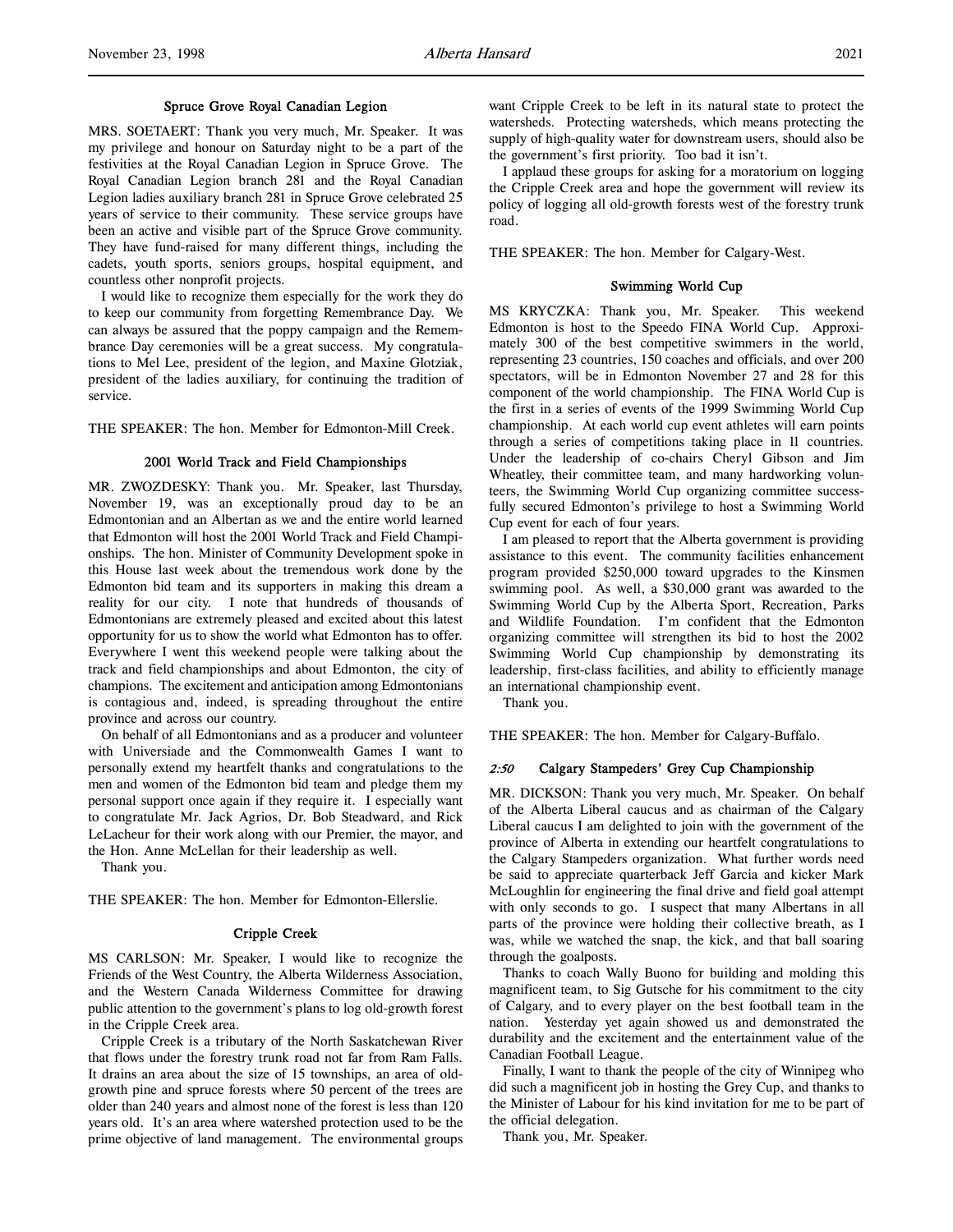THE SPEAKER: The hon. Member for Lacombe-Stettler.

#### Jack Hayden

MRS. GORDON: Thank you, Mr. Speaker. Last week at the Alberta Association of Municipal Districts and Counties convention -- it was their 90th -- the delegates elected or selected a new president. Their new leader is Jack Hayden, reeve of the county of Stettler. Congratulations, Jack. I'm so very impressed.

Jack and his wife, Jill, operate a successful mixed farm in the Byemoor area. Jack has long been involved in municipal politics. He was first elected as a councillor in 1989 and has served as reeve since 1995. He also served for three years as chair of the county school board. Last year he was elected to serve as a director on the AAMD and C's board. Jack is a true champion for rural Alberta and cares deeply about his agricultural roots.

I look forward to working with Jack in his new capacity and extend to him and all of his executive my very best wishes for a distinguished, productive, and happy term of office.

## head: Motions under Standing Order 40

## Assassination of Tara Singh Hayer

THE SPEAKER: The hon. Member for Edmonton-Strathcona on a Standing Order 40 submission. It certainly meets all the requirements from an administrative point of view. Please, on the message of urgency.

Dr. Pannu:

Be it resolved that the Legislative Assembly condemns the assassination of Tara Singh Hayer and extends its condolences to his family.

DR. PANNU: Thank you, Mr. Speaker. Proud of my deep roots, irreplaceable roots, in the same community and ethnocultural background as Mr. Hayer, who was assassinated on November 18, last week, I rise to seek permission and unanimous consent of the House to receive and debate the motion that's before members of this Assembly, a motion which seeks to not only express sympathy and condolences to Mr. Hayer's family on his assassination but also seeks to clearly condemn and say that such acts of terror, such assaults on the rule of law are unacceptable to members of this Assembly, to Albertans, and to Canadians.

So it is in that respect that I stand here and request leave to present the motion. I think it can be discussed. Perhaps if one member from each caucus spoke to it, that would certainly save the time of the House. It is of the utmost urgency that this motion be debated and passed by this House. The reason for that is simple: I want to thank the Minister of Community Development, the hon. Member for Drumheller-Chinook, for the letter she wrote today -- it's dated November 23 -- in which she expresses the deep sympathies of all Albertans and of the government of Alberta to Mr. Hayer's family.

What I am requesting the Assembly to do is of course endorse what the minister has done but go beyond the statement contained in her letter and express in clear terms condemnation of this cowardly act and condemn the use of violence against the exercise of free speech, which is a fundamental right of all of us as Canadians.

THE SPEAKER: Might we have unanimous consent to proceed with the motion as proposed by the hon. Member for Edmonton-Strathcona? All those in favour, please say aye.

### SOME HON. MEMBERS: Aye.

THE SPEAKER: Opposed, please say no.

SOME HON. MEMBERS: No.

THE SPEAKER: The motion is defeated.

Prior to moving to Orders of the Day, might we revert briefly to Introduction of Guests?

HON. MEMBERS: Agreed.

### head: Introduction of Guests

(reversion)

THE SPEAKER: The hon. Member for Edmonton-Riverview.

MRS. SLOAN: Thank you, Mr. Speaker. I appreciate the opportunity to introduce for the record two schools from my constituency who are visiting the Assembly this afternoon. We have a total of 59 students and parents. From the school of Our Lady of Victories they are accompanied by teacher Mr. Dave King; parent and helpers Mr. Steve Smith, Karen Campion, Mrs. Carol Federspiel, and Mrs. Stephanie Day. The Crestwood school group is accompanied by teachers Mr. Lorie Hupfer and Mr. Dan Serdachny and by Mrs. Hopkins. I welcome them to the Legislative Assembly, and as they tour, I trust it will be a productive visit.

Thank you, Mr. Speaker, for the opportunity to introduce them.

### head: Orders of the Day

head: Government Bills and Orders head: Second Reading

## Bill 48 Election Amendment Act, 1998

[Adjourned debate November 19: Mr. Renner]

THE SPEAKER: The hon. Member for Calgary-Buffalo.

MR. DICKSON: Mr. Speaker, thank you very much. I'd like to say I was pleased to rise and join in the debate on Bill 48, but far from it. I believe that Clifford Olson by his conduct has forfeited the right to be able to vote in a federal election or a provincial election. There are people who by their acts and criminal activity so offend the values that Canadians hold in common and share and protect and nurture that we want as a community to be able to express our collective outrage not just in terms of the custodial sentence imposed by the court but in some other way to dramatize and bring home the impact of what that person has done and the injury that they have done to our sense of safety and to our sense of what's appropriate and what's right in our community.

Mr. Speaker, that's why two and a half years ago when I sat on a committee, the Legislative Offices Committee, we had the Chief Electoral Officer come in and make a presentation on some changes to the voting act, and the senior policy analyst or one of them, I guess the senior parliamentary draftsperson for the Department of Justice, came to that meeting. I don't have the *Hansard* here, but I remember two and a half years ago encouraging the Chief Electoral Officer and the representative from the Department of Justice to come up with a plan to be able to address the whole issue of prisoner voting. I offered a concrete suggestion in terms of a way to deal with this question, and I urged the representative of the Department of Justice. The advice I received at the time, two and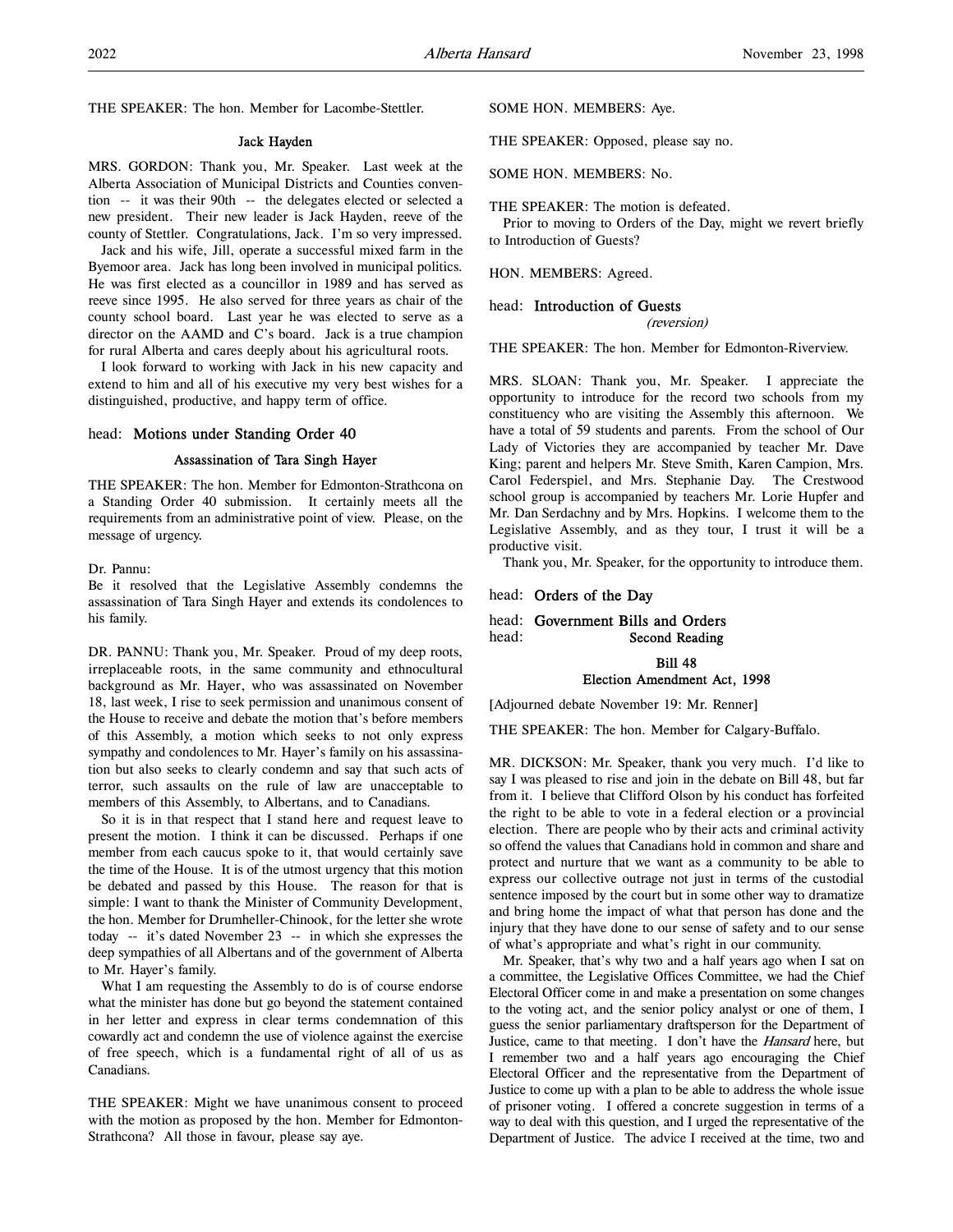a half years ago -- this was shortly before a provincial election, shortly before we knew there was going to be a federal election. We knew there was going to be the 1998 municipal election. Nonetheless, the Department of Justice's assurance at the time was: we've got this in hand; we're looking into it.

Well, what happens? We go through a provincial election; we go through a federal election; we go through a municipal election. Then after all of that delay, the government of the province of Alberta brings in Bill 48. This is their response. Not timely. The last time I looked, there was no pending election, unless the government decides otherwise, mercifully in a much shorter time. Otherwise, we're looking at two and a half years at least before the next election.

What has the government brought in? Let's look at it. Is this the kind of bill that I think Albertans want? Let me just back up and address that for a moment.

MR. McFARLAND: Read the report.

### 3:00

MR. DICKSON: There's some suggestion that this so-called consultation undertaken by the government of Alberta has somehow managed to step in and get their finger on the pulse of Albertans in a way that elected people aren't able to do by talking to their own constituents and getting feedback from groups in the province. If that were the case, hon. member, we'd have elected regional health authorities, because that was also one of the recommendations from a government task force. The government chose not to listen to that one. Why is it that this one has suddenly found the only true solution?

In any event, in terms of Bill 48 this opposition had come up with a plan to address the question of prisoner voting, and the government chose to reject it. What we've come forward with is one proposal, and I think at second reading we now are afforded the opportunity to look at it and see whether it really makes sense. Is this a better proposal than the proposal put forward by the Alberta Liberal caucus two and a half years ago?

The problem I've got is this. This Bill 48 is all about politics. This is what we call the showpieces of legislation, that we've seen so many of since 1993. They don't mean very much; they're not very thoughtfully put together. It's a bit of a propaganda piece. It's the sort of thing that allows the government to go around and hope that Albertans aren't smart enough to read past the bill title. Well, Mr. Speaker, I've got news for some of those government members who think that these showpieces of legislation are anything more than that. Albertans are a whole lot smarter. Albertans are a whole lot more insightful and bring a whole lot more life experience dealing with these kinds of issues than we see reflected in Bill 48.

The government committee apparently had looked at some different models. The one that the Liberal opposition has been championing for at least two and a half years is discussed in the November 19 Hansard at page 1998. The comment from the Member for Little Bow was:

The committee was aware of the model which bestows on the sentencing court the jurisdiction to disenfranchise an offender as part of the sentence.

Then he went on to say that there are two flaws to that. If I can paraphrase: the first flaw was that that model "does not stipulate the standard that a sentencing court must utilize." Then the second concern was that the committee was not satisfied that a court should decide which offenders are denied the vote. Well, let's just take those two things one at a time.

Firstly, the thought of the committee was that "it does not stipulate the standard that a sentencing court must utilize." Well,

what absolute foolishness. You know, this demonstrates to me that this committee's consultation either didn't get any decent advice from the Department of Justice or legal scholars or the two law schools in the province or anybody who's knowledgeable about the issue or they chose not to listen to it. The reality is that there are a host of things that can be done to bring in a standard, a ceiling, thresholds, and platforms. That can be done and is done in a host of ways and a host of statutes. This represents no great drafting challenge.

There's a public policy debate, Mr. Speaker, over what those thresholds should be and exactly how much latitude we're going to give a sentencing court. It is absolutely preposterous and I hope not credible to a single member in this Legislature that if you give a court some flexibility, you have to give a court absolute flexibility, can't hem it in, can't put in some safeguards and some limits. That's contrary to our experience. It's contrary to the way we craft and draft all kinds of laws provincially, in other provinces, and at the national level. This is what makes me really suspect when the Member for Little-Bow talks about what the committee did. I think that the work of the committee, quite frankly, is suspect when I see this assertion that he made on November 19, which suggests that they've given only the most skeletal consideration to a significant issue and obviously spurned any expert advice.

The second argument that was put forward by the Member for Little-Bow on November 19: "Second, the government of Alberta is satisfied that it and not a court should decide which offenders are denied the vote." Well, let's think about that for a moment. We already ask courts in sentencing to look at a range of penalties, and then we ask the sentencing judge to look at the offender, to look at the victim, to look at the circumstances, to look at the law and find a sentencing disposition that's appropriate in the circumstances.

You know, I go back to the Clifford Olson example, because this is what I find so outrageous about the bill that's in front of us. It seems to me, with respect, that the most important thing from the point of view of the constituents in the Little Bow constituency: they would want Clifford Olson behind bars and locked away for the rest of his life. The reality is, Mr. Speaker, that that was a result of a discretionary decision by a sentencing judge. Putting somebody in jail is the primary punishment. If we're prepared to let a sentencing judge, using guidelines and the framework of the Criminal Code, decide what's an appropriate sentencing option, it seems ludicrous then to come along and say: oh, but the voting issue is something that we wouldn't want a judge ever to decide.

See, I come at this from a very different perspective than the Member for Little Bow. I want to make sure that when we suspend somebody's right to vote, this is seen as an important layering on of additional penalty. I want to see this as a tool or a vehicle to express the moral outrage of our community. But to do that, it means that you've got to be able to recognize that you have a huge range of offenders in custodial facilities. If the Member for Little Bow doesn't appreciate or refuses to appreciate the difference between a Clifford Olson and a 19-year-old aboriginal youth who is functionally illiterate and has a substance abuse problem and broke into a house to find shelter and that's the reason why he's serving provincial time, if any member doesn't see a big difference between that offender and a Clifford Olson, then I've got to say that in effect I think that member is decidedly out of step with Albertans. I think Albertans do see a big difference between that 19-year-old youth and a serial murderer. I think Albertans can make that distinction.

What Bill 48 does: it doesn't allow us to make that sort of differentiation or distinction. What it tends to do is just say that we're going to look at how long you're in a provincial institution,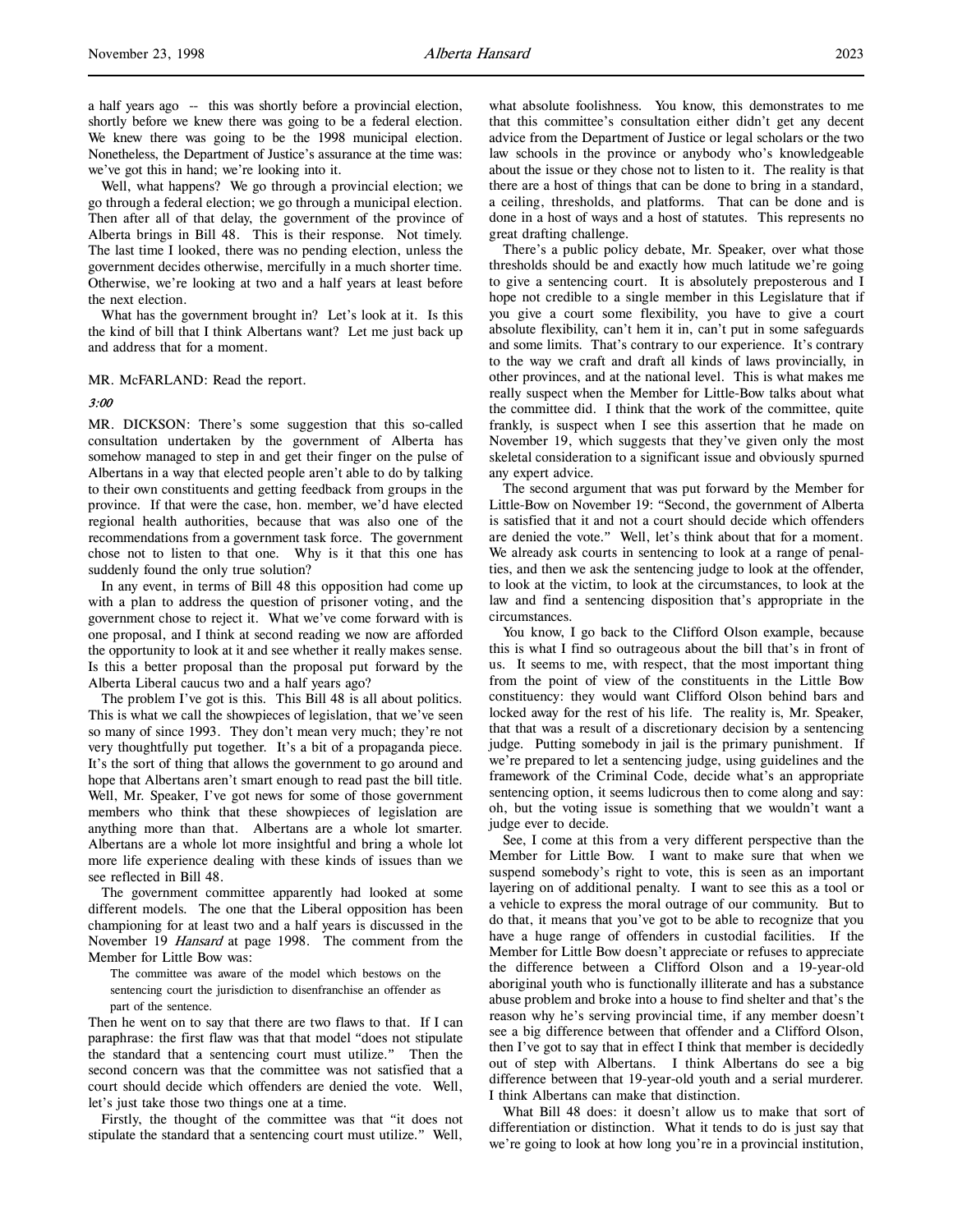that we don't care what you did, that we don't care what the offence is, that we don't care how outrageous that offence is in the community, that we don't care how permanent the injury may be to the victim, that we don't care about those things. All we want to do is haul out our calendar and see how many days that offender is in the facility. To me, with respect, it doesn't make the kind of sense that I would want to see.

I'm exceedingly disappointed that the effort of the Alberta Liberal caucus that has gone on for two and a half years to get the government to deal with this, to be able to show the community's outrage for serious offenders, has been lost somewhere. The government chooses not to listen to that message. Instead, they've done this committee process, and they've come up with Bill 48. I think Bill 48 does not reflect well on the consultation process and certainly isn't something that even addresses what Albertans want to see done.

### 3:10

When I see the decision of the committee that they wouldn't want to leave it to a court to decide which offenders are denied the vote, if you follow that thinking logically, then what we do is -- let's take away the discretionary power a sentencing judge has, and we can go with what some United States jurisdictions have done, where you have a sentencing grid. The Sentencing Commission of Canada had looked at this at one time. You throw in a couple of variables and you come up with a number, and that's the sentence that's imposed.

I, like every citizen of Alberta, from time to time hear of a sentencing disposition that I shake my head at, that doesn't make very much sense to me or that I'm puzzled at. Sometimes I'm shocked; sometimes I'm disappointed. But what I recognize is that however imperfect our sentencing system is, what we've found is that it's the best way of trying to ensure that the sentence fits the crime and fits the offender. Yet Bill 48 would treat virtually all offenders the same way. The only thing that distinguishes them is whether they're there for less than 10 or more than 10 days. It doesn't have anything to do with the seriousness of the offence. It doesn't have anything to do with how bad a record they've got. It doesn't have anything to do with how much injury was done to a victim. Those things don't count; they don't matter in this bill. They ought to, Mr. Speaker. This bill is the sort of thing that . . . [interjection] Ah, the Minister of Justice hopefully is going to share some of his thoughtful analysis on Bill 48 with us.

Mr. Speaker, the other comment I noticed in the debate on November 19 was that of the Member for Medicine Hat, the government whip. He made some observations at page 2001. He talked about: "The blanket prohibition that exists under the Alberta Election Act right now in some cases really doesn't make sense." One would think that the esteemed Member for Medicine Hat would want the alternative bill, Bill 48, to make some sense and to be a more thoughtful way of dealing with that problem than what he criticized on November 19. Yet what we find in Bill 48 is one of those arbitrary show bills, that does none of that at all.

I'd dearly love to see in this jurisdiction serial murderers denied the right to vote. I'd like to see rapists receive the disdain and contempt of our community. But, you know something, Mr. Speaker, Bill 48 isn't going to do that. Bill 48, in fact, treats those people exactly the same way it treats shoplifters and somebody who takes a car for a joy ride if they happen to have a sentence of more than 10 days. That's just plain wrong. I think my constituents think that's wrong, and I suspect that a lot of other Albertans think that's wrong as well.

Thanks very much, Mr. Speaker.

THE SPEAKER: The hon. Minister of Justice and Attorney General.

MR. HAVELOCK: Yes. Thank you, Mr. Speaker. I am pleased to address today Bill 48, the Election Amendment Act. [some applause] Thank you, hon. Member for Edmonton-Norwood, for that.

On September 25 I asked the Member for Little Bow, the Member for Calgary-Cross, and the Member for Clover Bar-Fort Saskatchewan to consult Albertans about the issue of inmate voting in Alberta. Their job was to solicit the views of Albertans on this issue and to recommend amendments to the inmate voting provisions in the Alberta Election Act. Before they began, Mr. Speaker, the committee sought legal counsel on the Canadian constitutional standard and on the constitutionality of the alternatives they could propose. They also polled hundreds of Albertans, probably some, I would expect, in the riding of Calgary-Buffalo. In fact, 800 were surveyed by Angus Reid to get the views of Albertans on the wisdom of allowing inmates to vote. The main result was really no surprise. Approximately four out of five Albertans -- that's 80 percent -- said that prisoners serving jail time should not be allowed to vote in provincial elections.

I wish to make it clear, Mr. Speaker, that Albertans don't oppose inmate voting because they wish to show contempt for inmates or impose further punishment for violating laws, the laws of the land, nor do they wish to stigmatize them. Albertans are against inmate voting because they believe that such a ban will increase respect for the rule of law and heighten the significance of participating in the voting process. Quite simply, Bill 48 reflects Albertans' desire to promote responsible citizenship. Now, make no mistake; Albertans know that the Canadian Charter of Rights and Freedoms guarantees the right of Canadian citizens to vote in both federal and provincial elections, and that right is fundamental unless there are compelling reasons to support removing this right from a Canadian citizen. This government and the majority of Albertans believe it is important to introduce legislative measures that promote the rule of law and that inform citizens about the importance of participating in the electoral process. Surely no Member of the Legislative Assembly will contest these principles as being fundamental to a productive, safe, and democratic society.

Throughout the world there is great diversity in the legislative response to the issue of inmate voting. Many jurisdictions and even some Canadian provinces deprive all inmates of the right to vote. Some Legislatures determine the right of inmates to vote based on the term of imprisonment, the nature of the offence, or both. Others leave the decision to the sentencing court, and others do not disenfranchise inmates at all.

In Alberta, Mr. Speaker, after very careful consideration by the committee which I mentioned earlier, this government chose the middle road. The Election Amendment Act disenfranchises inmates who are serving a sentence of imprisonment of more than 10 days. Further, inmates who are in jail solely on account of the failure to pay a fine or have been convicted but not yet sentenced are not disenfranchised. Statistics Canada figures suggest that the 10-day cutoff would allow approximately 20 percent of inmates in Alberta correctional facilities to vote. At the same time, the 10-day cutoff will ensure that no one is disenfranchised simply because of a lack of awareness of advance polls.

The MLA committee examined the model of giving the sentencing court the jurisdiction to disenfranchise an offender as part of the sentence. That model nevertheless has two flaws. First, there is no standard that a sentencing court must follow. Secondly, the government of Alberta is satisfied that it, not a court, on behalf of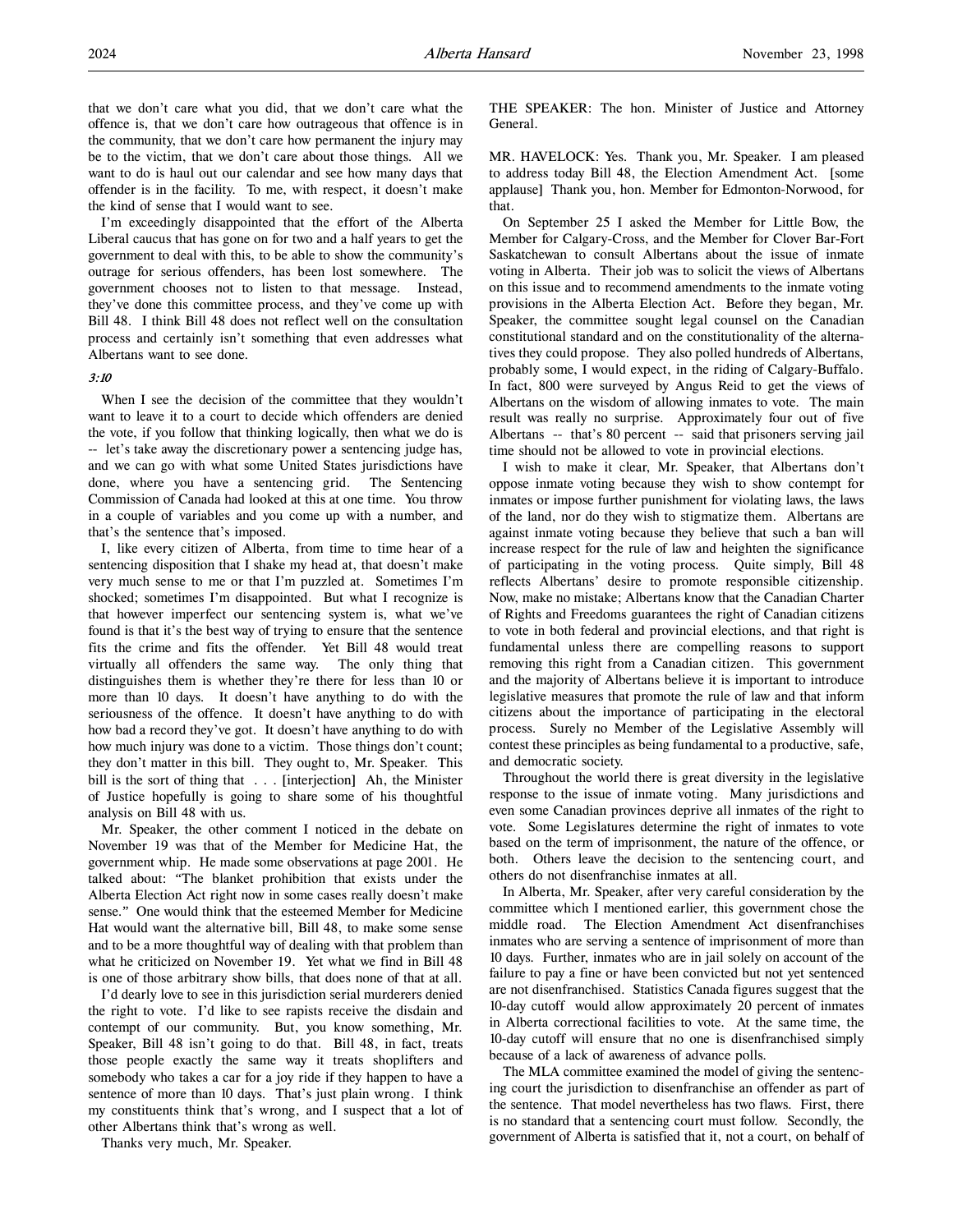# Point of Order Questioning a Member

MR. DICKSON: Mr. Speaker, I wonder if the minister would entertain a question under Beauchesne 333.

THE SPEAKER: Well, we'll ask the hon. Minister of Justice and Attorney General if he would entertain a question.

MR. HAVELOCK: No, Mr. Speaker. I'd prefer to conclude my remarks.

THE SPEAKER: Please continue.

### 3:20 Debate Continued

MR. HAVELOCK: Our decision to allow fine defaulters to vote is based on the fact that because most individuals have the resources or are able to participate in the fine-option program, they will likely not be in jail on polling day and will be able to vote. We wish to accord similar treatment to those who pay their fines and to those who are serving time in prison because they defaulted on their fines.

We have carefully considered the impact on the rights of people who are affected by our decision to disenfranchise some inmates. The interests that are at stake are not those of the government of Alberta versus those of inmates. Rather, the interests that must be balanced are those of our citizens who are not serving sentences in excess of 10 days and those who are. Clearly those interests compete. A decision that increases the number of eligible voters by extending the right to inmates serving longer sentences really diminishes and, quite frankly, Mr. Speaker, demeans the impact of every other citizen's vote.

The committee looked at the potential benefit of extending the right to vote to most inmates. There are no studies that can demonstrate that voting helps make inmates responsible citizens. There are a number of considerations that prompted the committee to favour the rights of citizens who are not serving sentences in excess of 10 days on polling day. In other words, this government considered the rights of law-abiding citizens as opposed to those who have decided to break the law and have been convicted.

First, the decision only affects inmates who are actually in jail on polling day. It is not a lifetime ban, as is the case in some American states.

Second, the disqualification ends the day the prisoner stops sleeping in jail at night for any reason. An inmate who is on full parole, day parole, a statutory release, or a temporary absence ceases to be an inmate under the Corrections and Conditional Release Act and is entitled to vote.

Third, allowing fine defaulters to vote means that a large number of inmates will be allowed to vote. In Alberta in 1996-97 35 percent of the total sentenced admissions were for fine defaults.

Fourth, in 1996-97 the average sentence for people admitted to Alberta correctional institutions was 30 days. This means that many of these offenders will be released after serving 10 days in prison.

Fifth, Bill 48 allows inmates to vote upon their release without having to secure a pardon. In many American states they would have to seek and obtain that pardon in order to be able to vote.

Sixth, 11 percent of people sentenced to Alberta correctional institutions in 1996-97 were given intermittent sentences, and under Bill 48, Mr. Speaker, these inmates will be able to vote.

Seventh, until the Court of Appeal decision earlier this year inmates in Alberta had not had the right to vote in any of the 24 provincial general elections held since 1905. Mr. Speaker, clearly inmate voting is not part of the Canadian tradition.

Lastly, Mr. Speaker, imprisonment is reserved for the worst offenders.

In summary, Bill 48, the Election Amendment Act, is a good bill and should be supported. The bill is based on a comprehensive MLA committee report, one promoting responsible citizenship, that was submitted to me and accepted and endorsed by this government. We believe Bill 48 will promote responsible citizenship, respect for the law, and participation by Albertans in the electoral process, and these are important and substantial purposes. In addition, it impairs a citizen's right to vote as little as is reasonably possible. In our opinion there is no significantly less intrusive and equally effective measure open to us. The government of Alberta is satisfied that the benefits of this decision to the community outweigh the impact of disenfranchisement on those inmates who will not be allowed to vote in elections under the Alberta Election Act.

Finally, Mr. Speaker, if I recall correctly, the hon. Member for Edmonton-Norwood during her remarks asked whether I could provide her with a legal opinion to give her some comfort that the legislation is constitutional. I obviously cannot give her a guarantee. Like most other issues this particular legislation is open to challenge through the courts. However, if she still wishes to be provided with some assurances, then I suggest she review the decision of the Court of Appeal, with which this legislation is consistent.

Thank you.

THE SPEAKER: The hon. Member for Edmonton-Strathcona.

DR. PANNU: Thank you, Mr. Speaker. I rise to speak on this very important bill, Bill 48, the Election Amendment Act, 1998. I just want to draw the attention of the House to the fact that starting on the 26th, in this capital city of our province we'll be holding an international conference to celebrate the universal declaration of human rights 50 years ago. So it will be 50 years old as of next week. To be addressing some of the fundamental issues raised in this bill with respect to the rights of citizens and putting those rights in jeopardy while hosting an internationally significant conference leads me to think about the sort of surrealistic conditions under which we find ourselves thanks to the Minister of Justice's decision to accept this bill, presented to him by the Member for Little Bow.

I rise to speak against this bill, Mr. Speaker. I find that it fundamentally offends our rights to be citizens in a democracy. The notion of responsible citizenship is an important one. The notion of responsible actions on the part of government is also an important one. When a government takes the matter of taking away the right to vote as lightly as this government appears to have done by way of endorsing this bill, it should worry reasonable Albertans, and the vast majority of them are most reasonable.

I want to publicly thank on the floor of this House the Minister of Justice for having invited me to be part of an all-party committee that went around this province over the last five months and conducted public hearings. I commend him for inviting members of the opposition parties to be on this committee. While I thank him for the invitation, which I was very happy to have taken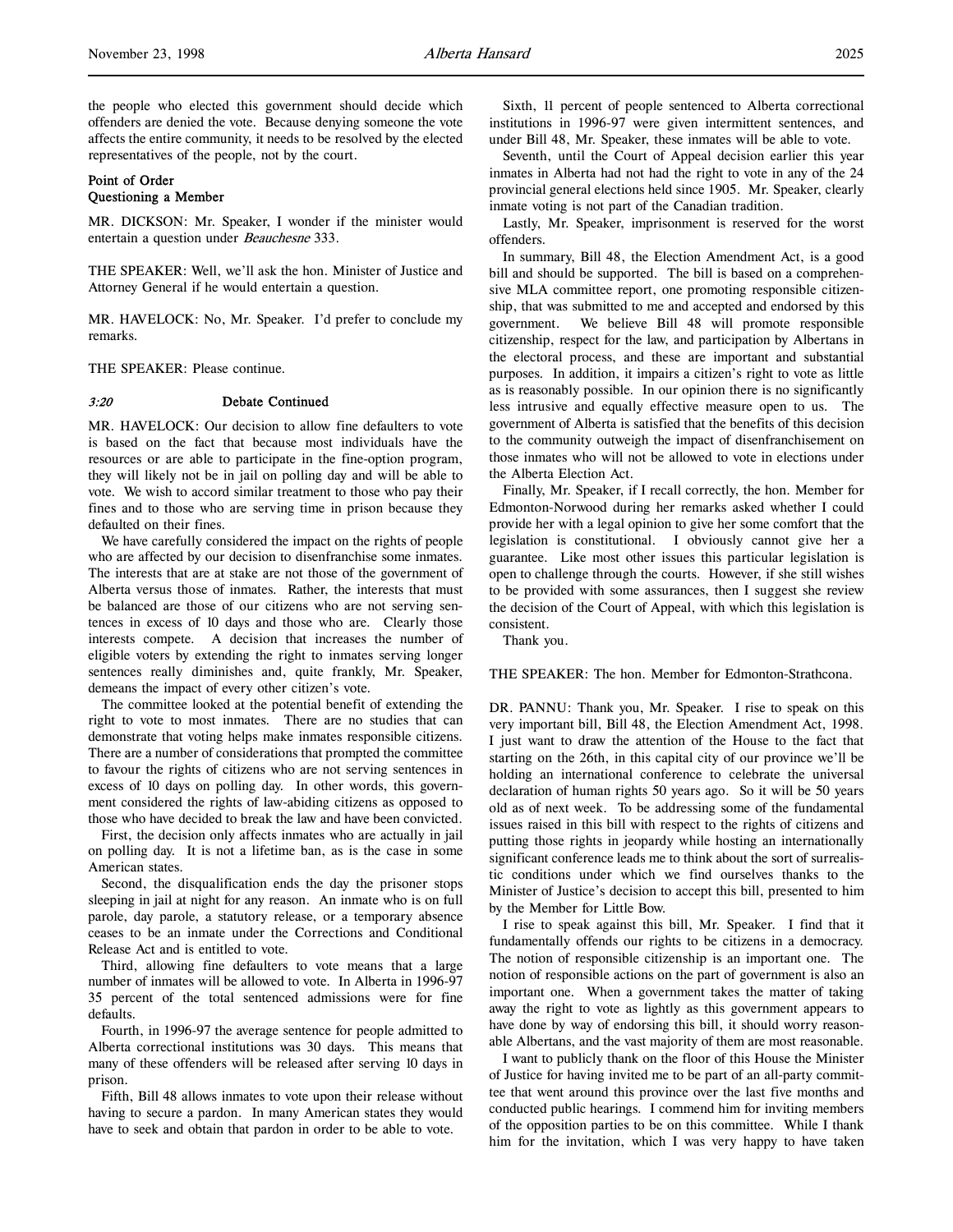advantage of, I also want to inform the House that during these very intensive public hearings, in which hundreds and hundreds of Albertans and dozens and dozens of a variety of organizations concerned about the system of justice and its future took part, in my recollection at least, very few if any -- I could count them perhaps on the fingers of my one hand and not even that; all the space wouldn't be taken -- made any representation to withdraw the right of inmates to vote. Not even one.

Here we have, on the one hand, an all-party committee of MLAs charged by the Minister of Justice going around the province seeking participation and input from the citizens of this province as to what needs to be done to make our system of justice better. On the other hand, the minister arrogantly ignores, refuses to wait -- Mr. Speaker, I'm sorry; there is some anger in my voice; I apologize for it -- to hear the results of a Justice Summit that will take place in January and what that Justice Summit might have to say about the rights of prisoners or about the desirability or the appropriateness of what this bill proposes to do; that is, to withdraw from them the right to vote.

# 3:30

Mr. Speaker, I say with great sadness that this minister has shown such lack of respect for the work of the committee and for the work of hundreds and hundreds of Albertans who appeared before it in good faith hoping that what they have to say about their justice system will be received and will be given consideration in all the seriousness that those views indeed deserve. I don't see any reason why a bill which speaks to such fundamental rights of citizens -- the right to vote in this country wasn't available to 50 percent of the population, that is, to women of this country, until about 1928 or '29. It is that right whose withdrawal is being proposed here for those citizens who end up in our penal system, in our prisons.

Who are these people in Alberta prisons? Mr. Speaker, slightly less than 6 percent of the population of this province is made up of First Nations peoples. As a member of the all-party justice committee that traveled around this province the last five years, I had the opportunity to visit with the representatives of this minority population, who are already substantively disenfranchised and marginalized in our society. It should be a matter of shame for all of us to have to see this condition of our First Nations peoples continue to go on from decade to decade to decade. This 6 percent of our population of Albertans, these First Nations brothers and sisters of ours, constitute anywhere between 35 to 40 percent of the prison population in this province. I challenge the minister to produce evidence that will contradict me on this. When you take the right of inmates to vote away from them, you are taking that right away from 40 percent of the inmate population that happens to be of First Nations origin.

I wonder if the minister ever paid attention to the hugely disproportionate impact of this proposed legislation on this minority population. He obviously does this -- he takes this action, endorses the bill, speaks in support of it -- because, he tells us, he is driven by this scientifically conducted survey of Albertans. By any count the vast majority of them would come from the dominant majority in this province, obviously. Did he ever in this survey ask them: would you want us to withdraw this right to vote from 40 percent of the inmates who come from this less than 6 percent of the population of our province? Was this question asked in the survey? Did he get an unequivocal yes from Albertans? I would be shocked if Albertans thought in the same way as the Minister of Justice thinks about the plight of these poor people. He is here; he's supposed to be the guardian of the rights

of all Albertans. In particular, in a democracy the test of a democracy is how it deals with its minorities.

It's outrageous, Mr. Speaker, to have to think that the government, that the Minister of Justice -- I want to underline this -who is concerned about the lack of confidence in the justice system, which was one of the questions that was given to his own creation, the all-party public hearings committee on justice, that the minister, who is concerned about the declining confidence of Albertans in the justice system, endorses a bill that I'm sure will give him a hundred percent support from the 6 percent minority, 40 percent of the inmates coming from that minority. This 6 percent of the population I'm sure will give him a round of applause for doing what he's doing for them.

Mr. Speaker, being driven by the pseudoscience of opinion polls is no better foundation to make decisions of such consequence as withdrawing the right to vote than the science that was used to develop the laws which led to the sterilization of innocent victims in this province some 50, 60 years ago. That legislation was justified, I believe, on the floor of this House with a reference to what science was telling us, what pseudoscience, if I may submit, was telling the then decision-makers. This kind of science, these kinds of polls can easily be used to simply confirm one's already existing prejudices, and that's how all of us Albertans now feel guilty about sterilizing Albertans, driven by that action which came from science.

If this bill is to be justified on the grounds that a poll tells us that the majority of Albertans who were contacted said, "Take away the right to vote from inmates," all I can say is: be cautious. Another government 10 years down the road, 20 years down the road could be sued, could be taken to the highest court of this country, and it could well be found guilty of violating the most fundamental of rights of democratic citizens in a democratic society. I will not be party to such legislation that will hold us again in disrepute 20 years down the line. As democrats I think we have a responsibility, and that is to stand up for certain rights that are inalienable from the fact of citizenship. Never should such rights be taken so lightly as this bill appears to be doing.

Let me add something to it. What's so different about an inmate and someone who was an inmate and is now out? The fallacy of logic of this argument is that only a repressive government would think about taking things away from people that it can hold in its own grip, from those who are held by us incommunicado almost. If criminals are bad people, whether they are former convicts or presently inmates, what difference does it make? It is a serious flaw in the logic underlying the proposed provisions of this bill that bothers me, that should bother everybody.

Imperfection of sentencing, courts making contradictory decisions concerning people accused of same offences: it's another reason why we should be cautious not to simply take this right away from that 11,000 or 12,000 or 14,000 -- I don't know if the minister knows what the numbers are. How many people would be affected if he were to call the election this year? I wonder if, first of all, he's anticipating an election in the next few months. What's the hurry about this bill? I go back to his own creation, the summit on justice that will take place in January. Why is he running away from that summit and its verdict? Why is he trying to pre-empt the decisions that can rightly be made by that summit, that he himself has put into existence? I ask him that question. I think he owes an answer to all of us on that.

## 3:40

Mr. Speaker, if this bill would not exclude a Martin Luther King, it would not exclude a Mahatma Gandhi, will not exclude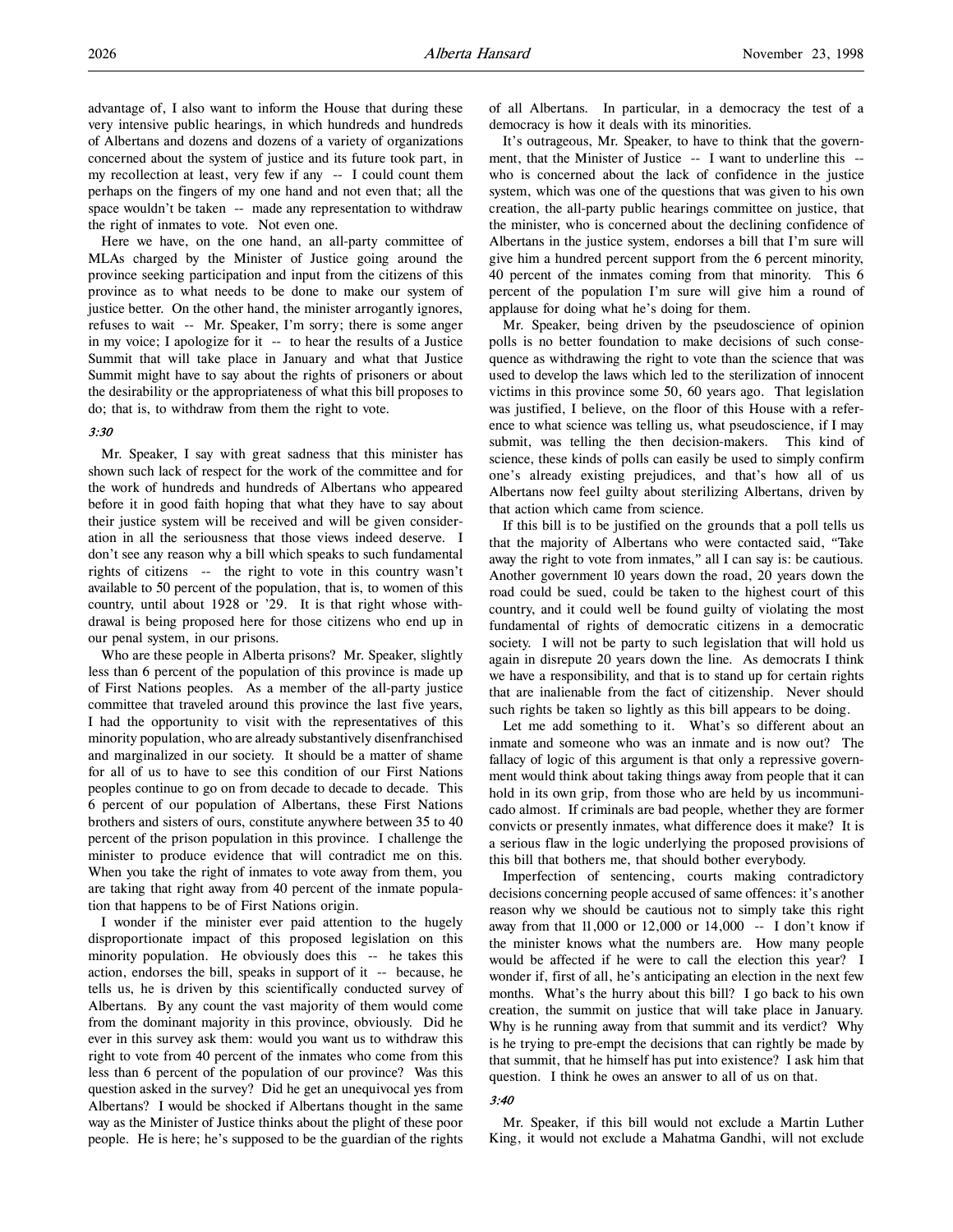those hundreds of thousands of people who fought against apartheid and have been put in jail for fighting against apartheid, if this bill were to apply to them. Just ask that question. The arrogance of the proposed bill is for everyone to see. Its unreasonableness is for everyone to notice.

The minister says that he doesn't have any studies supporting the assertion that if you take the rights away, it hurts the rehabilitation process, that it reduces the chances of the people presently in jail, the inmates, in the process of recovery, healing. Why doesn't he wait and ask for some such studies? He has all the resources. Who is he trying to please? What is he trying to do? Here you are meddling with the most fundamental and what should be considered the most sacred of rights in a democracy based on universal franchise. No, he is in a hurry. He has to please his own gods, whoever they are. He seeks the shelter of a quickly done poll, and he wants to put all his marbles in there. He calls on us to take away the rights of inmates, the most fundamental, the most sacred, the most inalienable of rights in my view.

Mr. Speaker, I find it ironic that 50 years after the universal declaration of human rights, its acceptance by the United Nations, and the celebration of that event here in this city later this week -- and I trust that the Premier of this province will be speaking at it -- before us for discussion is this bill which in fact offends the spirit of that very declaration of human rights, whose 50th anniversary Albertans and Canadians will be celebrating here this month.

I simply cannot in good conscience support this bill. Thank you.

### THE SPEAKER: The hon. Member for Edmonton-Centre.

MS BLAKEMAN: Thank you, Mr. Speaker. I rise today to speak on Bill 48, the Election Amendment Act, 1998. I've had occasion to consult with constituents of Edmonton-Centre, and I will certainly say that there has been a debate that has taken place there. I would like to bring forward the two points of view plus the extenuating circumstances that I learned of in listening to various members of my constituency.

### [Mrs. Gordon in the chair]

Essentially, the two sides are those who believe that voting is a right versus those who believe that voting is a privilege. For those who believe that voting is a right, they believe if that is so, then it cannot be taken from anyone, that it should not be taken from anyone. You've heard other members refer to the case of political prisoners, and I wondered if that would ever be a concern here in Canada. It was pointed out to me that we have things like the War Measures Act. Even though we weren't at war, that piece of legislation was used to put people in jail who were in fact, for all intents and purposes, political prisoners. Those were Canadians, and I think that still smarts for many people in Canada. We're not that far away from it, and it's worth keeping it in mind when that debate point is brought up.

What people were most concerned to put across to me in their debates was the point of view that to take away the right to vote disenfranchises an individual from being able to vote on the legislators, on the people who made the law or the regulations that put them in jail. It's true: it does disenfranchise them from being able to influence that process. Now, I'll add that no one said that Clifford Olson should vote. No one.

The other individuals that spoke with me had the view that voting is a privilege, that there is a bond or a pact between citizens and society, as represented by government if you'd like, and if that pact is broken, if there is a crime committed against

members of society or against society generally, then that privilege should be revoked. The deal is broken; the pact is off. We already revoke the privilege -- some would call it a right -of mobility when people are incarcerated, and they are incarcerated indeed before they actually have their time in court. So that point of view says that if they have sinned against society, they loose all privileges including voting, and there would be no exceptions to that rule.

The problem that arose as the discussion continued is that in Canada all federally sentenced prisoners can vote. So for the people who said that voting is a privilege, if you commit a crime, that's it. The deal is broken. Then everyone who does that should loose their votes. But they're having trouble when already we have a setup where all federally sentenced prisoners can vote. That was seen as an unfairness, a lack of balance, the fact that the federally sentenced can vote. We're saying here that many of the people provincially sentenced wouldn't be able to. That lack of balance comes in fact for people who are serving less time. One may extrapolate to presume that they are serving less time for a crime of lesser severity, but that could be argued. One person, tongue in cheek I hope, did feel that perhaps an individual would be better off to commit a worse crime, get more time, and then they could vote, which wasn't an encouraging point of view in my opinion.

This legislation has several flaws in it. One I've already mentioned: that this would allow or enact that provincial prisoners couldn't vote but federal ones can. Secondly, the legislation is based on time and location but not on the severity of the crime or on how long you have left to go in your sentence, how long you have to serve in your sentence. My understanding is that very few crimes are for sentences of less than 10 days, so in essence this becomes a virtual ban on all prisoner voting, but I would be interested in seeing the actual statistics on that.

# 3:50

There's also a concern, because of some of the things I've mentioned, that the legislation is in fact badly written and would be subject to numerous challenges for decades to come. It was pointed out: who has more time to sit and write appeals and challenges than prisoners who have access to law libraries and computers? I can't argue that point. In that it is likely to cause challenges, I question whether we as legislators are not knowingly and deliberately trying to pass legislation that will cost taxpayers thousands or hundreds of thousands or millions of dollars. I don't know how much. I remember a debate earlier in the spring about intergenerational debt. Well, if we pass bad legislation or badly written legislation that gets us into court challenges that the taxpayers of Alberta are obliged to continue to fund that can go on past a generation, I question whether we have served the people of Alberta well.

There are a few additional points that were brought up as I sought out the differing opinions. This idea contained in Bill 48 is caught up with different views of imprisonment. That is, do we imprison to punish? If so, then no voting. Or do we imprison to get people off the street, to protect society? Perhaps there is an idea of rehabilitation or some hope of rehabilitation that's involved in that. In that case, I think it can be argued that voting is important. It keeps prisoners a part of society, connected, although obviously some freedoms like mobility are restricted.

I'm also interested to hear, or rather not to hear, that there's been no discussion here about why we have people committing crimes and therefore end up being incarcerated and would be subject to this bill. I've heard no discussion about support or intention or interest in early intervention. We know these programs exist. We have research now on positive results. Why hasn't this been part of this discussion?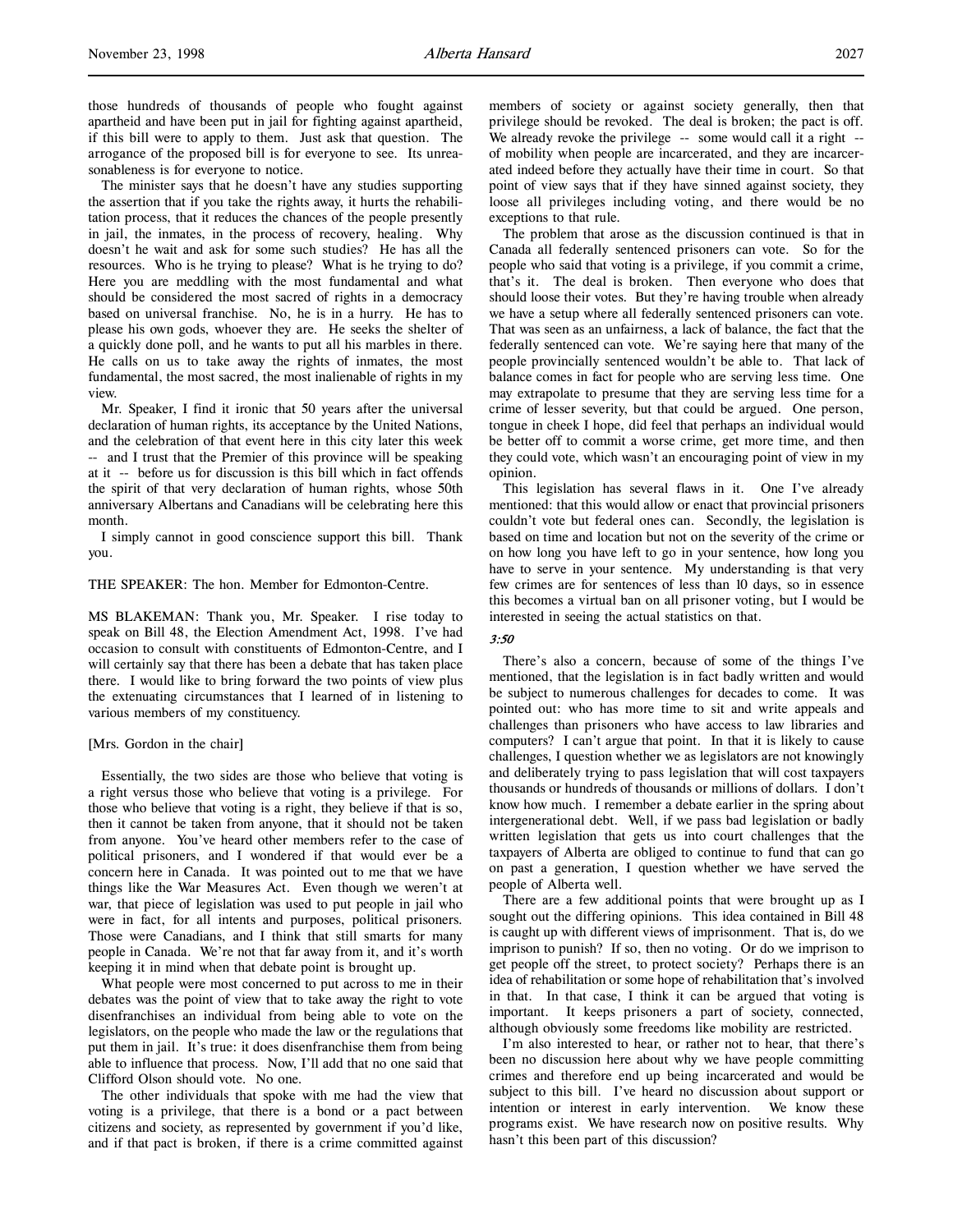I was lucky to happen to hear Doug McNally, the previous chief of police, speak very passionately, articulately, and knowledgeably about the early intervention programs that are in place now across the world and working very successfully. So perhaps we are interested in these programs. Perhaps we are moving ahead on them, and I can look forward to them being brought forward in the budget debates. I would love to hear that. As one person put it, they felt that not examining the roots of where we get people from when they end up being subject to Bill 48 is like trying to close the barn door long after the horse got out and ate everything in the garden.

What purpose does this legislation serve? These are the questions that I ask myself as a legislator. I am not sure what purpose this is serving, and I also ask myself: is it good legislation? Is it well-crafted legislation in the sense that it will work well, it will be implementable, it will not have loopholes that defeat the purpose, and it would not be subject to costly court challenges? I am not convinced, but I am very open to the arguments on that.

I note that the Justice minister said that he had been asked to table his legal opinions but was not able to do so. I would be much more comfortable if he could do that. I have to go back and answer to these people in Edmonton-Centre as to whether this is good legislation and whether they would be hooked into this. It's a genuine question, and I'm not able to answer it on their behalf.

So there was a feeling that there was an essential imbalance or unfairness that makes it difficult to implement and the question: do we need more laws that don't work?

Just to recap this then. What happened after the discussions that I heard people give me on the arguments about voting is a right, that voting is a privilege and all of those arguments was getting into the fine print of it, so to speak. Most, all but one, of those felt that voting is a right and should not be suspended for any reason. The others believed that voting should be suspended, but they are uncomfortable with the unfairness in that the federal prisoners vote, but Alberta prisoners would not be able to. It didn't sit well, and I'm thinking in particular of one fellow that spoke to me. He just felt that nullified the whole thing. "What was the point? Why were we bothering with this if those who had committed truly heinous crimes were able to vote?" He felt that it made the exercise moot and at that point felt that it was not a good idea to proceed with the legislation, his question being: what would justify Alberta being deliberately more punitive than the rest of Canada?

Some raised the point that they would be more comfortable with this legislation if the sentencing was done in a more standard way. Certainly I heard that raised as well. When I attended the justice hearings in Edmonton, a number of people raised that, the inconsistency. For the same crime committed by two different people, one person gets 18 months and one gets three years. So for the same crime you've got one person able to vote, the federally sentenced one, and one person not able to vote if this legislation goes through. The point was raised that they would be more comfortable with the legislation going through if there was a more standard way of sentencing the prisoners.

So in the end, even for those that were in favour of banning prisoner voting in Alberta, they would not or could not or reluctantly didn't support the legislation because it is essentially out of balance with the other provinces and with the federal system.

I am looking forward to further debate and possible amendments on this bill. It has been a very interesting process to hear people in my constituency be challenged to think on these issues and to work through the debate.

With those comments, Madam Speaker, I will take my seat and look forward to further discussion of the bill in Committee of the Whole. Thank you.

THE ACTING SPEAKER: The hon. Provincial Treasurer?

MR. DAY: No. Question.

[Motion carried; Bill 48 read a second time]

## head: Government Bills and Orders head: Committee of the Whole

[Mrs. Gordon in the chair]

## Bill 42 Professional Statutes Amendment Act, 1998

THE DEPUTY CHAIRMAN: Are there any comments, questions, or amendments to be offered with respect to this bill? The hon. Member for Calgary-North Hill.

MR. MAGNUS: Thank you, Madam Chairman. I'd like to speak to Bill 42, the Professional Statutes Amendment Act, 1998. The bill among other things amends the Social Work Profession Act. After the bill was introduced in the spring session, there were additional discussions among officials of the departments of Family and Social Services and Labour and with representatives of the social work profession and the child and family services authorities. As a result of those discussions, I would like to move an amendment. Copies I believe have been distributed or are here with the Clerk.

THE DEPUTY CHAIRMAN: Wait one moment, hon. member, and we will get those copies distributed.

### 4:00

MR. MAGNUS: Then, Madam Chairman, while we're waiting for those copies, if you'd like I can make a couple of comments about some of the questions that came out of second reading, and perhaps I can answer them. Actually, the two people that I'd like to respond to in the Legislature are the Member for Edmonton-Riverview and the Member for Edmonton-Gold Bar.

By way of response, just this morning I received a letter from the Alberta Association of Registered Social Workers. I think the letter will answer some of the questions that you've put forward, and I'm going to file these copies in a moment. [interjection] In any event, from over here I can't hear what the Member for Edmonton-Riverview is saying, but just so you have an idea of where we're going, some of the questions that have been asked I'd like to respond to, and actually, as I said, I would respond through this letter. I'm picking some paragraphs out of here, but it begins by saying:

Let me begin by assuring you that there was indeed broad consultation in the development of the statement as it has been incorporated in the amendment now before the Legislative Assembly.

In this letter he notes "some of the key individuals who by virtue of their broad experience and expertise took an important role in the development of the scope of practice."

Finally, towards the end of this letter -- and it was one of the questions in second reading -- it talks about:

In the context of the Agreement on Internal Trade (AIT), the Registrars/Executive Directors of the other provincial social work regulatory bodies reviewed and commented on all the scopes of practice of the social work regulatory bodies in Canada. As a result of these deliberations they have concluded that none of the scopes of practice constitute a barrier to inter-provincial labour mobility.

With that, Madam Chairman, I'd like to file four copies of that same letter today, and if the amendment has been handed out . . .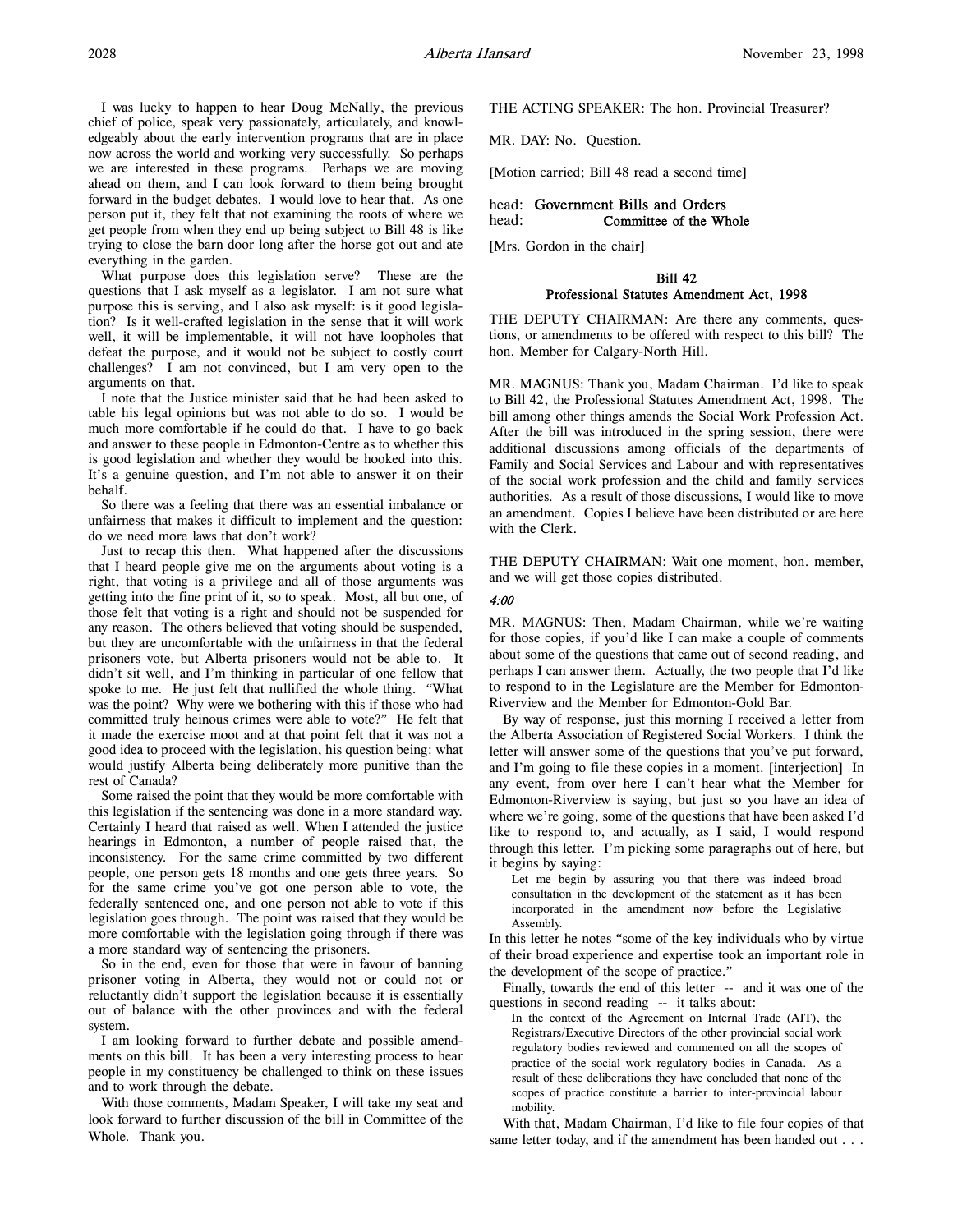THE DEPUTY CHAIRMAN: Has everyone received the amendment? We will call this amendment A1.

### MR. MAGNUS: Thank you.

### THE DEPUTY CHAIRMAN: Go ahead.

MR. MAGNUS: Thanks, Madam Chairman. In Bill 42 the Social Work Profession Act was amended to make registration mandatory for individuals who meet the requirements for registration and who also provide or supervise the provision of social work services either directly or in a clinical setting. The bill exempts individuals providing services in accordance with the Child and Family Services Authorities Act unless the Minister of Social Services orders that mandatory registration provisions should apply to them. This is section 9.3 at the top of page 4. In addition, the minister may also exempt categories of individuals from the requirements for mandatory registration, which is section 9.2 at the bottom of page 3. The proposed House amendment addresses the two exemption provisions.

First, in the original bill we speak of individuals providing "child and family services in accordance with the Child and Family Services Authorities Act." The proposed amendment makes it clear that these individuals are employees of Alberta Family and Social Services. Second, in the original bill the Minister of Family and Social Services is given the authority to exempt any category of individuals by ministerial order. Now, the proposed amendment changes this to require the minister to make the exemption by ministerial regulation. The amendments do not, Madam Chairman, change the intent of the bill's original provisions.

I look forward to the comments and discussion on the amendments and provisions of the bill. Thank you.

THE DEPUTY CHAIRMAN: The hon. Member for Calgary-Buffalo.

MR. DICKSON: Thank you very much, Madam Chairman. Dealing with the government amendment in front of us, I have some questions. My understanding is that the Alberta association of social workers has long wanted to see mandatory registration. I think that's a very positive development, and I think that's a good thing. The thing I don't quite understand in the amendment -- and maybe the sponsor can explain it to me. As I understand it, the amendment would mean that if somebody providing child and family services, somebody working as a social worker happened to be paid by the Department of Family and Social Services, they wouldn't have to be registered. I'd say to the sponsor of the bill: how is that different? If you have lawyers, for example, working for the Minister of Justice or in any government department, they are members of the Law Society. They have that registration. They have a separate category for people working in government service, which might even include a few errant MLAs who might end up in a place like this.

Why wouldn't you want the mandatory registration? Maybe there are some compelling reasons, but I'd be interested in hearing -- since we haven't privatized or devolved all child services, all family services, I'd assume that I'd want those people working in the child welfare area to have professional standards. I understand there's some interplay between the Health Professions Act, Bill 45, which is coming back in the spring, I guess with a new number. But I didn't understand that that would be caught there. I'm wondering if the sponsor of the bill could just explain: why wouldn't we insist that a social worker working for the Department of Health or the Department of Family and Social

Services be a registered member in their professional organization? What that does is provide something roughly equivalent, as I said, to lawyers. As I understand it, this amendment would not permit that. So if the sponsor would be kind enough to give us some explanation on that.

Thanks, Madam Chairman.

THE DEPUTY CHAIRMAN: The hon. Member for Edmonton-Riverview.

MRS. SLOAN: Thank you, Madam Chairman. I appreciate the opportunity to rise also this afternoon and address the amendments proposed to Bill 42 by the hon. member across the way. The member indicated in his preamble to the amendments that they did not change the intent of the bill. I would challenge that statement, particularly the section which amends section 9.1, changing the current reading as proposed in the original bill from "section 9.1 does not apply to an individual who provides child and family services in accordance with the Child and Family Services Authorities Act" to "an individual employed by the Department of Family and Social Services who provides child and family services as defined in the Child and Family Services Authorities Act."

The change in intent, hon. member, is huge, because your government is proposing in this province to off-load child and family services to regional authorities. We have yet to define legally who is the employer. So where and who will be employing the thousands of social workers, psychologists, child care workers, and youth workers in this province under that new system is still unanswered.

What this amendment does to the bill is it very much narrows who the registration component will apply to. By the amendment the hon. member is saying that it will only apply to those employed by the Department of Family and Social Services. So if an employee is employed by the Calgary regional authority for child and family services, are they required to be registered or not? That is not clear. The amendment does not make that clear. I think in fact the amendment causes this bill to be more blurred and more obscure.

I guess there are numerous questions as to why this amendment is being proposed. The hon. member did not offer that We had the original debate on this bill just last week. Why was this not brought in at that time? Why is it being proposed now, less than seven days later, resulting in a huge shift in who in fact within the child and family services area will be covered or required to be registered for the delivery of services?

One of the huge concerns with the devolution of child welfare and child and family services to the regional authorities has been the belief that this government's agenda is solely to off-load costs and privatize a larger component of services in this department. This amendment seems to reinforce that opinion, because it is now saying that those communities or those regional authorities will not be bound by anything in this statute to ensure that a certain category of employees must be registered. I raise huge reservations, Madam Chairman, about that. As I indicated in my earlier comments, I don't understand why that has been proposed at this time and why the government did not put it in the original bill. I would hope the hon. member across the way is prepared to respond to those questions before we proceed to vote on this bill at this stage.

Thank you.

### 4:10

THE DEPUTY CHAIRMAN: Is there anyone else that wishes to speak? Calgary-Buffalo.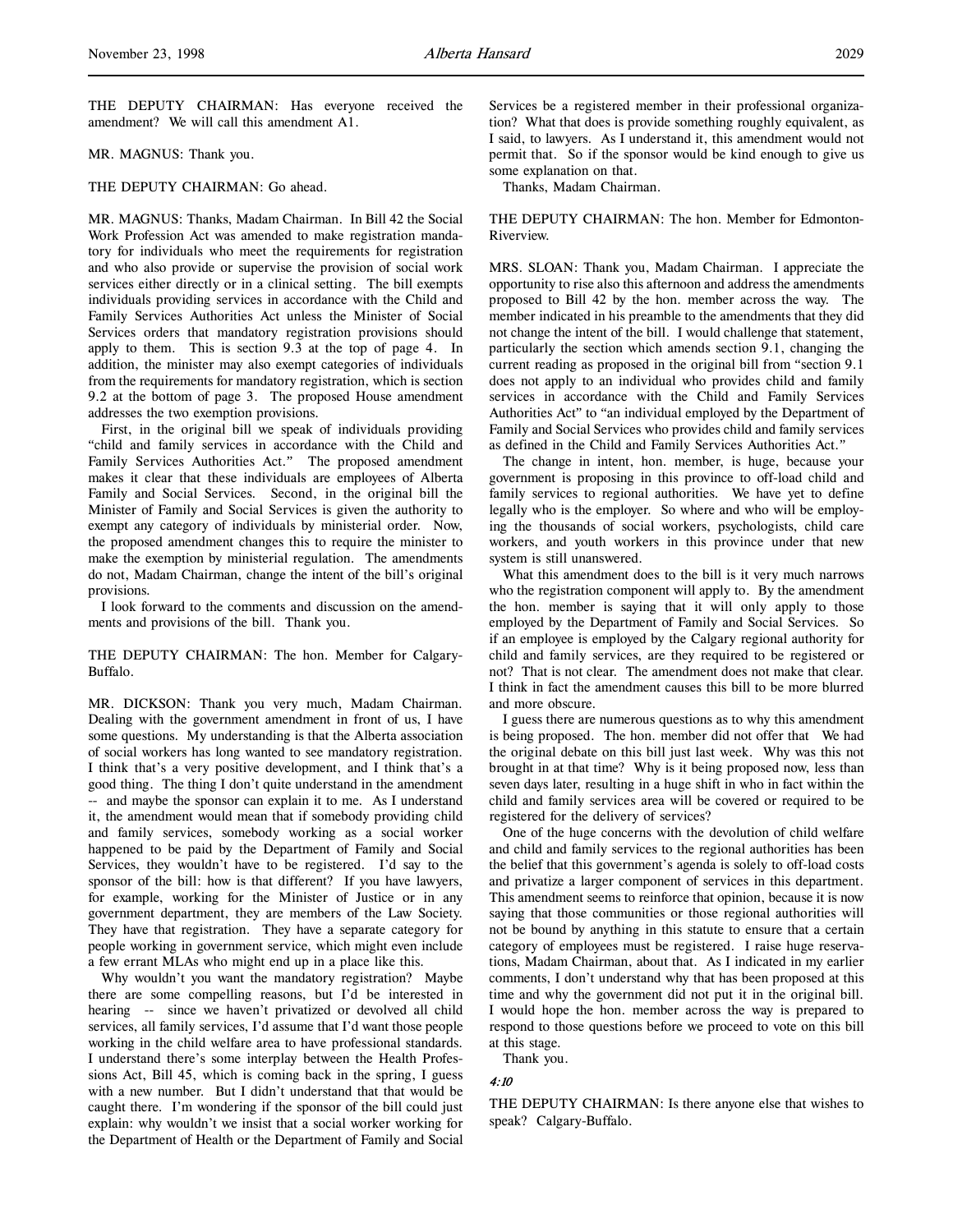Another concern that I have in looking at the amendment. One is that it looks like what we've done is effectively roll 9.2 and 9.3 together. It's sort of a reordering of them, but we're still left with this key issue of why you wouldn't want these people to be subject to some professional standards, to an internal disciplinary process as professionals. It seems to me that really what we're talking about is acknowledging the professionalism of social workers, and that's been a long time coming. So if we're going to accept that -- and I think it's long overdue -- then why would we say for those people working in some of the most critical frontline areas, such as child welfare officers, that we wouldn't want them to meet the highest possible standards?

This isn't particularly charitable to the government, but I could speculate it may have to do with cost saving. Maybe you can pay people less money if they don't have a professional designation. The Minister of Justice has some firsthand experience with Crown prosecutors, and there was a very serious issue in terms of whether Crown prosecutors owed a higher duty to the Law Society of Alberta, being professional members of that society, than they did to their employer, the Minister of Justice. So I understand there are some issues and tensions around that, but I think we'd need a whole lot more information to be able to assess that before we could just accept the amendments as they are now.

Now, the other query I've got is the proposed section 6(3). There's provision there that "order" would come out and "regulation" would go in. The question would be: what advantages accrue to regulation, in the sense that there is no better scrutiny of regulations, really, than there is of orders in this province? If the mischief that's trying to be remedied here in this government amendment is to attach scrutiny to the instrument, then I daresay that there's precious little additional scrutiny that's going to accrue to a regulation than to an order, because the Standing Committee on Law and Regulations is never mandated by the government to do anything.

So it seems to me that lots of questions are raised by the amendment. I support the principle of Bill 42 and I certainly support the step in terms of recognizing social work as a profession, but I'm very much disturbed by the proposal that as long as those child welfare workers do whatever the minister tells them to do, it doesn't matter whether they're in violation of their professional standards or the professional rules or not. That doesn't seem to be good enough, Madam Chairman.

I don't know whether there are other members that have other opinions to offer on it, but it appears that we're not going to get responses from the sponsor, the Member for Calgary-North Hill. One would have thought that if he was going to bring in amendments and wasn't going to share with us on the record in *Hansard* what the reasons were for the amendment, we might have got some explanation, maybe a written memorandum or something that would explain this. So in the absence of all those things, we're left to speculate. It could be the Minister of Family and Social Services sees some problems with having registered social workers in the employ of the department.

MRS. SLOAN: It would be helpful if the minister would speak on it.

MR. DICKSON: That's true. My colleague from Edmonton-Riverview suggests how helpful it would be to have some clarification from the minister. The Minister of Family and Social Services would be in a position to resolve all of these issues in but a moment. So we have the sponsor from Calgary-North Hill, we have the Minister of Family and Social Services, and all they'd have to do in 30 or 35 words is just give us some information, and then we'd be able to move on and beyond this.

I see there's a flurry of activity, Madam Chairman, I'm pleased to report. So I think maybe what's most appropriate, rather than standing any longer, is that we'll give the minister a chance to straighten up whatever uncertainty appears.

Thanks.

THE DEPUTY CHAIRMAN: The hon. Minister of Family and Social Services.

DR. OBERG: I guess that's my cue.

Thank you very much, Madam Chairman. I'd be more than happy to address the amendments that are being put forward today. The first amendment, section 9.3, states that "Section 9.1 does not apply . . ." If the hon. member would take a look at the bill, what is happening is that in the bill it states "to an individual who provides child and family services" as defined in the Child and Family Services Authorities Act. What we have added is "employed by the Department of Family and Social Services." What that means is that it is only the employees of Family and Social Services that are exempted from the mandatory registration of social workers. So if you work for the department, if you're employed by the child and family services authorities, then you are exempted.

Madam Chairman, quite frankly, the reason behind this is that a lot of the native social workers do not have full degrees, and what we don't want to have happen is we don't want to have the aboriginal component of the child and family services authorities given a huge jolt by having their social workers not being called social workers.

Madam Chairman, section 9.3(b) allows the Minister of Family and Social Services to exempt from the operation of that section a category of individuals. If, for example, there are two or three employees that are social workers who are not doing anything that is related to social work, who are, for example, processing cheques, who are working within the department, what this allows the minister to do is exempt that category of individuals from the mandatory registration.

The other point -- and I believe that the hon. member has already stated this -- is that this has been done after a large amount of consultation with the Alberta Association of Registered Social Workers. This amendment has been agreed to by Jake Kuiken, who's the president of the Alberta Association of Registered Social Workers. Madam Chairman, the Association of Registered Social Workers would not like to have anyone exempted, but they recognize as well that at this point in time it is imperative that social workers under the child and family services authorities are exempted. In a perfect world we'd move to have all social workers included in this act, but this is a gradual step.

As I say, I hope that clarifies some of the questions that the hon. member has, but if not, I'd be more than happy to answer them.

THE DEPUTY CHAIRMAN: The hon. Member for Calgary-Buffalo.

MR. DICKSON: Thanks very much, Madam Chairman. Firstly, I wanted to thank the minister very much for speaking and providing the clarification.

I wonder if I might ask the minister this. I understand the issue in terms of the aboriginal authorities, and I understand that as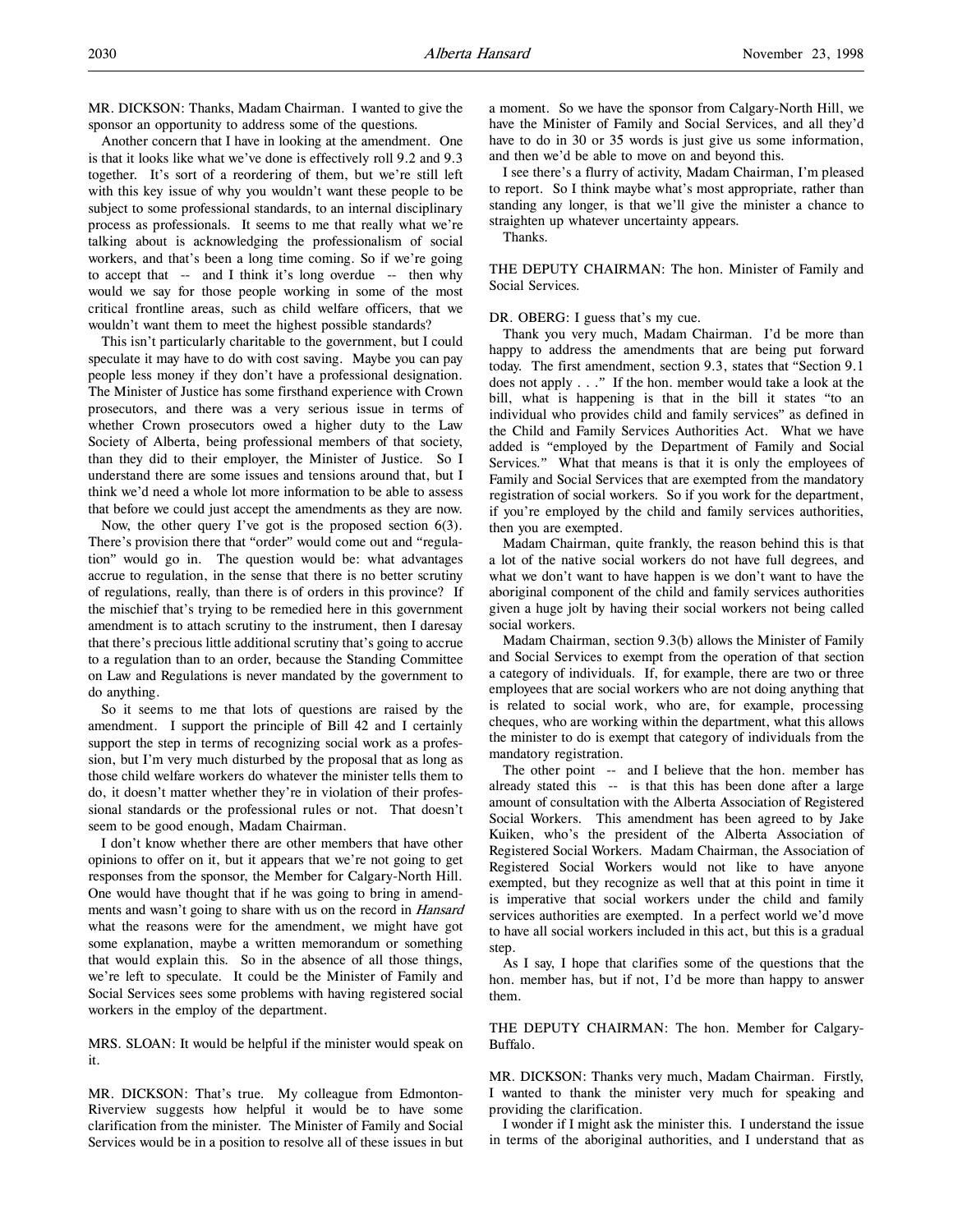being a live issue. Would it not be preferable, though, to make the standard overall that we would expect that people working with children would be registered social workers? So that's sort of the default position, and rather than the blanket exception which is in the proposed 9.3(a), just leave it at 9.3(b). In other words, that still allows the minister to be able to say -- and he or she in the perfect case would have to defend why somebody would be exempted, but it seems to me that's specifically charged -- because an Albertan reading this, you know, all those thousands of Albertans that pour over Hansard and look at the bills as they're going through the process, may be thinking there's signal here, a signal that the government instead of leading is really devaluing the services of those workers. It seems to me that what the minister wants to accomplish, which I understand as being a legitimate concern, could be adequately addressed with the (b) part. The (a) part really suggests a broader kind of exemption, which I don't think is intended by the minister or his government or is even required.

## 4:20

THE DEPUTY CHAIRMAN: The hon. minister.

DR. OBERG: Thank you, Madam Chairman. Absolutely. The hon. member is absolutely correct. Actually, when I proposed this amendment, I proposed only to have 9.3(b) put into the legislation, because realistically as minister I can exempt any category under regulation with this. When I took this to the child and family services authorities, when I took this to the aboriginal groups involved, they wanted 9.3(a) to be left in, and I said to them quite literally: "Listen; I can put it in regulation. I can do this. It does exactly the same thing." But what they stated was: "No, we want it written in the legislation, because we don't trust the regulation component as it comes forward." So I said: "You realize, of course, that this is superfluous, that it's saying the same thing in (a) and (b)." And they said: "Yes, but we still want it in."

So, Madam Chairman, the hon. member is a hundred percent correct in what he says, but this is in keeping with the consultation with the aboriginal groups, with the aboriginal child and family services authorities.

THE DEPUTY CHAIRMAN: The hon. Member for Calgary-Buffalo.

MR. DICKSON: Thanks, Madam Chairman. We're going to be better sequenced in the next bill.

Again, I appreciate very much the minister's candour. I make this observation though. It seems to me that the only people elected in this province to protect children at risk in whatever region of the province are the members in this Assembly. I'm respectful of the best of intentions of those people. I've met most of the people on the Calgary authority, and I know how excited and invested they are in the work of their authority, but I'm sort of left with this feeling. It seems to me that members in this Assembly still have this obligation to craft the best legislation we can. There may be times, hon. minister, through the chair, when we have to say: yes, you may like something and it may give you some different measure of comfort, but unfortunately the buck really stops in this Chamber, with this minister, with this Legislature.

We may think, for the peace of mind of people on the authorities, what's the trade-off? Well, the trade-off is that we may be sending out a message that government doesn't want to send out, that there may be two standards: one standard by agencies and other service providers, but the provincial government has lower standards. That's the last thing I think this minister wants to see represented.

I say with all respect to those people that have lobbied for the (a) part of the amendment that I think he was absolutely square on with his first instinct. We'll hear from my colleague from Edmonton-Riverview, who is the critic and the spokesperson for our caucus in this area, but just speaking as one member now, I think for the reason proffered it's not a persuasive reason to put in something. And the reason is that by law the courts, if it ever comes to a contest, will try mightily to find some reason for different wording. They will say: there had to be a reason; the Legislature doesn't say the same thing in two different ways to mean the same thing. The courts strive mightily to give a different meaning to different wording.

So what's happened is that with that (a) part the minister may have bought himself a whole passel of issues and potential construction or interpretation problems down the road that he doesn't need and we don't want. I appreciate the explanation, I appreciate what those people are trying to do, Mr. Minister, but if that's sort of the most compelling argument for the (a) part, I think you should stick with your initial reaction.

Thanks, Madam Chairman.

## THE DEPUTY CHAIRMAN: The hon. minister.

DR. OBERG: Thank you, Madam Chairman. The only thing I will say to that is, again, that one of the realities of our government, one of the realities of a very sensitive issue such as this is that we have to get everyone on side. The only point that I wanted to make right now is that the social workers have been waiting 30 years for this piece of legislation to go forward. To have it lost by having a group of people out there that are completely against it I think is wrong. I agree with what the hon. member has said, but I don't believe the hon. member has had the discussions that I have had with the social workers, with the child and family services authorities on this very delicate subject that quite literally has taken 30 years to bring in in Alberta. I was not willing to risk losing this legislation because of not having that clause there, which is where we were at.

THE DEPUTY CHAIRMAN: The hon. Member for Edmonton-Riverview.

MRS. SLOAN: Thank you, Madam Chairman. It's interesting to me that the minister raises the point about it being 30 years, that the social workers have had to wait that long for licensure. It's interesting that that sort of coincides with the term of this government. I wonder if the two things have any relationship.

I'm still unclear about the intent of the amendment, particularly the amendment that's proposed to section 9.3 citing that section 9.1 does not apply. The minister in his comments said that we have added, but in fact what the amendment says is that you are "striking" and "substituting." I accept the premise of what the minister was saying, that we want to address the aboriginal social worker component by these amendments, but what is not clear is how this will apply to employees of the child and family regional authorities. I would pose the question: does this mean that social workers employed by the department must be registered but social workers employed by a regional child and family services authority would not? Because it has not been explicitly defined to my knowledge, Madam Chairman, that the regional authorities do have the authority to be employers. So that aspect of the bill and the amendment as proposed this afternoon raises again more questions than it answers, and I would appreciate the hon. minister's response to that issue.

Thank you.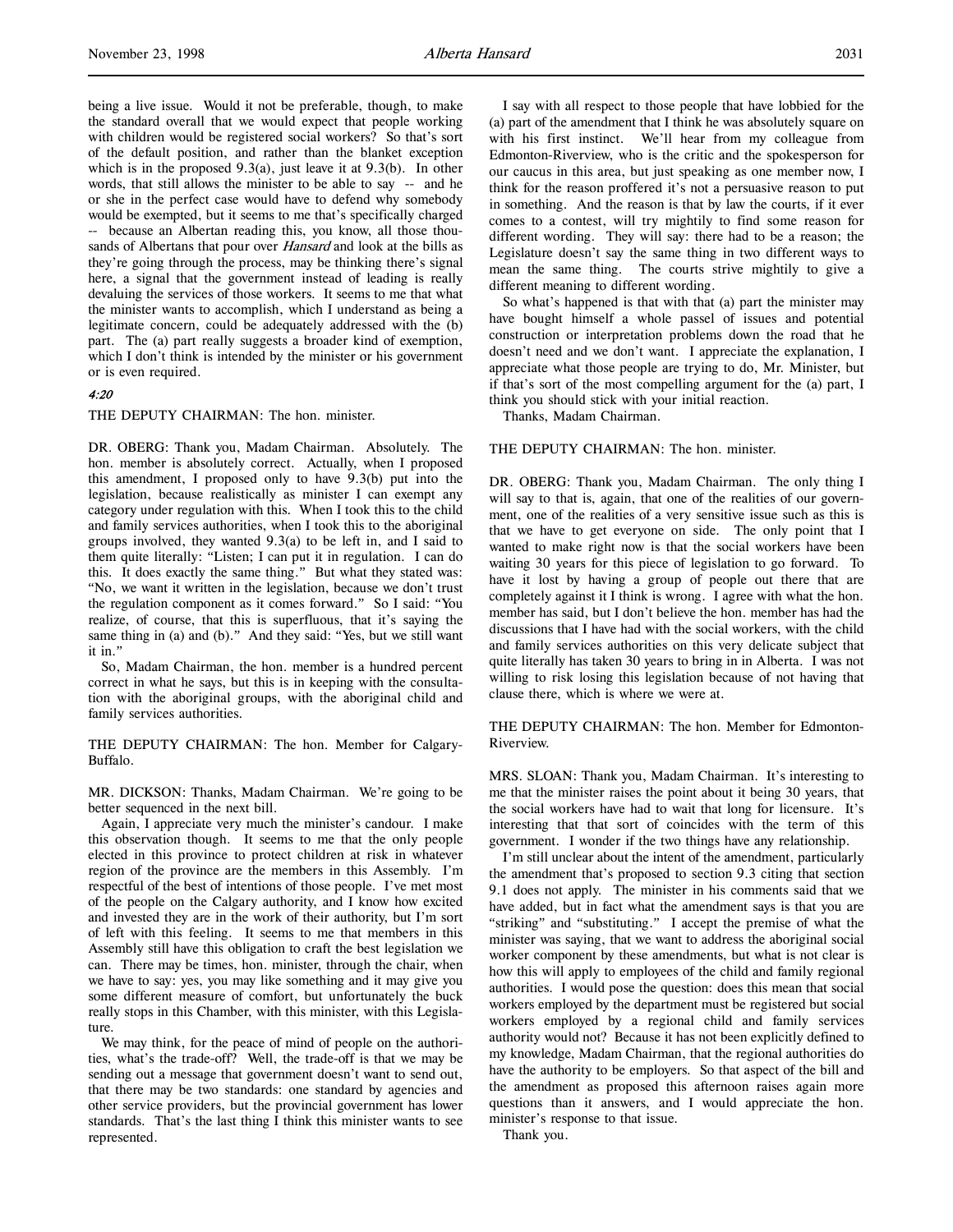DR. OBERG: Thank you very much, Madam Chairman. Quite briefly, the child and family services authorities do not have social workers employed by them. All the social workers that are under their guidance are employed by the department. If you remember, in June of last year, a year ago June, the workers were seconded over, but they still remained employees of the department. That's why we have stated "by the Department of Family and Social Services" in there.

THE DEPUTY CHAIRMAN: The hon. leader of the ND opposition.

MS BARRETT: Thank you, Madam Chairman. The minister is right; this bill has been a long time in the making. I remember the late Grant Notley asking for this in the early '80s.

I must say that I respect the difficulties the government has encountered in trying to meet the needs of the people involved here. I also, in terms of this amendment, have to say that even if this amendment weren't in front of us, the minister was going to have some pretty broad powers in terms of who's registered and who's not in terms of their employment. So I'm going to accept at face value the explanation the minister has given with respect to these amendments.

By the way, I thank the government for having respect and sensitivity towards the aboriginal communities. I think that's a reality that needs to be dealt with, and it was one of the stumbling blocks for many years in the development of this bill. But what I do wonder now is whether or not it will be registered social workers who would be working under the auspices of the regionalized children's services.

I'll take my seat and look forward to the answer.

# 4:30

THE DEPUTY CHAIRMAN: The hon. minister.

DR. OBERG: Thank you very much, Madam Chairman. Again, the same answer applies. The child and family services authorities do not have any social workers working for them or working under them. They are employees of the department that we have seconded over. So if, for example, they did choose perhaps two or three or 10 years down the road if something changes, then they still would be covered under the Child and Family Services Authorities Act. They still would be covered there.

MS BARRETT: I think I heard that even if the regionalized children's services become, let's say, autonomous organizations, the social workers would still fall under this act.

Thank you.

THE DEPUTY CHAIRMAN: Okay. Is there anyone else who wishes to speak?

[Motion on amendment A1 carried]

[The clauses of Bill 42 as amended agreed to]

[Title and preamble agreed to]

THE DEPUTY CHAIRMAN: Shall the bill be reported? Are you agreed?

HON. MEMBERS: Agreed.

THE DEPUTY CHAIRMAN: Opposed? Carried.

# Bill 46 Securities Amendment Act, 1998

THE DEPUTY CHAIRMAN: The hon. Provincial Treasurer.

MR. DAY: Thanks, Madam Chairman. I appreciated some of the good discussion that we had at second reading. Members were properly recognizing the work that Mr. Bill Hess has done in terms of communicating to government members and also to opposition members the necessities for this to continue to stay harmonized and in fact to continue to have this commission in the lead across the country to provide a vibrant climate in which capital can be found and formed and people can pursue their opportunities. As I stated at second reading, this bill was actually wending its way through the miscellaneous statutes amendment process last spring, but in fact time didn't allow for that to happen. I appreciate the support that I'm sensing from all members, and I know that the commission itself is also anticipating support through the work that they've done with myself and with opposition members on this.

Quite properly there were some questions at second reading. I'll try and address those quickly at the committee stage, as I indicated that I would. There were questions about safeguards in the rule-making process to ensure adequate public input and to safeguard interests of investors and other market participants. I can tell you that the commission itself regularly consults on proposed rules with independent advisers and also with those who are interested and involved in the capital markets. In addition to that, the rule-making process under the Securities Act requires publication of proposed rules for public comment, and that's before a rule is adopted. They require that that process be followed, and in fact if public comments prompt any substantive reaction or changes to a proposed rule, then the proposed rule itself with that revision must again be published for public comment. So publication and comment requirements of the rulemaking process do allow for that opportunity for interested members of the public to provide their views on any proposed rule. I think that's an important part of the process. It enhances the legitimacy and the integrity of the rule-making process and gives the public the opportunity to actually shape the law through this direct participation in the rule-making process. It seems to be one that has found favour both with those who are involved, clearly, in the market and with those who want opportunity to comment.

### [Mr. Tannas in the chair]

There was also the Member for Calgary-Buffalo's keen observation about the different standards of disclosure for civil and criminal proceedings that are commenced against a salesperson. Under this amendment the salesperson would be required to promptly notify the commission of any material change that might impact on that individual's continued suitability as a salesperson. That then allows the commission to consider what steps, if any, need to be taken to protect the public upon receiving that information. Those steps could range from increased supervision to in fact withdrawing a licence. That could be an eventual outcome.

The commission actually recognizes that it could be argued that there's an inconsistency in treatment between the civil and the criminal proceedings, as the members pointed out, in section 63(3). The difference there results from the desire to preserve the privacy rights of the individual in situations where there is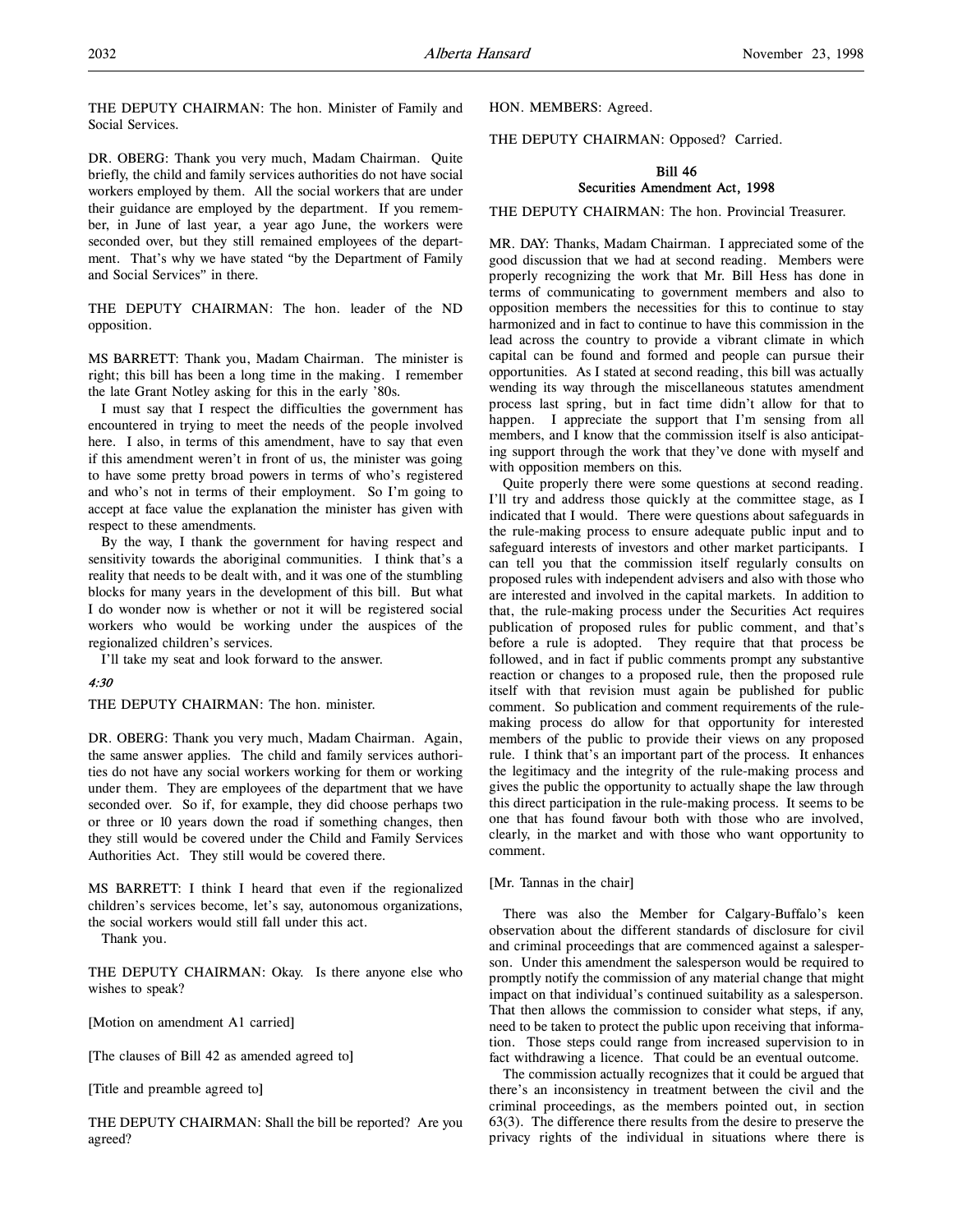unlikely to be any harm to investors. In civil cases, as I think members are aware, the investor usually starts by filing a complaint in some form to the commission or to the salesperson's employer. Then that person, that employer, is obligated to pass the information on to the commission. That's required. That usually gives the commission an early opportunity to do an assessment of the situation and then, if they feel it's appropriate, to take action. However, if a civil court does make a ruling against the salesperson, the commission needs to be in a position to be able to assess any additional information at that particular time and in a case like that. This apparent different treatment also recognizes the fact that vexatious civil suits can actually be brought, whereas typically in criminal cases an independent third party, in this case the Crown, would prevent this. Those are some of the reflections on what would appear to be different treatment.

There was a question also from one of the members of the Official Opposition talking about permanent registration. They were asking for a clearer definition of that. This proposed amendment actually facilitates the commission's move from an annual to a permanent registration system. Permanent registration does not mean in any way that that salesperson is automatically registered forever. What it does is eliminate the current requirement for salespersons to prepare and file every single year a standard application for renewal even when there have been no material changes in their status. This is just a commonsense approach to commonsense regulation and not having unnecessary regulation.

The current system of annual filings means that the material changes are only reported once a year rather than when they occur. So by having the amendment in place, when a material change occurs, that person is required to file then, not to wait possibly for a year for that particular item to happen. If there's been no material change, then the registration continues. It will actually require the salespersons to report promptly any material changes. As a result, this amendment actually eliminates a filing burden, but at the same time it actually enhances investor protection. There's no delay in terms of when that material change should take place, and the proposal actually does not affect the existing proficiency requirements for registered salespersons.

One of the members opposite asked a question about that proposed permanent registration: how does that ensure continuing proficiency by the registered salesperson? In fact, that in itself is not the intent, but I can advise, from the commission through me, that significant steps are under way to improve the quality of service that's provided investors. First, recognizing the value of peer review in this particular area, the commission along with other securities regulators has indeed expanded and is expanding the self-regulatory organization, the SRO system to ensure that all registrants are members. That will be a significant step, and all these commissions are requiring that the SROs develop some continuing education programs to enable and enhance the possibility that investors are always getting the best advice. So those are steps that are in process.

## 4:40

It should be remembered that to register as a broker, an individual must have successfully completed that Canadian securities course, which is a significant requirement. Both the practice time and study time and the course itself are very challenging. I understand there's quite a high rate of those who in fact do not make it through that course because of its rigour and also the registered representatives' examination. To be registered as a mutual fund salesperson, an individual also must

have successfully completed the investment funds in Canada course or, conversely, they can have the Canadian securities course. The commission has approved these courses. I can also advise further to that, Mr. Chairman, that there are even more stringent education and experience requirements for officers and partners of underwriters and dealers.

So I hope that addressed most of the questions that came up at second reading.

THE CHAIRMAN: The hon. Member for Calgary-Buffalo.

MR. DICKSON: Thank you, Mr. Chairman, and through the chair, thank you, Mr. Minister, for the explanation. I think you've actively gone through and identified each of the things that I heard the other day.

I have this difficulty, though, with the reporting business that I'd raised. I hear your explanation, and your explanation is, as I understand it, that the reason we're treating a civil claim differently than a criminal charge is that with the criminal charge there's a third party who intervenes and acts as a gatekeeper, namely the police service, or at least somebody has to lay the charge. On the civil side there's no gatekeeper. Well, there in fact are two forms of gatekeeper, which the Minister of Justice can, I think, confirm to you. The first one is that lawyers have an ethical obligation not to commence vexatious actions. It's a key element. [interjection] Well, the Minister of Justice doesn't seem persuaded.

MR. HAVELOCK: Would you quit referring to me when I've not done anything, hon. member?

MR. DICKSON: I'm going to stop picking on the Minister of Justice, Mr. Chairman.

The point is that there are several hundred years of ethical convention and rules that prevent a solicitor, a lawyer, from commencing an action that's vexatious.

The second point is that there's a procedure in the courts in this province that allows them to deal in summary form with a frivolous or a vexatious claim. Mr. Minister, through the chair, there are in fact charges that are laid in circumstances that are frivolous and vexatious. It doesn't happen a lot, but it happens. So we're still left, with respect, in a position of having two very different treatments.

I've been talking to some people since I raised this the other day at second reading, and I've heard consideration about how it may well be that it's difficult in a statement of claim. Somebody would have to go through the statement of claim and say, "Oh, there's a specific allegation of fraud," or "There's a specific allegation of deceit or misrepresentation; is it negligent misrepresentation or innocent misrepresentation?" There are a series of questions around that, but I think at the end of the day it can still end up that we're going to have a very low threshold which says that the minute a charge is laid against a salesperson, notice has got to go to the executive director. It would then follow that the minute a statement of claim is issued and served that alleges fraud, theft, deceit, misrepresentation, or similar conduct, there should be a similar notice. So you either have a very low threshold or a higher one which says that the duty to notify the executive director is triggered by the conviction.

Notwithstanding the explanation you've offered, Mr. Minister, through the chair, I still think we have a real imbalance and an inequity in terms of the way we deal with the two things, so I have an amendment I've distributed. I didn't, of course, have the benefit of your explanation, Mr. Minister, when we crafted the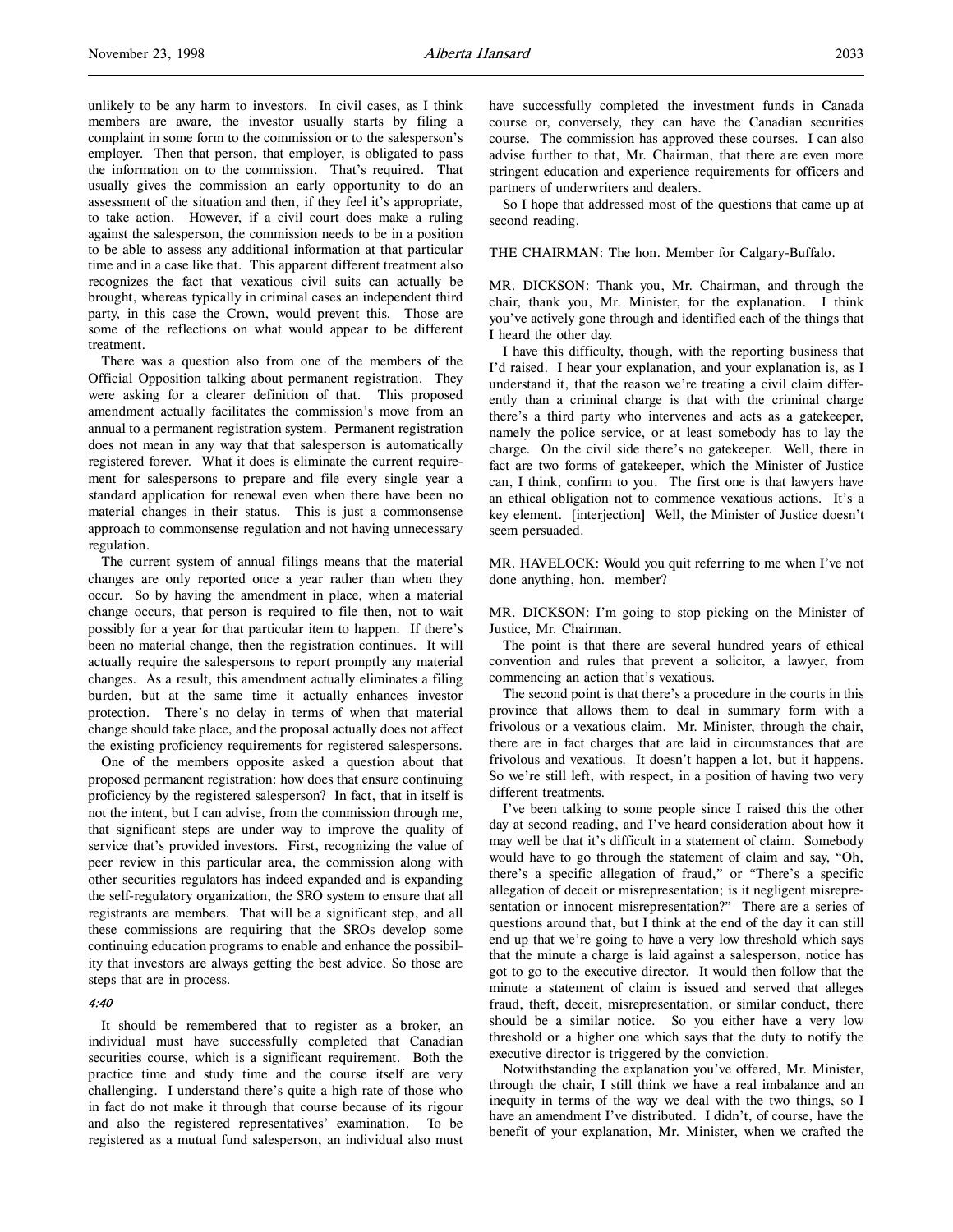amendment. It's been distributed to all members. I'd like to move the amendment, Mr. Chairman, which says that section 2 is amended in the proposed section  $63(3)(b)$  by striking out "charge or indictment against or."

In effect what we've done here with this amendment is that we've just said that it's going to be a higher rather than a lower threshold. Certainly if somebody is convicted of an offence "under any securities legislation" or "for which the salesman may be liable to imprisonment for a term of 5 or more years," clearly there has to be a reporting. What we're trying to do -- and I haven't talked to Bill Hess about this, and he may have some other thoughts. But I'd just say this: if we're so concerned to protect consumers that a mere allegation in the form of a charge triggers a reporting, then the filing and service of a statement of claim alleging fraud or deceit should be treated the same way. I'd say, Mr. Chairman, that the alternative would be to say that as soon as a statement of claim is issued, we're going to treat it the same way.

Amendment A1 is the one that hopefully we've tagged and has been distributed already, Mr. Chairman.

So that's my explanation, Mr. Chairman, for the amendment that's been put forward. It's trying to find some consistent treatment. At the end of the day what I think all of us want is the highest possible level of protection for investors in this province, for businesspeople, for men and women who may put their dollars at risk through the securities system. We want it to be safe, but it's got to make sense and it's got to be consistent. I think the message the minister would want to give out to Albertans is that fraud or deceit or theft or misrepresentation or similar conduct is bad. Whether it's in a criminal context or whether it's in a civil context, it's still fraud; it's still deceit; it's still theft.

You know, I find it's not uncommon that large security organizations have not pressed criminal investigations. Why? Because it would compromise the reputation of the security institution or the security firm. I've read of this in the U.S. I'm not meaning to impugn the Alberta Securities Commission, but I am aware that in American jurisdictions there has been enormous pressure not to trigger a police investigation. You've had security firms that are prepared to absorb and write off as a loss in some cases huge amounts of money simply to not create a lack of confidence in investors using the services of their firm. That's I think another reason why it's important to have the parallel treatment.

Those are the comments I wanted to make in support of the amendment that's before the members, Mr. Chairman. Thank you.

MR. DAY: While I appreciate the work that he's done on this, I can't support the amendment at this time, mainly because -- and I appreciate him being open about this -- he has not consulted with Bill Hess. Bill Hess and his people have done a lot of work in looking at the particular amendments that are required. They did a lot of work with opposition members, they've done a lot of consultation, and I'm confident that in fact the bill being presented as amended is what is needed.

I will commit to the member that if he wants to again consult with Bill Hess and have him do the necessary review as is required for amendments, which takes some time, if it is seen that this particular amendment is so compelling that in fact it would be of benefit, then I'd be happy to look at that in the spring session, to add to this amendment and put it through in a miscellaneous statutes amendment act with all due haste. I'd be happy to do that, but just because of the time -- the member obviously just hasn't had time. I can't support it at this state, but if he'll do the work with Bill Hess and if there still is the agreement there, I'd be happy to look at it in the spring, but not at this point.

Thank you.

[Motion on amendment A1 lost]

4:50

THE CHAIRMAN: The hon. Member for Edmonton-Riverview.

MRS. SLOAN: Thank you, Mr. Chairman. I rise on behalf of my colleague from Calgary-Buffalo to make an amendment to the Securities Amendment Act, Bill 46. I believe the table has the required copies for other members of the Assembly.

THE CHAIRMAN: This second amendment has, on the copy that's officially at the table, the appropriate signature from Parliamentary Counsel. I would invite the hon. Member for Edmonton-Riverview, then, to move the amendment and give your explanation.

MRS. SLOAN: Thank you, Mr. Chairman. I move that Bill 46 be amended by adding the following section after section 8. In 8.1 the following is added after section 196.7:

196.8(1) In this section, "Standing Committee" means the Standing Committee of the Legislative Assembly on Law and Regulations.

(2) Where the Lieutenant Governor in Council proposes to make a regulation pursuant to section 196 or section 196.7, the Lieutenant Governor in Council shall cause to be forwarded to the Standing Committee a copy of the proposed regulation.

(3) On receipt by the Standing Committee of a copy of a proposed regulation pursuant to subsection (2), the Standing Committee shall examine the proposed regulation to ensure that

- (a) it is consistent with the delegated authority provided in this Act,
- (b) it is necessarily incidental to the purpose of this Act, and
- (c) it is reasonable in terms of efficiently achieving the objective of this Act.

(4) When the proposed regulation has been examined as required under subsection (3), the Standing Committee shall advise the Lieutenant Governor in Council that the proposed regulation has been so examined and shall indicate any matter referred to in subsection  $(3)(a)$ ,  $(b)$  or  $(c)$  to which, in the opinion of the Standing Committee, the attention of the Lieutenant Governor in Council should be drawn.

I am pleased to offer that amendment, as I indicated, on behalf of the Member for Calgary-Buffalo.

We, following the debate of this bill last week, had some discussion. In general, the opposition caucus is supportive of the bill, but there were concerns raised with respect to the Legislative Assembly's authority and ability to be a player in the process surrounding the transfer and approval of securities in the province. Those questions were raised in a number of different contexts, but certainly there was reference made to the MAI and the implications of that.

The hon. minister did not respond specifically to those concerns in his comments when he spoke this afternoon. While we support the premise of the bill, we're alive to the fact that the MAI in its original form or in the new form it has now assumed across the country, somewhat of a more informal form, is basically premised on two principles, the principles of nondiscrimination and assured protection for investors and their investments. Nondiscrimination is sometimes referred to as national treatment, meaning that governments are required to treat foreign and domestic investors the same way.

Assured protection or assured investment protection means providing investors with the assurance that their investment interest will be protected within a set of clear rules. The MAI proposed originally that these principles were to be supported by an effective mechanism that would allow the settlement of disputes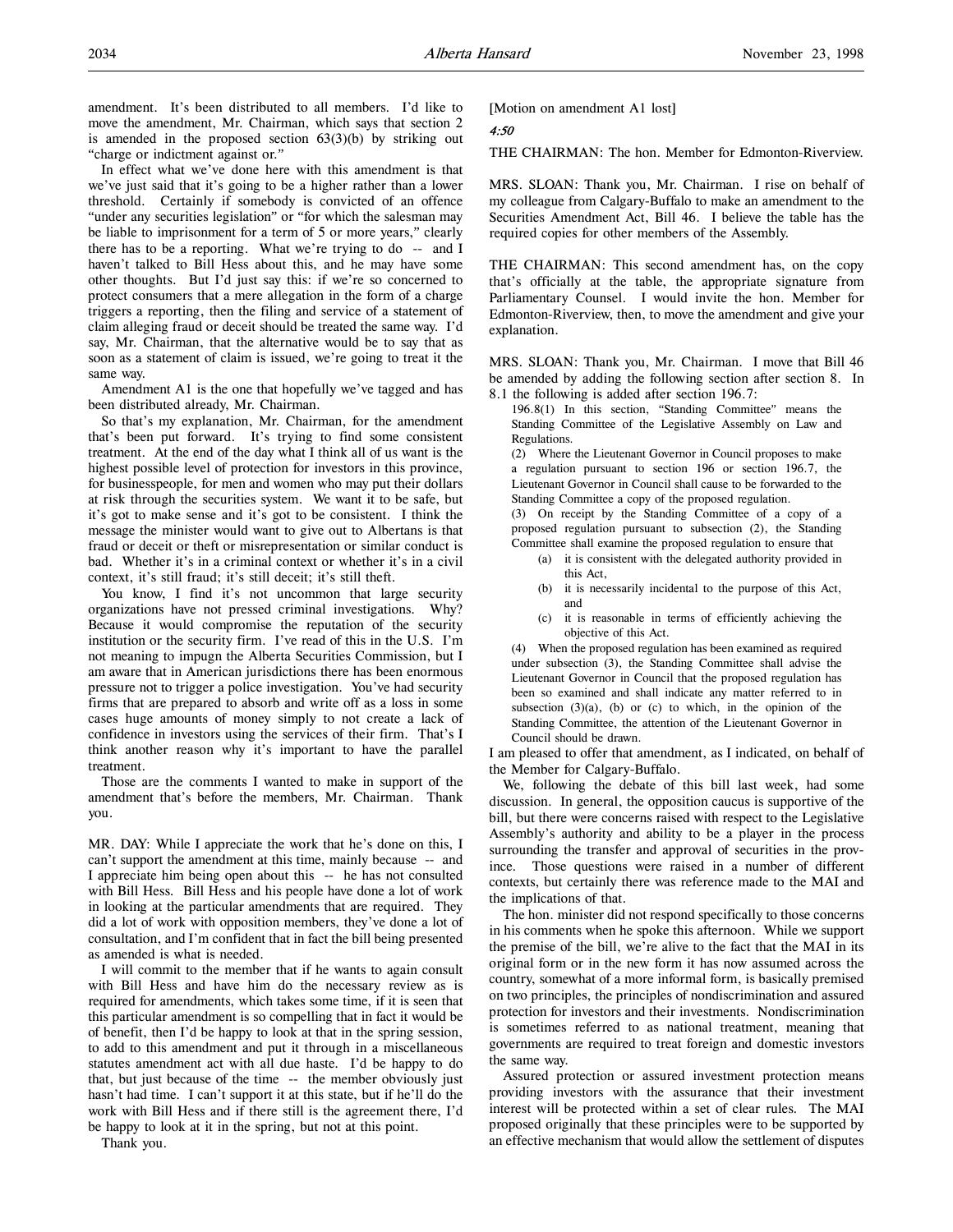between states and investors and states. That dispute mechanism did not, Mr. Chairman, include the Legislative Assembly of this province or any other province.

It's in this respect that I think the amendment this afternoon is well timed, and it is sincere in its intent. Particularly disputes but other matters arising from the transfer of securities and the operations of securities with respect to the transfer of investments should be considered by this Legislative Assembly in some form. At present the bill as proposed does not provide that. By including the amendments which we have, with the Standing Committee of the Legislative Assembly on Law and Regulations there is an unequivocal opportunity to permit the elected representation from across this province an opportunity to debate that.

We are certainly mindful, Mr. Chairman, that that committee has not met for some time, years in fact. The government's rationale for why that committee has not convened is not really clear to me. There is a chair of the committee, I understand, and the government has seen fit to appoint that chair on a regular basis, but given that the committee doesn't meet, I'm not sure why it requires a chair. Certainly the Securities Amendment Act and the amendment that we proposed this afternoon provide that opportunity for the committee to convene, to assume the business that it exists to assume. The opposition is sincerely hopeful that the government will recognize this amendment as an opportunity for that committee to activate itself and perhaps entertain some of the subjects this debate has brought forward.

It may be of some benefit as well, on an educational note, to talk about the aspects of the MAI this afternoon, Mr. Chairman, in light of the amendment, perhaps if for no other reason but to educate some of the Members of the Legislative Assembly about the elements of the MAI. While the minister I believe reported to the Assembly that those negotiations are dead, I would say that they have performed a chameleon act and are resurfacing in a different form at a different level. The MAI originally existed and had four elements: investor protection, exceptions to the agreement, legal remedies, and avoiding conflicts. Specifically under investor protection or discrimination, expropriation, investment incentives, and performance requirements, it was proposed that the traditional range of investor rights, including the right to acquire or own any asset, related ownership rights such as the ability to operate a business, and the ability to transfer funds or other capital, be protected. In addition, there were expanded prohibitions on discrimination against foreign investors by governments in the original MAI agreement.

### 5:00

THE CHAIRMAN: Point of order, hon. Provincial Treasurer?

# Point of Order Relevance

MR. DAY: Yes, a point of order. It's to do with relevance in committee. I think the member across the way does have a sincere concern about the MAI. It has absolutely nothing to do with the amendments that are before us. At second reading it's appropriate to comment on the MAI because debate is a lot more free ranging, and I addressed it at that particular point, but it is not germane at all to this discussion. Committee stage is to do with the actual clauses of the bill itself, I would suggest.

MRS. SLOAN: Mr. Chairman, I understood that the premise of this bill was surrounding rules and provisions for securities, the transfer of investments, how a registration system would be proposed for securities, et cetera. Our amendment this afternoon

is talking about and proposing a formal role for the Legislative Assembly in the context of this act and in the context of the transfer of investments. The MAI has complete relevance to that topic. That's what the MAI is about.

There are a couple of things, Mr. Chairman. I don't think it's a point of order at all; at least, the hon. minister didn't cite a particular section of Beauchesne's.

MR. DAY: Relevance.

MRS. SLOAN: What section was that? I'm sorry.

MR. DAY: Section 496.

MRS. SLOAN: On the point, Mr. Chairman, I would propose that it has complete relevance to what we are debating this afternoon.

Thank you.

THE CHAIRMAN: I'm not sure whether this is a difference of opinion between two hon. members, but the chair would certainly indicate that he heard on a number of occasions reference made to the MAI with regard to the amendment, so the obligation would be to not refer to the whole bill but how the amendment has some relevance to MAI or the MAI has to the amendment. I think that would be where the relevance is.

I think that if you're looking it up -- what is it? Section 459? I think various numbers were thrown around here like a railway schedule. Anyway, relevance I think most of us could define. So what I'm saying to the hon. member is that if MAI is relevant to amendment A2, please tie it in. If it isn't, then continue on with your defence of the amendment that you've proposed on behalf of your colleague the Member for Calgary-Buffalo.

## Debate Continued

MRS. SLOAN: The intent of our amendment this afternoon was to directly engage the Legislative Assembly in issues surrounding the transfer of investments. The act does not provide a platform for any legislative committee to debate, to discuss, to contemplate the implications. One of the broader implications of the transfer of investments was the elements of the MAI which were contemplated formally across this country last year. In that sense, we never had a debate in this Legislature about the MAI. As I referred to, Mr. Chairman, the Standing Committee on Law and Regulations has not met. It never met during the whole period the MAI was being contemplated across the country. Parallel with that same process the minister was obviously drafting amendments to this act. They did not go to the committee for consideration. I would ask why. It completely evades me why the government continues to appoint a chair to that committee, Mr. Chairman, if it is not going to meet.

The basic premise of the amendment is to provide that committee with a standing and to engage the Members of the Legislative Assembly in the debate. Correct me if I'm wrong, but I do not see that component in the act as it is proposed by the hon. Treasurer. I would invite other members of my caucus to provide additional thoughts that they may have, but consider that while the MAI is widely known for its ability to facilitate the transfer of investment, it has huge implications for other aspects of our provincial work and programs.

The other whole area which is related, Mr. Chairman, is economic regulation, that meaning specifically foreign ownership or residency requirements as they relate to the sale of real estate, the use of public lands, and business licences based on residency